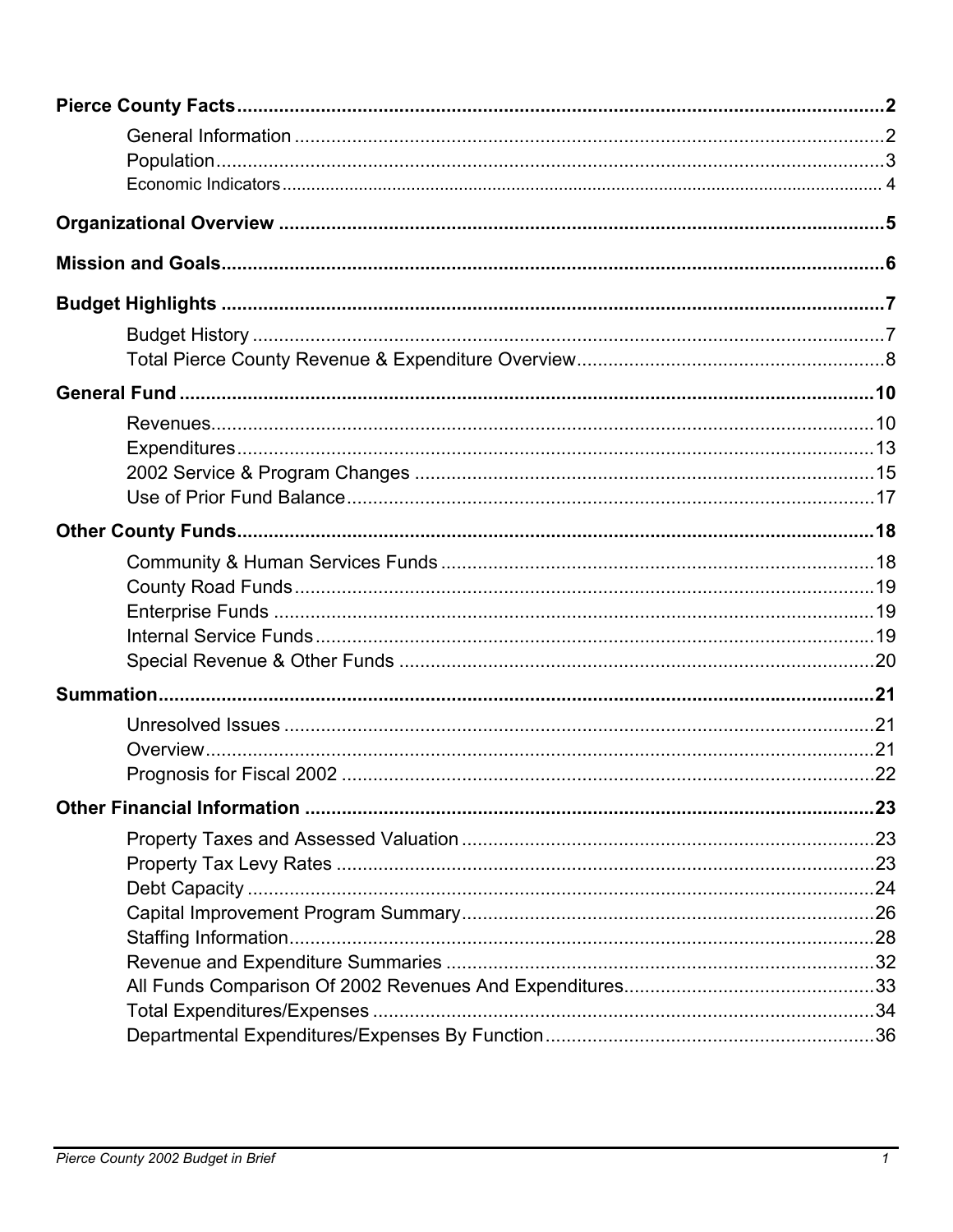### <span id="page-2-0"></span>**General Information**

- ✎ Pierce County was established in 1852 and became a Home Rule County by a vote of the people in 1981. The County is governed by an elected County Executive and seven elected Council Members. The Prosecutor, Assessor-Treasurer, Auditor, Superior Court Judges, and District Court Judges are also elected by the people.
- ✎ The County is located on scenic Puget Sound and covers 1,794 square miles (1,676 square miles of land and 118 square miles of water). Altitudes in the County range from sea level in the Tacoma metropolitan area to 14,411 feet at the top of Mount Rainier.
- ✎ The average daily temperature in the winter is 40ºF and in the summer it's 70ºF. Average rainfall is 39.9 inches, 75% of which falls between October and March.
- ✎ Pierce County boasts of 10 hospitals, 15 public school districts, a large number of private schools, two vocational technical colleges, two community colleges, and six four-year colleges or universities.
- ✎ The third largest army post in the United States, Fort Lewis, is located in the County as are McChord Air Force Base, Madigan Army Medical Center, and Camp Murray National Guard post. Altogether these military installations contribute over 33,000 military and civilian jobs to the local economy.

### **Transportation**

Pierce County is served by Sea-Tac Airport 16 miles to the north and the Tacoma Narrows Airport between Gig Harbor and the City of Tacoma. There are also three general aviation airports. Interstates 5 and 705 run through the County as do numerous state highways. Pierce Transit provides excellent bus service extending from the state capital, Olympia, to the City of Seattle. Two transcontinental railroad systems connect the County with the rest of the nation as do 30 interstate trucking companies.

### **Economic Conditions**

Pierce County has combined with neighboring Puget Sound counties to provide the main thrust of statewide economic growth over the past six to seven years." The same report describes some of the County's advantages for current and future economic growth, "In Pierce County, those advantages include (1) a major port with the potential for future expansion, (2) relatively low property costs in rural areas, (3) available and competitively priced office and commercial space, and (4) its situation as the geographic anchor for the central Puget Sound." Some specific sectors are highlighted below:

### **Manufacturing**

Pierce County's manufactured products include chemicals, machinery, hardware, food products, and electronics. Among the major manufacturers are Intel (1,600 jobs), Boeing (1,450), Milgard Glass (900), and Simpson Tacoma Kraft wood products (510). Intel has already invested over \$160 million in Pierce County and has plans for future expansion. Boeing has completed two phases of construction on a Pierce County facility which builds components for the 777 aircraft. By 2005, it is estimated that the plant will employ 11,400 people.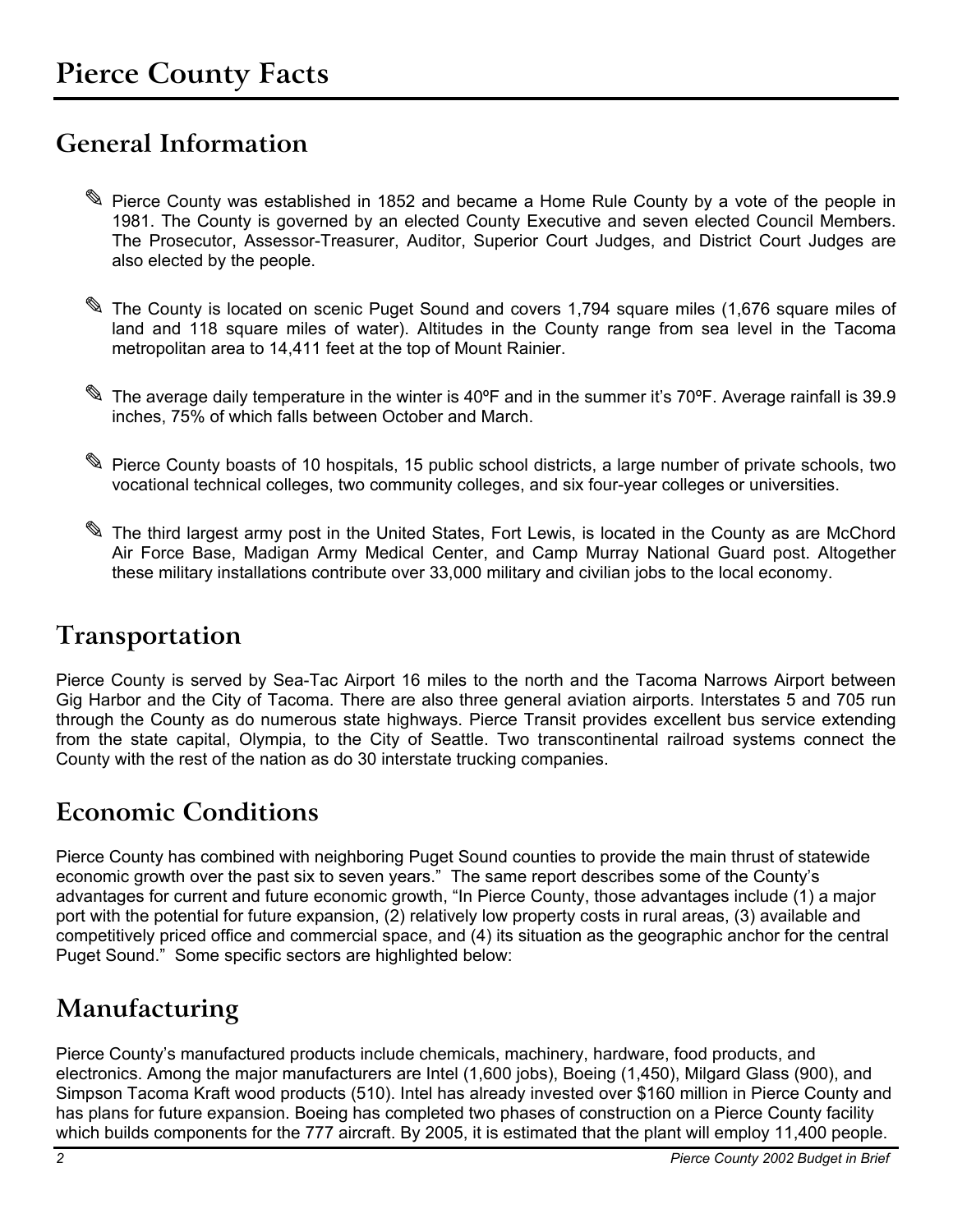### <span id="page-3-0"></span>**Port Facilities**

In describing the Port of Tacoma the Economic Development Board of Pierce County says, "The Port of Tacoma has become one of the fastest growing ports in the United States. It is strategically located...and offers efficient connections to sea, rail, highway, and air transportation networks. It enjoys strong international ties with nations on the Pacific Rim and around the world."

As the sixth busiest container port in North America, and one of the 25 busiest in the world, the Port of Tacoma plays an important part in the local economy. This deep-water port covers 2,400 acres and offers a combination of facilities and services including 34 deepwater berths, two million square feet of warehouse and office space, and 131 acres of industrial yard. One economic impact study showed that more the 22,000 jobs in Pierce County are related to the Port activities.

### **Service/Government**

One of the largest components of the service sector is health care. The largest employers include Multicare Medical Center (5,000), the Franciscan Health System (2,553), and Good Samaritan Hospital (1,800). In addition, Da Vita completed the renovation of a large downtown building in Tacoma which now serves as its corporate headquarters. They currently employ 634 people.

Fort Lewis Army Base and Madigan Army Medical Center occupy 86,000 acres in southwest Pierce County while the adjacent McChord Air Force Base sits on 5,000 acres. Together these facilities employ over 33,000 military and civilian personnel. Unlike many military installations across the country, Fort Lewis and McChord have expanded as people are transferred from closed facilities to the northwest. In addition, a \$131 million renovation was recently completed at McChord to accommodate 48 new C-17 cargo planes that are stationed at the base.

Other government employment includes the local public school districts (12,633), the City of Tacoma (3,034), Pierce County (3,015), and, the Puyallup Tribe (1,795).

## **Population**

Pierce County is home to an estimated 713,400 people, making it the second largest county in the state. Its five largest cities are Tacoma (194,500), Lakewood (58,190), Puyallup (33,990), University Place (30,190), and Bonney Lake (9,980). The population in the unincorporated area is 323,996 (approx. 45%).

The annual average increase in population has been 1.4% per year from 1992 to 2001, with the actual year-to-year changes exhibiting much variation.





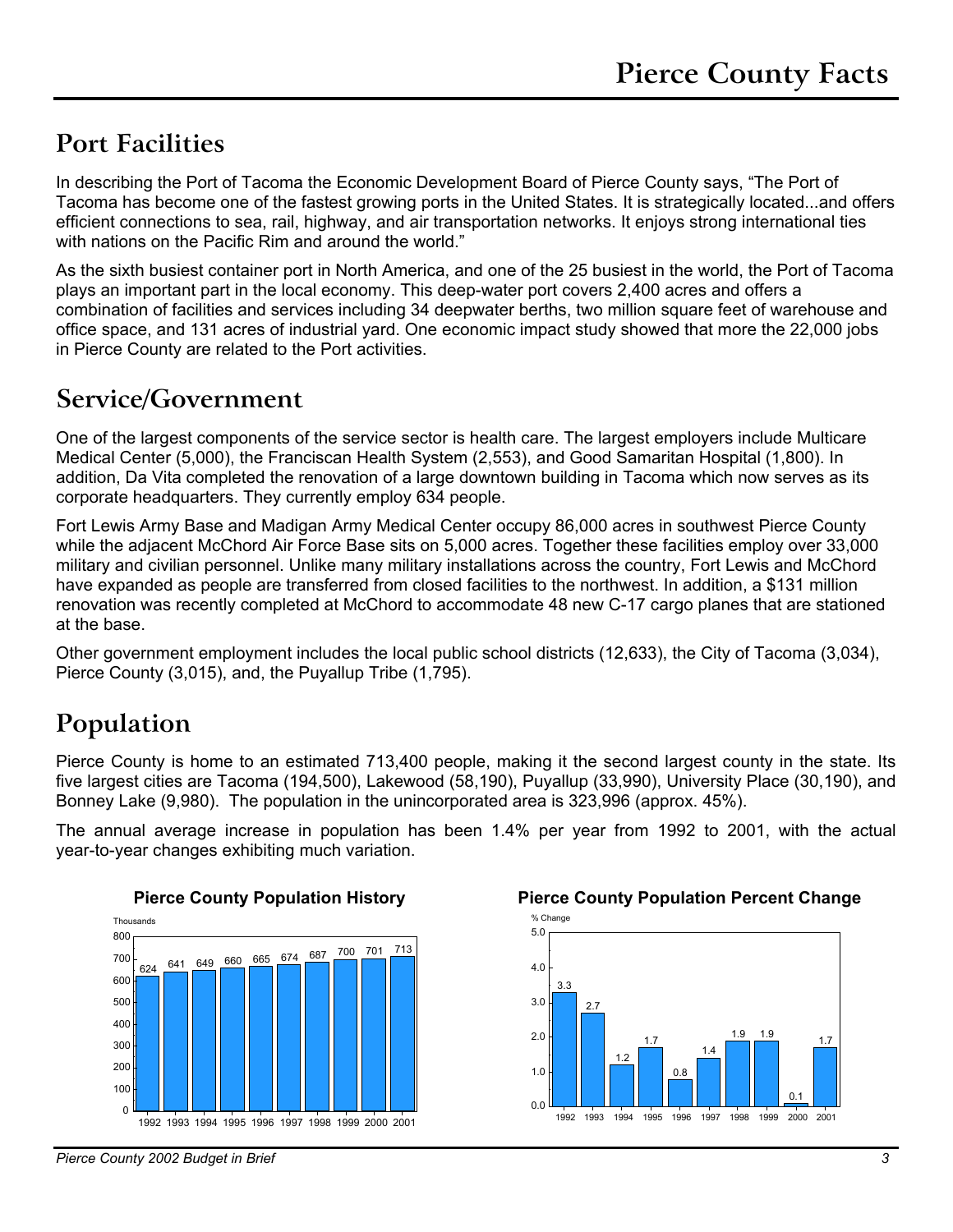### <span id="page-4-0"></span>**Economic Indicators**

The following indicators are key elements in the evaluation of current economic conditions and are useful when developing projections or economic forecasts:

- ❖ **Inflation**: Inflation as measured by the Seattle-Tacoma-Everett Consumer Price Index for all urban consumers increased from 3.0% in 1999 to 4.1% in 2000. During the same period, the U. S. average (CPI-U) went from 2.7% in 1999 to 3.4% in 2000.
- ❖ **Employment**: The graphs below show the stability of employment in the County. Total employment was 320,000 and unemployment increased negligibly to 4.6%. This rate is lower than the statewide average of 4.9% but higher than the U.S. average of 4.0%.



❖ **Taxable Retail Sales**: Taxable retail sales continued strong through 2000. This is consistent with the current high levels of employment and new construction throughout the County. Based on current economic forecasts, we anticipate that total taxable retail sales will be somewhat lower in 2001 and 2002.



Percent Change Taxable Retail Sales

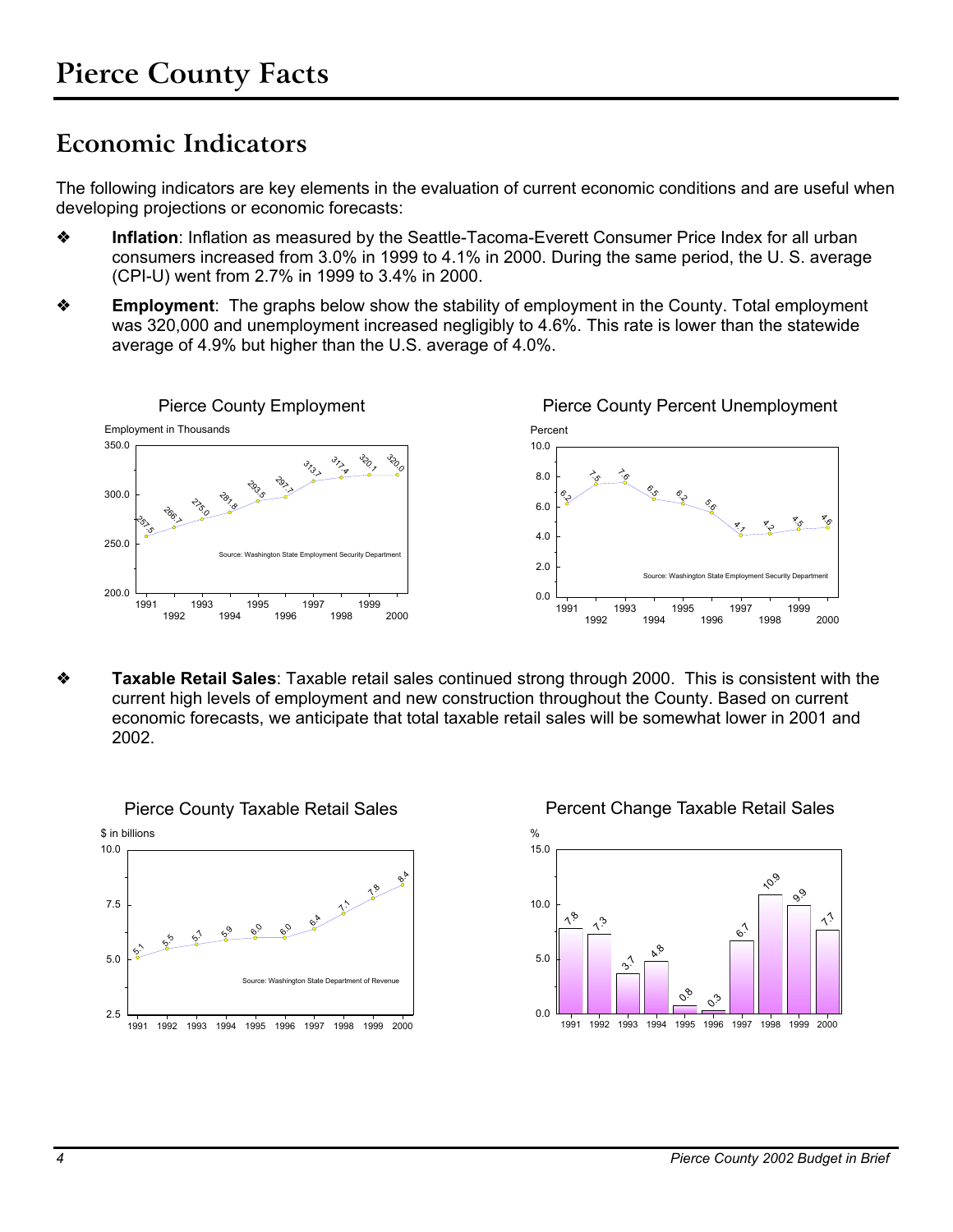Pierce County's home-rule charter was approved by the voters in November 1980 and became effective on May 1, 1981. The charter separated executive and legislative responsibilities by establishing the position of County Executive to serve as the chief executive officer and a seven-member Council to serve as the legislative branch.



The Council is the policy setting body of the County and has all the powers of the County which are not otherwise reserved to the People, the Executive, and general law. The Council members are nominated and elected by the voters of seven districts in Pierce County. Legislative authority is exercised by the adoption and enactment of ordinances or resolutions.

The executive branch is comprised of the Executive and all executive departments established by the Charter or by ordinance. Executive departments include two elected positions (Assessor-Treasurer and Auditor) with the other department directors recommended by the Executive and approved by the Council.

According to the charter, all executive departments are subject to the personnel, budgeting, expenditure and any other policies of general application established by the Executive. Control of County finances is under the authority of the Executive and is delegated to the Department of Budget and Finance.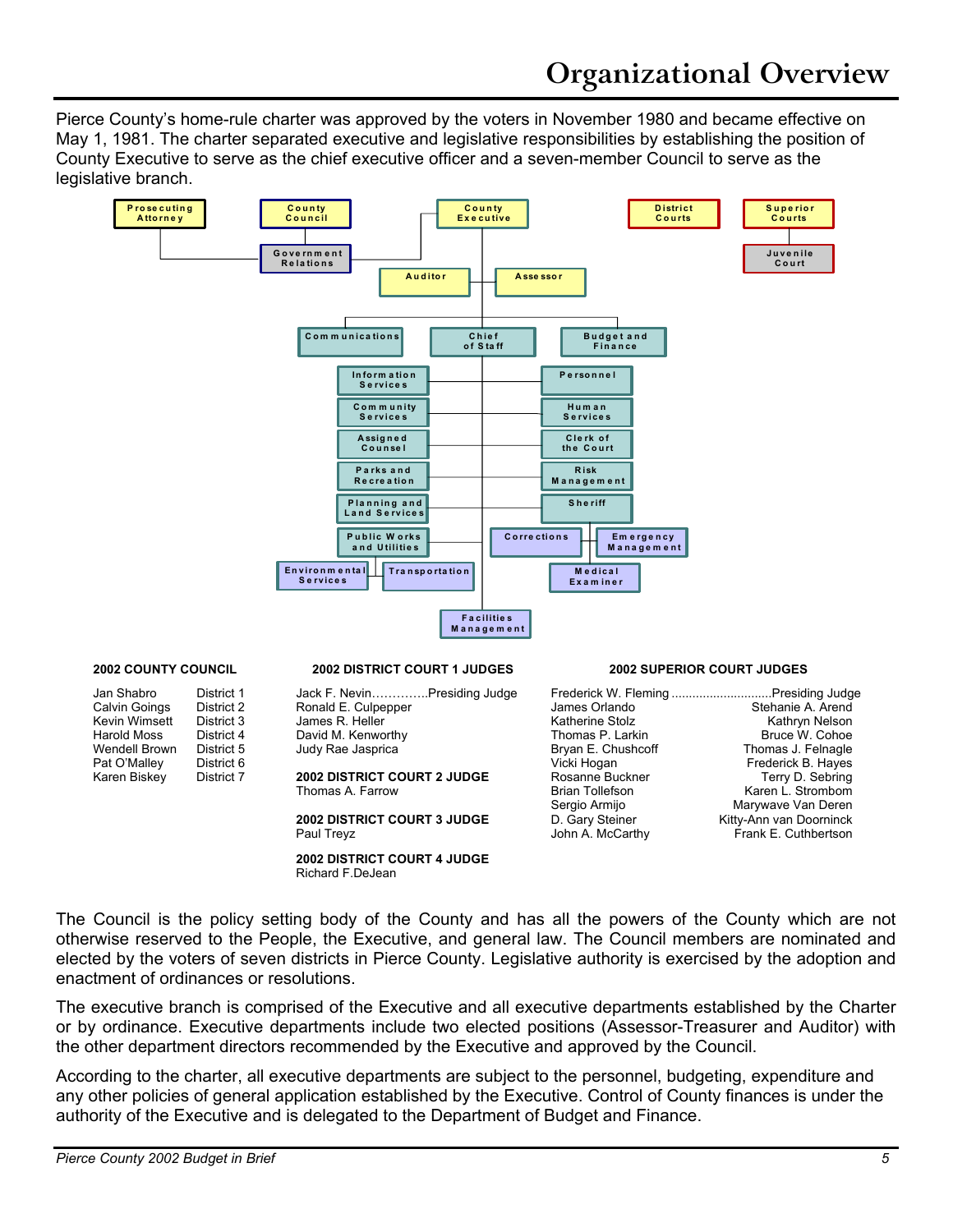### <span id="page-6-0"></span>**Mission, Goals and Budget Objectives**

In 1993, the County began a process to redefine or clarify the mission and goals for Pierce County government. Based on input from department directors and employee focus groups, the Mission Statement and Service Goals were developed. Subsequent development resulted in a hierarchical pyramid which contains the following elements:

I.

#### *The Mission Statement*

*"Pierce County government, in partnership with the community, will enhance our quality of life through responsive service and leadership in meeting our current and future needs."* 

- II. **Executive Service Goals** shown below, which in turn guide the County in the development of appropriate policies and procedures, and form the basis for the "Budget Objectives"
- III. **Budget Objectives** are developed for each departmental budget. These Budget Objectives are specific and quantifiable statements of what major items will be accomplished in this fiscal year. These Objectives are listed in each department's section of the 2002 Budget Document.

### **Executive Service Goals**

- A Provide and promote economically viable regional services.
- B Improve the business climate and foster economic growth and diversification.
- C Plan and construct necessary transportation improvements to meet existing and future requirements.
- D Enhance public safety through prevention, intervention and preparedness.
- E Strengthen community programs that provide recreational, health, and social services.
- F Enhance the effectiveness of the development review process and related code enforcement efforts.
- G Encourage a positive public image for Pierce County Government through an enhanced communication program.
- H Improve cost efficiency in the delivery of County services.
- I Improve customer service through use of information technology and community-based services.
- J Promote a balanced program which responds to environmental concerns surrounding water issues and endangered species act requirements.
- K Promote employee training, incentive and recognition programs to reward excellence and promote innovation.

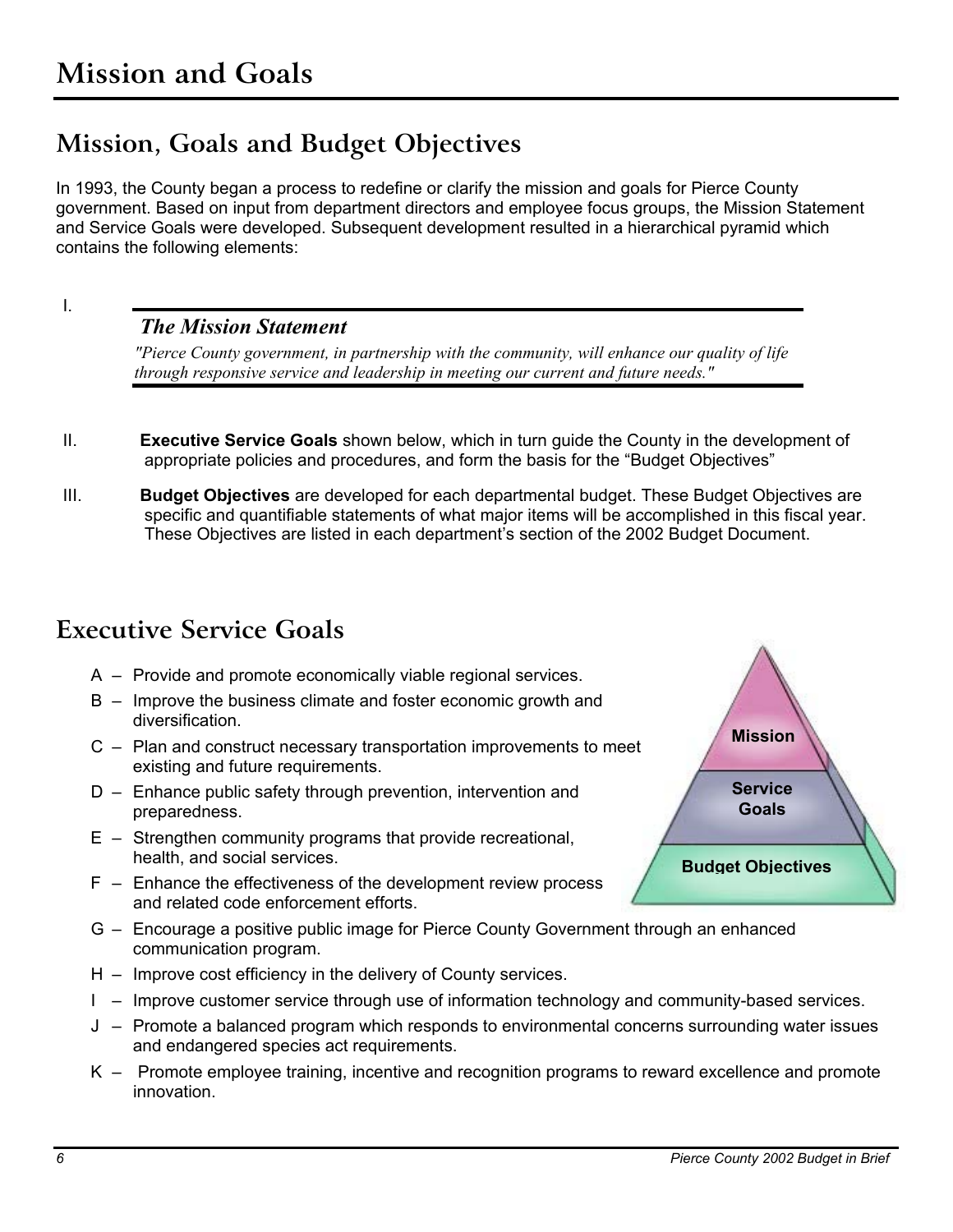<span id="page-7-0"></span>This is the first budget from Pierce County Executive, John Ladenburg, and reflects his administration's full appreciation of both the challenges facing the County and the opportunities which present themselves. This budget and his administration are committed to addressing such issues as public safety staffing, the new jail, justice services workload, growth management, endangered species act, our transportation network, flooding concerns, and intergovernmental coordination. Executive Ladenburg feels that it is our responsibility to exhibit leadership in addressing these issues, and to provide cost effective public services to our citizens.

*Our primary budgetary goal still remains achieving an appropriate balance between the need to adequately fund public safety and justice system programs, while at the same time avoiding severe impacts to all the other services provided by the County.* 

For the 2002 budget, we are continuing with a modified version of the "mission driven budget objectives". Our departments used this process in the preparation of their budget requests, and have generated specific objectives which they have committed to achieve with their 2002 budget. It is our

intention to undertake a more in-depth analysis of this process over the next several months, and present a revised program for the 2003 budget.

### **Budget History**

The 2002 Pierce County Budget totals \$770,164,255, which is an increase of \$46.9 million (6.5%) over 2001. Much of the increase is due to an expanded Roads and Parks construction program.

As has been the case for at least the last decade, matching scarce resources with ever increasing service demands has been difficult. Our current revenue base is simply not adequate to finance all the services requested by our citizens and proposed by our department directors.

**criminal activity will continue to place great pressure on public safety and the justice services**. We have maintained the programs previously budgeted to combat these major problems,

◊ Second, we are moving forward with the construction of the **new Jail**, which is scheduled to open in 2002. This budget includes the fourth year installment of our jail financing strategy, and includes the

◊ Third, we are currently forced to "early release" scores of inmates each month, and this situation will only get worse until the New Jail is open. To address this short-term concern we have included

and are enhancing these programs where circumstances warrant and finances permit.

new staff and operating costs associated with the opening of that new facility.

**monies to "rent" additional beds** at the Yakima jail facility.

Pierce County's budget history over the past ten **The County's State Budget Total Budget** years for both the General Fund and the Total County are shown in the accompanying table. While the General Fund pattern shows a gradual upward trend, the Total Budget varies considerably from year to year, usually due to the impact of major construction projects.

In terms of overall approach to the budget, the following assumptions, considerations, and priorities guided our deliberations and recommendations:

◊ First, existing challenges involving **domestic violence, illegal drugs, and general**

238 245 224  $\frac{439}{325}$   $\begin{array}{|c|c|} 335 & 312 \end{array}$  $\frac{583}{406}$  449  $\frac{723}{510}$  553 **<sup>106</sup> <sup>113</sup> <sup>123</sup> <sup>133</sup> <sup>146</sup> <sup>157</sup> <sup>166</sup> <sup>178</sup> <sup>191</sup> <sup>213</sup> <sup>217</sup> 343 358 347 <sup>458</sup> <sup>439</sup> <sup>491</sup> <sup>478</sup> <sup>583</sup> <sup>639</sup> <sup>723</sup> <sup>770</sup>** 1992 1993 1994 1995 1996 1997 1998 1999 2000 2001 2002  $\Omega$ 250 750 Other Funds General Fund

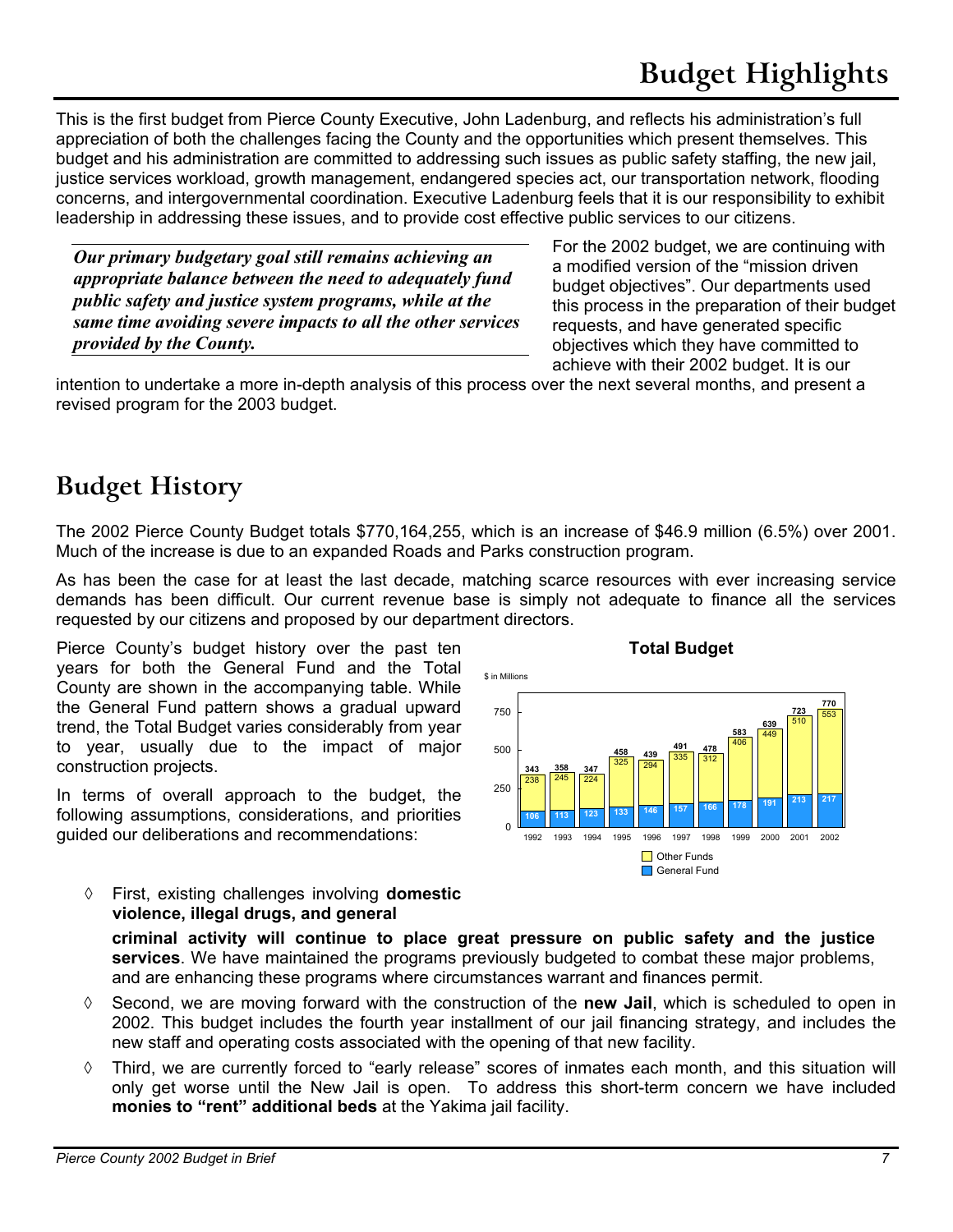# <span id="page-8-0"></span>**Budget Highlights**

- ◊ Fourth, we will emphasize **pro-active prevention programs** and the funding of many of the alternatives to incarceration programs recommended by the Criminal Justice Task Force. These programs will both reduce jail costs and promote behavior modifications.
- Fifth, we will continue to fund balanced Land Use Regulatory programs, enhanced Surface Water **Management** activities, solid **Road Maintenance** services; and a coordinated program dealing with our responsibilities under the **Endangered Species Act**.

### **Total Pierce County Revenue & Expenditure Overview**

A summary of the major classifications of revenues and expenses is shown in the following pie charts. Over thirty percent of the County's funding comes from Intergovernmental Revenues. Property and Other Taxes equal 25% of the total revenues, while Service Charges, Licenses/Permits, and Fines/Forfeits provide another 12.3%. All Other Sources (just under 15%) primarily reflect the use of prior fund balance. The 15.9% for Other Miscellaneous includes the sale of fixed assets and transfers from operating funds to construction and debt service funds for those purposes. Interest revenues are just under 2%. Internal Service Fund revenues have been excluded from the totals used to calculate the percentages in order to avoid "double counting" of these items.



#### **2002 Total County Expenditures Summarized by Object Classification**

**2002 Total County Revenues Summarized by Source** 



Over 31% of the County's total budget line-item is allocated to personnel costs. All other operating costs consume approximately 45%. The remaining 24% is for capital construction, and debt service.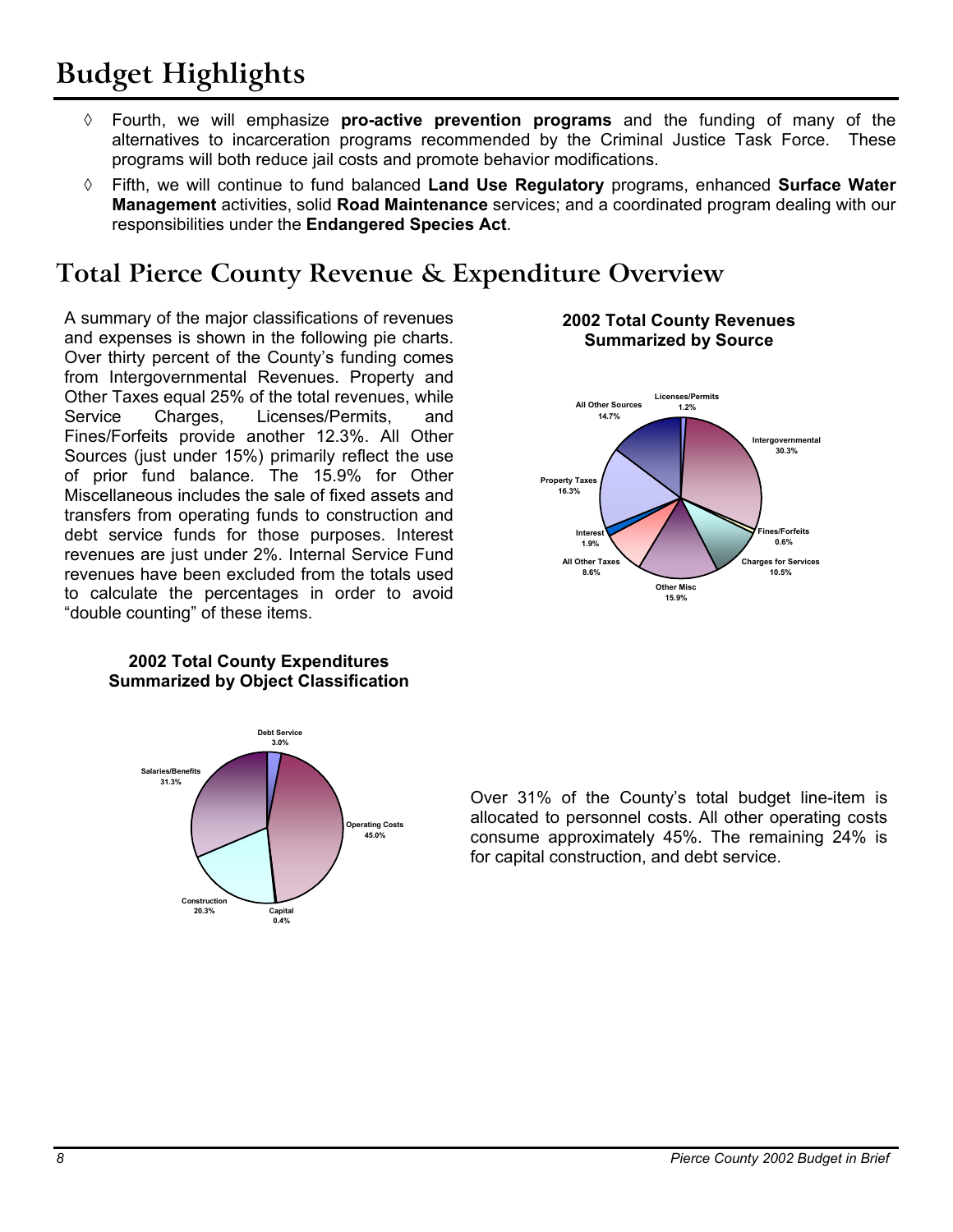The Public Safety and Justice Services systems combined accounts for over 26% of the total County expenditures, with the Mental and Physical Health system absorbing 20%. Just over 35% of the total expenditures is invested in the support of Transportation, Utilities, and the Physical Environment. Over 8% of the total expenditures is related to Culture and Recreation, 4% is expended for Economic Environment activity and 5.5% supports general government functions and debt service. Here again, the revenues for Internal Service Funds have been excluded from the pie chart percentages since these costs are charged directly to all the other budgets.

#### **2002 Total County Expenditures Summarized by Function**

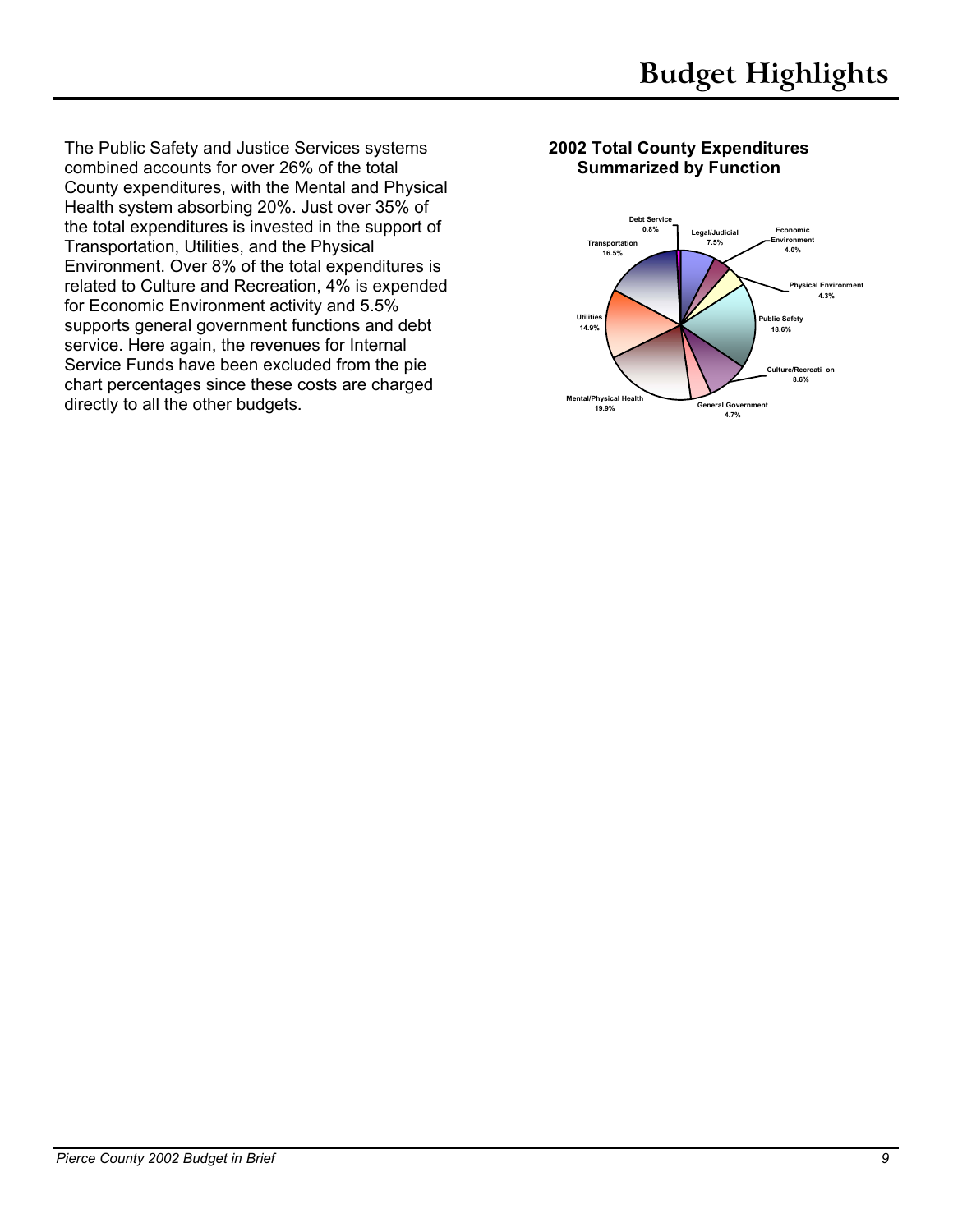# <span id="page-10-0"></span>**General Fund**

As the name implies, this is the fund that receives undesignated revenues which can be budgeted for any appropriate County purpose. This fund finances the majority of the traditional services associated with County government. Most of the budget deliberations center around this fund since it provides the most flexibility in terms of resource allocation alternatives.

### **Revenues**

A summary of the 2002 revenues, with a comparison to the current year, is shown in the table below:

| <b>GENERAL FUND REVENUE SUMMARY</b> |                  |                            |                 |          |  |  |  |  |  |
|-------------------------------------|------------------|----------------------------|-----------------|----------|--|--|--|--|--|
|                                     | 2002             | <b>Absolute</b>            | <b>Percent</b>  |          |  |  |  |  |  |
|                                     | <b>Budget</b>    | <b>Budget</b>              | Change          | Change   |  |  |  |  |  |
| <b>General Property Taxes</b>       | 71,270,800<br>\$ | 68,212,070<br>$\mathbb{S}$ | \$<br>3,058,730 | 4.5 %    |  |  |  |  |  |
| Law Enforcement Property Tax        | 8,108,270        | 7,737,470                  | 370,800         | 4.8      |  |  |  |  |  |
| <b>Other Taxes</b>                  | 8,699,000        | 8,362,500                  | 336,500         | 4.0      |  |  |  |  |  |
| Sales Taxes                         | 39,240,000       | 38,940,000                 | 300,000         | 0.8      |  |  |  |  |  |
| <b>Licenses and Permits</b>         | 5,382,110        | 5,289,990                  | 92.120          | 1.7      |  |  |  |  |  |
| Intergovernmental Revenue           | 37,394,910       | 38,087,422                 | (692, 512)      | (1.8)    |  |  |  |  |  |
| <b>Charges for Services</b>         | 26,081,360       | 26,988,639                 | (907, 279)      | (3.4)    |  |  |  |  |  |
| <b>Fines and Forfeitures</b>        | 4,488,270        | 4,230,040                  | 258,230         | 6.1      |  |  |  |  |  |
| <b>Interest Revenue</b>             | 9,474,700        | 9,540,000                  | (65, 300)       | (0.7)    |  |  |  |  |  |
| <b>Other Miscellaneous Revenue</b>  | 2,103,020        | 2,364,377                  | (261,357)       | (11.1)   |  |  |  |  |  |
| <b>Subtotal Revenues</b>            | \$212,242,440    | \$209,752,508              | \$<br>2,489,932 | 1.2%     |  |  |  |  |  |
| Carryover/Fund Balance              | 2,262,000        | 3,132,770                  | (870, 770)      | (27.8)   |  |  |  |  |  |
| <b>Total Available Resources</b>    | \$214,504,440    | \$212,885,278              | 1,619,162<br>\$ | 0.8<br>% |  |  |  |  |  |

Our revenue projections are based largely upon the following assumptions:

- $\Diamond$  The local economy will grow at a slow pace in 2002. The level of economic growth will likely be sharply less than that experienced in recent years.
- ◊ Inflation will be approximately 3% next year, thus giving a modest boost to Sales Taxes, Intergovernmental Revenues, and Charges for Services.
- ◊ Interest rates will stabilize at their current very low levels, which will result in less interest revenues than were earned in the 1996-2000 period.
- $\Diamond$  We will continue to receive city contract revenues for several major services.

Based upon the above assumptions and an in-depth review of our revenue patterns, we are projecting a growth in General Fund revenues of 1.2% in 2002. However, the 2001 budget also included an allocation of \$3,132,770 in Prior Fund Balance. Since the recommended use of Prior Fund Balance in 2002 is only \$2,262,000, the resulting increase in **available resources** to finance next year's budget is only 0.8%

Comparative revenue increase figures for the last decade are shown in the following table. The projected increase of 1.2% in 2002 is the lowest in the decade, due to five factors:

- In several of the preceding years there was a major new revenue source (e.g., state criminal justice funds, criminal justice sales tax, jail/juvenile sales tax, and the law levy transfer in 2001). No new revenue source is projected to be forthcoming in 2002.
- ◊ During most years there are mid-year events which give rise to revenue increases, but which almost always are accompanied by at least a corresponding increase in related expenses (e.g., new specific grants, storm reimbursements, special elections). This could well happen again as fiscal year 2002 unfolds; thus pushing the final percent increase above the originally budgeted 1.2%.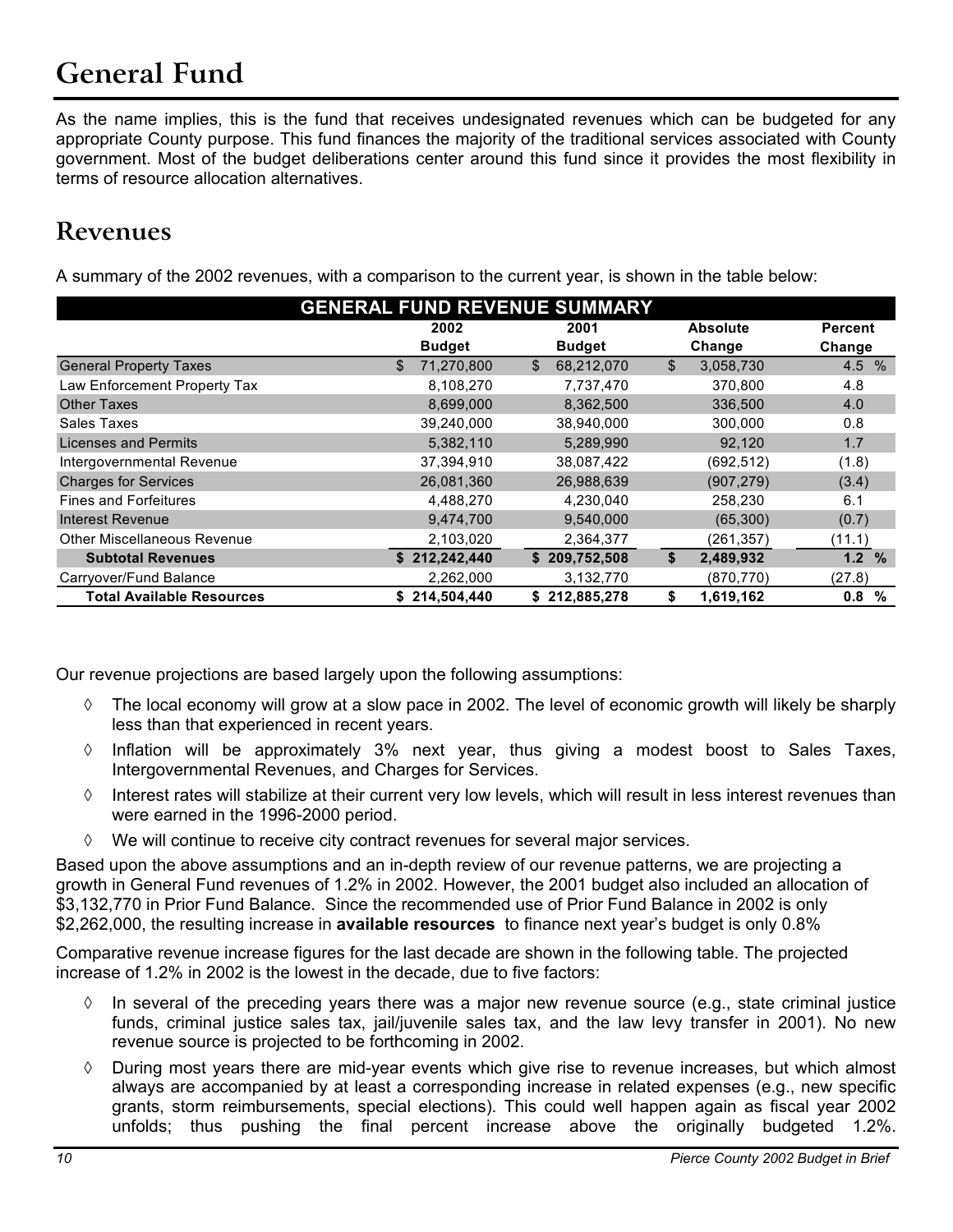- ◊ There are no recommended fee increase proposals in the General fund for 2002. In most years the budget included at least some fee increases.
- $\Diamond$  The economy is slowing, and the recent events after September 11<sup>th</sup> point to an even sharper decline.
- ◊ The passage of I-747 in November, which limits the growth in taxes from existing property to 1% per year.



#### **Percent Change in General Fund Revenues**

The potential revenue loss due to I-747 over the next several years is difficult to precisely determine (depends upon future inflation increases on existing property). To provide just one possible example, with a 4% annual growth in the accessed valuation (excluding new construction) the potential revenue loss versus the previously available 6% limit is shown in this table.

|       |   | <b>General Fund</b> |      | <b>Road Fund</b> |
|-------|---|---------------------|------|------------------|
| 2002  | S | 3,848,000           | - \$ | 1,499,000        |
| 2003  |   | 8,033,000           |      | 2,603,000        |
| 2004  |   | 12,676,000          |      | 3,822,000        |
| 2005  |   | 17,801,000          |      | 5,158,000        |
| 2006  |   | 22,314,000          |      | 6,615,000        |
| Total |   | 64,672,000          | -\$  | 19,697,000       |

These are very significant revenue losses, and are geometric in impact. By fiscal 2006, the revenue loss in just that year is equal to approximately 10% of our 2002 General Fund budget. The cumulative loss for the General Fund is more than the construction costs of the New Jail and New Parking Garage combined. This initiative will ultimately result in an inexorable erosion in our financial foundation and lead to significant reductions in the public safety, the justice system, road maintenance, health services, and other vital county programs.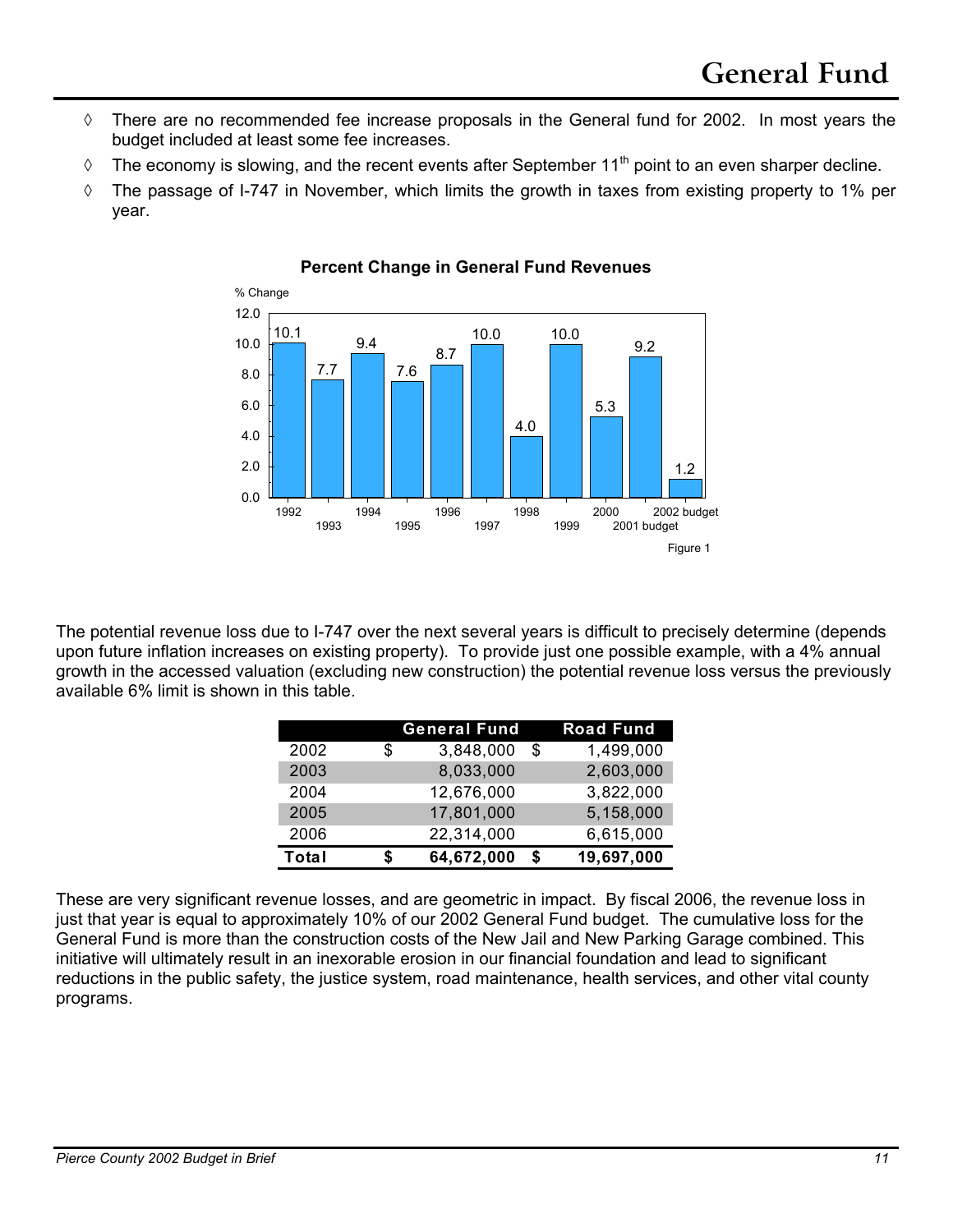### *Revenue Sources*

Following is a detailed discussion regarding the changes in each major category of revenue:

- ◊ General and Law Levy Property Taxes are both projected to increase by just over 4% in 2002. This increase is based upon two factors. The first factor is a 3.3% growth due to new construction and improvements. The second reflects the limitation to 1% on revenue growth from existing properties per the I747initiative.
- ◊ Other Taxes will simply grow by close to the level of inflation.
- ◊ Sales Taxes are projected to increase very little in 2002. This is based upon the actual revenue patterns for 2001 Y-T-D, coupled with projections for a weak economy in the next 12-16 months.



- ◊ Licenses and Permits are projected to grow by a modest 1.7% in 2002. This is dues almost entirely to projected increases in Cable Franchise and Passport Application revenues.
- $\Diamond$  Intergovernmental Revenues this category of revenue is projected to show a bottom-line decrease of 1.8% in 2002. This is because Federal and State Grants will be well under the 2001 level. The loss of these grants will often, but not always, result in a corresponding decrease in expenses which were related to these grants.
- ◊ Charges for Service Revenues are also estimated to be below the 2001 budget. This bottom-line change is composed of many dramatic changes in specific revenue sources, both increases and decreases:
	- − **Recording Fee revenues** are currently running well above the 2001 budgeted levels, and we are projecting that increased level of activity to continue in the new year.
	- − **Election revenues** will be significantly below 2001, because the state is required to reimburse us for their election costs only in odd numbered years. Also, special elections are reflected in 2001, but not in 2002 (will be added later if necessary).
	- − **Indirect Cost Charges** to other funds will increase by 4.5% due to the figures generated bu the plan methodology.
- $\Diamond$  Fines and Forfeits are projected to be above the 2001 Budget by 6.1%, based mostly upon the actual revenue pattern in the current year.
- ◊ Interest Revenues are projected to show a slight decrease versus 2001, due to the recent decreases in interest rates.
- ◊ Miscellaneous Revenues will decrease by 11% in 2002, due largely to a projected decrease in timber sales, a decrease in support from the new Behavioral Health fund for administrative staff in the General Fund, and the elimination of the trauma project funding.
- ◊ **Prior Fund Balance** use was budgeted at \$3.1 million in 2001. For next year we are recommending that we allocate only \$2,262,000; which will be used for one time expenditures.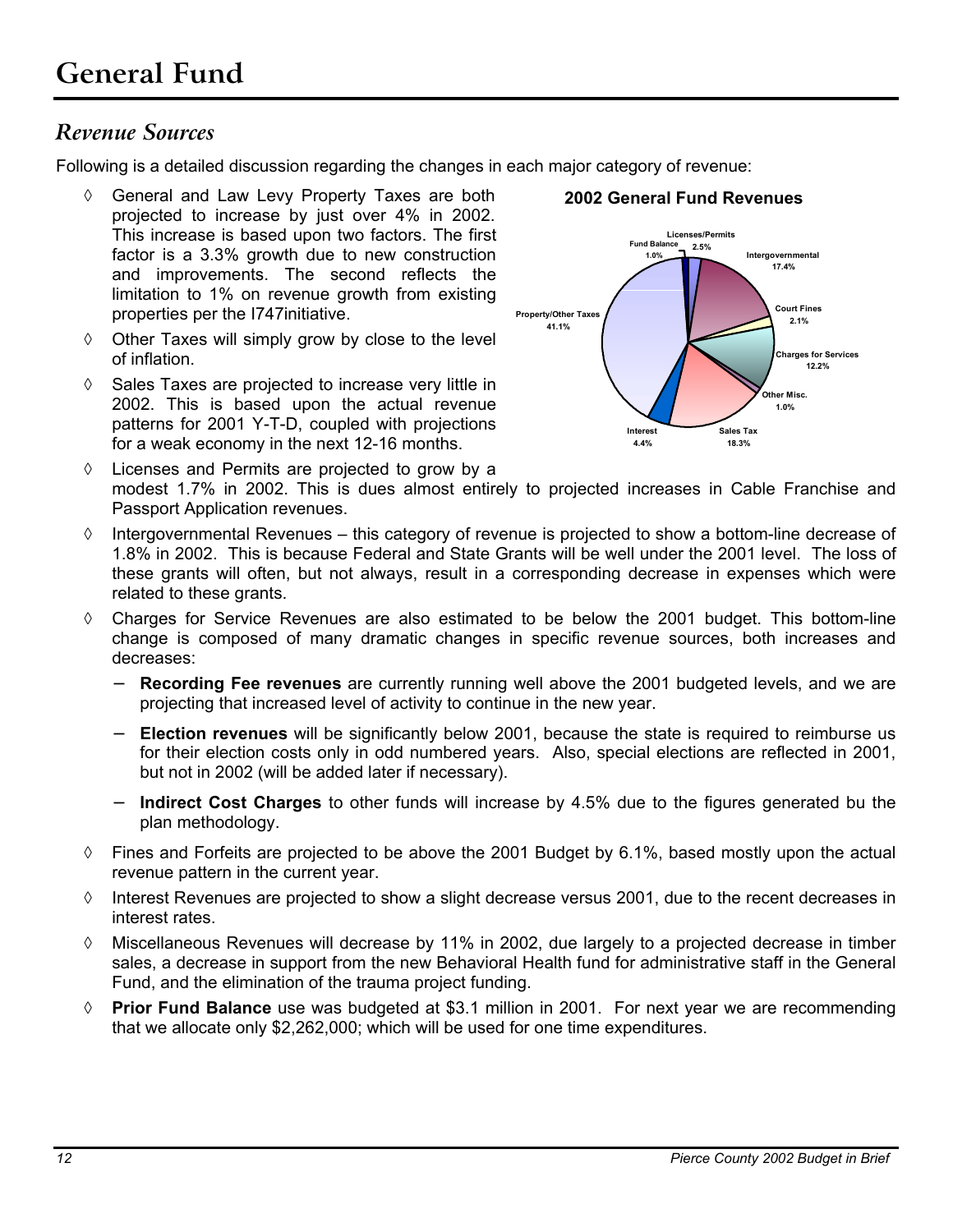### <span id="page-13-0"></span>**Expenditures**

The .8% resource growth discussed in the preceding section will be insufficient to allow us to continue most programs and staff at the 2001 level, or to significantly enhance any priority services. However as indicated in the following chart, the recent changes in the state pension rates plus "very tight budget allowances" resulted in the necessary budget reductions being far less than would otherwise be the case.

|                                | 2001 Budget   | 2002 Budget   | Change      |
|--------------------------------|---------------|---------------|-------------|
| <b>Salaries</b>                | \$106,484,045 | \$110,320,760 | 3,836,715   |
| <b>Medical/Dental Premiums</b> | 11.862.274    | 13,877,860    | 2.015.586   |
| Pension                        | 4.696.370     | 2.312.190     | (2,384,180) |
| <b>All Other Expenses</b>      | 89,842,589    | 87,993,630    | (1,848,959) |
| <b>Total</b>                   | \$212,885,278 | \$214,504,440 | 1,619,162   |

The implications for fiscal 2003 are of major concern. It is unlikely that there will be any additional pension rate decreases in the next year. Even if the rates hold constant, there will be no **additional** \$2.4million decrease in 2003 pension costs, and hence no dollars will be "freed up" to pay for other expenses. This means that a similar modest revenue growth in the 2003 budget, which is probable given the impact of I-747, will almost certainly result in significant additional staff and service reductions.

The following table summarizes the 2002 General Fund Expenditure Budget, and compares it with the 2001 budget.

| <b>GENERAL FUND EXPENDITURES BY FUNCTION</b> |                  |                         |    |            |           |  |  |  |  |
|----------------------------------------------|------------------|-------------------------|----|------------|-----------|--|--|--|--|
|                                              | 2002             | 2001<br><b>Absolute</b> |    |            |           |  |  |  |  |
|                                              | <b>Budget</b>    | <b>Budget</b>           |    | Change     | Change    |  |  |  |  |
| <b>General Government</b>                    | 29,490,510<br>\$ | 29,579,790<br>\$        | \$ | (89, 280)  | $(0.3)$ % |  |  |  |  |
| <b>Public Safety</b>                         | 106,882,109      | 105,298,925             |    | 1,583,184  | 1.5       |  |  |  |  |
| <b>Physical Environment</b>                  | 1,629,050        | 1,835,000               |    | (205, 950) | (11.2)    |  |  |  |  |
| Legal & Judicial                             | 53,131,691       | 52, 161, 223            |    | 970,468    | 1.9       |  |  |  |  |
| Economic Environment                         | 12,907,000       | 13,055,940              |    | (148, 940) | (1.1)     |  |  |  |  |
| Mental/Physical Health                       | 3,569,990        | 4,046,760               |    | (476, 770) | (11.8)    |  |  |  |  |
| <b>Cultural &amp; Recreation</b>             | 6,894,090        | 6,907,640               |    | (13, 550)  | (0.2)     |  |  |  |  |
| <b>Total General Fund</b>                    | \$214,504,440    | \$212,885,278           |    | 1,619,162  | 0.8<br>%  |  |  |  |  |

As indicated by the functions table, the emphasis in 2002 continues to be Public Safety and Legal/Judicial services, where the only increases in budget over 2001 occurred. The total General Fund increase is only \$1.6 million, while these two major functions increased by \$2.6, (158% of the total increase). Consequently a reduction in other functions was necessary to continue funding these two vital services. In total, over 74% of the General Fund budget is now allocated to these priority services. This percentage continues to expand by approximately 1% of the total each year, and is higher than other large Washington counties. This emphasis on public safety and justice services continues the pattern established over the last decade. Approximately 90% of all the staff added in the General Fund in the last decade have been in the Public Safety and Justice Services departments, including the 47 new public safety positions (mostly New Jail related) contained in the 2002 Budget.

As shown in the following table below the 0.8% budget increase for expenditures is significantly less than all previous years in the last decade. The 2001 budget increase is very large because: 1) we used a large amount of fund balance to support the budget; and 2) it includes the first year of the law levy transfer being included in the General Fund.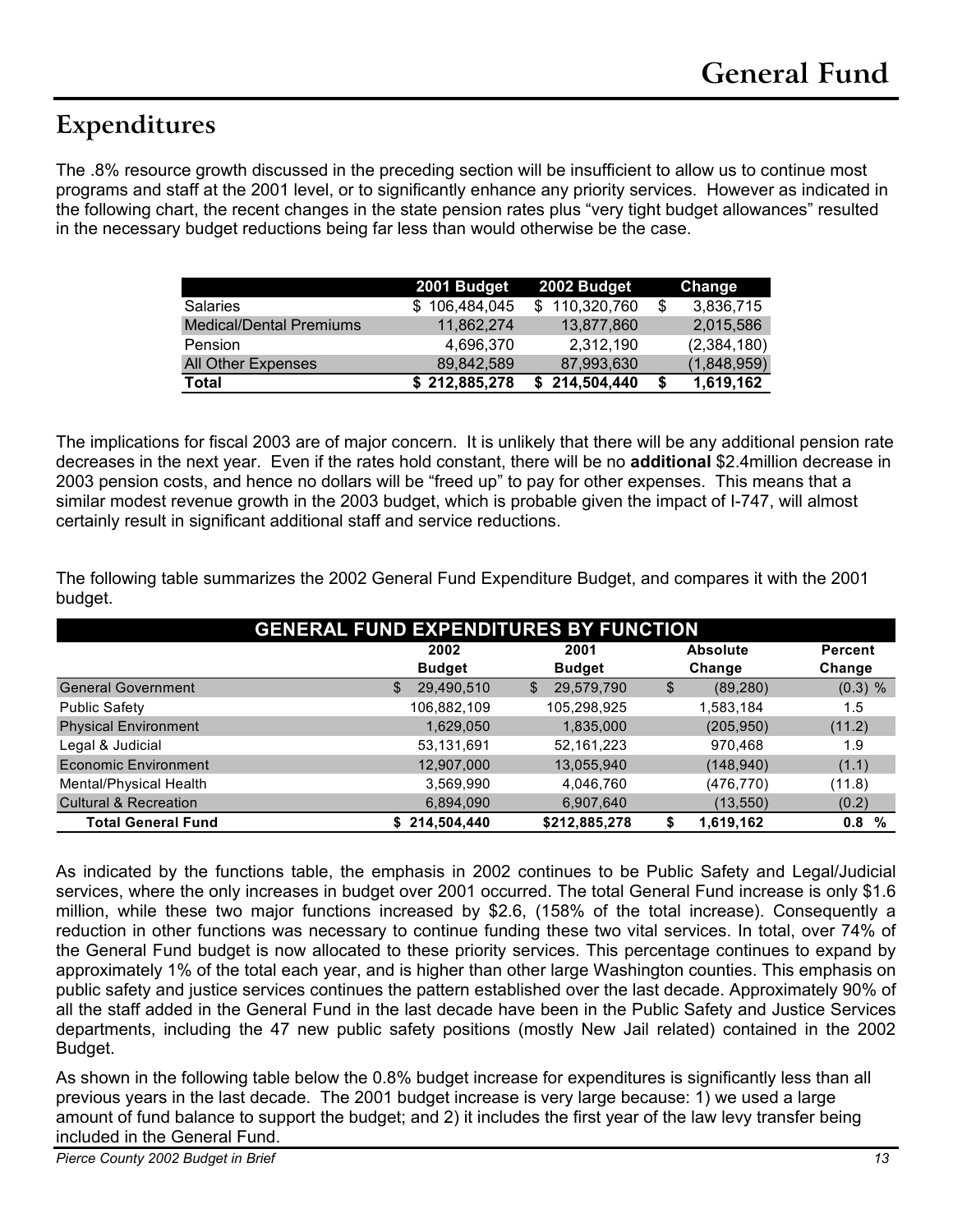

#### **2002 General Fund Expenditures Percent Change in General Fund Expenditures**

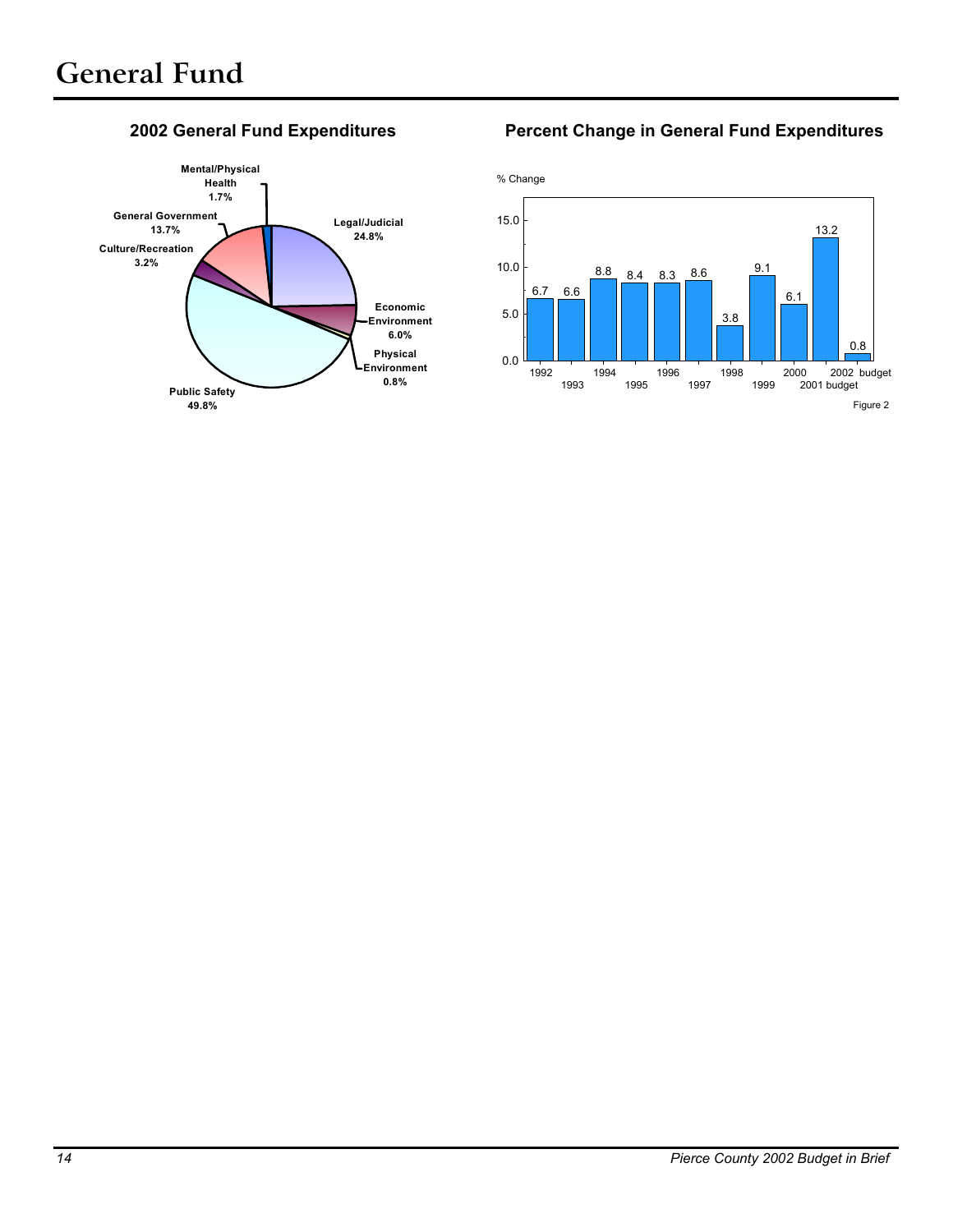<span id="page-15-0"></span>The major 2002 budget and program changes by functional category and department are listed as follows:

### **2002 Service & Program Changes**

### *Public Safety And Justice Services:*

#### **Sheriff**

- ◊ 2 new deputies assigned to peninsula and east county patrol
- ◊ 1 office assistant for the property room computer system
- ◊ elimination of the Air Operations Unit and the Special Parks Patrol program

#### **Corrections**

- $\Diamond$  44 new positions plus the operating costs for the New Jail (effective September 1, 2002)
- ◊ monies to rent an additional 50 beds at the Yakima jail facility for city prisoners, financed through city jail billings.

#### **Probation Division**

- $\diamond$  the addition of one new clerical aide position
- ◊ elimination of 1 work crew chief

#### **Prosecutor**

- $\Diamond$  one new legal assistant position (felony division)
- ◊ elimination of the information technology specialist position

#### **Juvenile**

- $\diamond$  the addition of 2 detention officers to reduce overtime and extra hire expenses
- ◊ 1 additional probation supervisor for the CASA Volunteer program (funded under Prevention Services)
- ◊ County funding for staff and services for the previously funded community corrections program

#### **District Court Tacoma**

- ◊ elimination of 2 legal assistant positions
- ◊ closure of Hosmer facility for public access one day a week

#### **Medical Examiner**

◊ an additional medical investigator position

#### **Jail Construction Reserve**

 $\Diamond$  funding for the fourth phase of the Jail financing plan

#### **Clerk**

◊ elimination of 1 legal assistant

#### **Emergency Management**

◊ elimination of 1 office assistant position

#### **District Court Eatonville**

 $\Diamond$  the reduction of 1.5 positions in light of a decline in caseload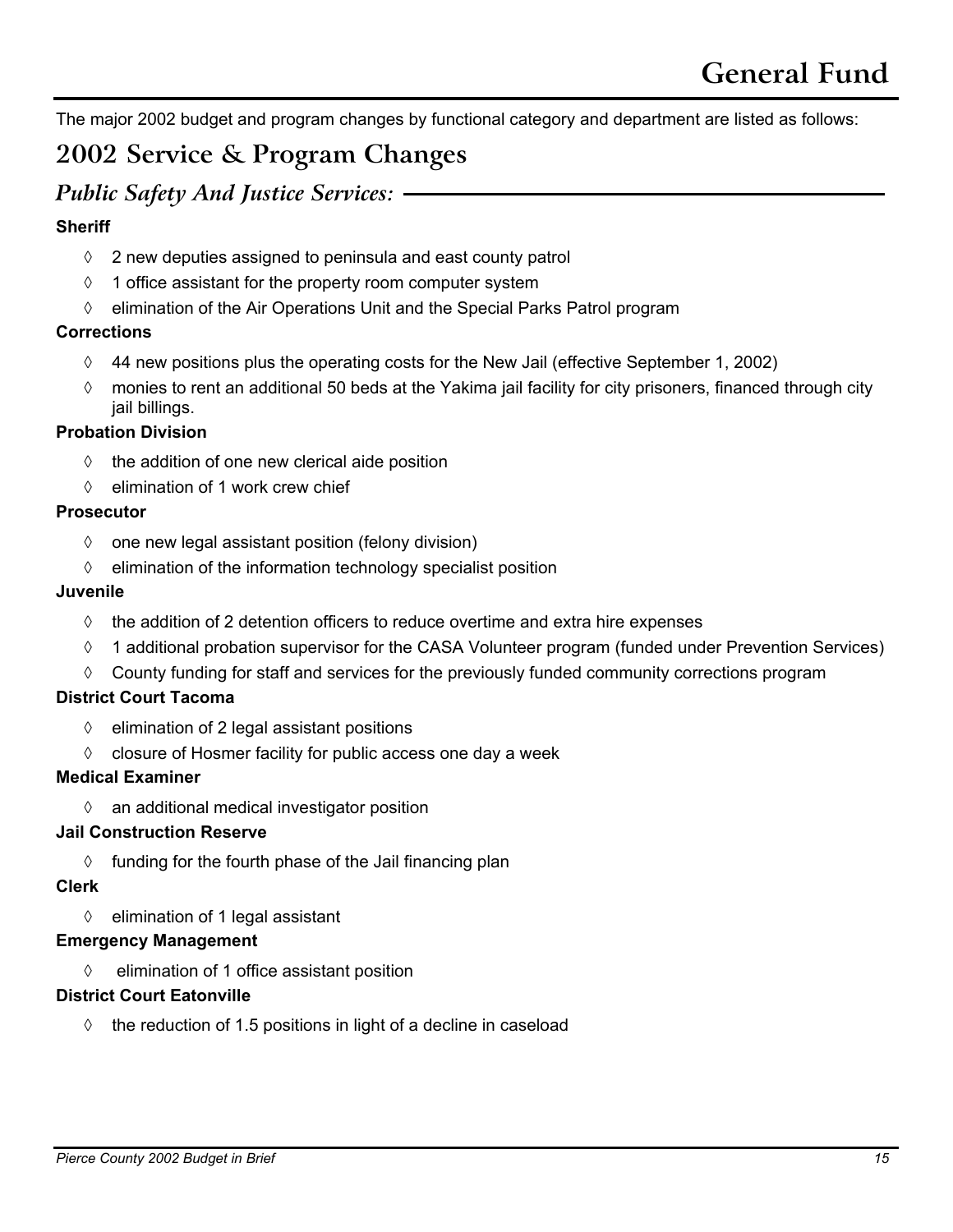### *All Other Programs & Services:*

#### **Planning and Land Services**

- $\Diamond$  one new support staff in the development center
- $\Diamond$  elimination of 1 environmental biologist position and 1 planner position

#### **Assessor-Treasurer**

◊ elimination of 1 project analyst and 1 cartographer

#### **Auditor**

◊ an additional license clerk position

#### **Special Projects**

◊ one new environmental biologist position

#### **Budget and Finance**

◊ elimination of a 50% office assistant position

#### **County Executive**

◊ elimination of a position

#### **Economic Development**

◊ elimination of the supervisory administrative assistant position

#### **Building Remodel Projects**

 $\Diamond$  a one-time allocation of \$1,500,000 from prior fund balance for building remodel projects (e.g. 950 Fawcett, County-City Building).

Several other non-staff line item reductions were made throughout the General Fund budgets in response to I -747. In addition, prior fund balance was used to fund several non-reoccurring expenses.

As a cautionary note, the percentage change in a particular budget may not always be a valid indication of the extent to which a department's real inflation adjusted resources were growing (or decreasing) from the prior year. This is often the case because:

- ◊ Many departments had grants or service contracts in 2001 which are not renewed in 2002, or vice versa.
- $\Diamond$  Several departments have other unique items in 2001 which are not present in 2002 (special election costs, capital equipment purchases, severance payments, etc.)

It is necessary to review each department's situation in some detail to determine the operational impact of the 2002 budget.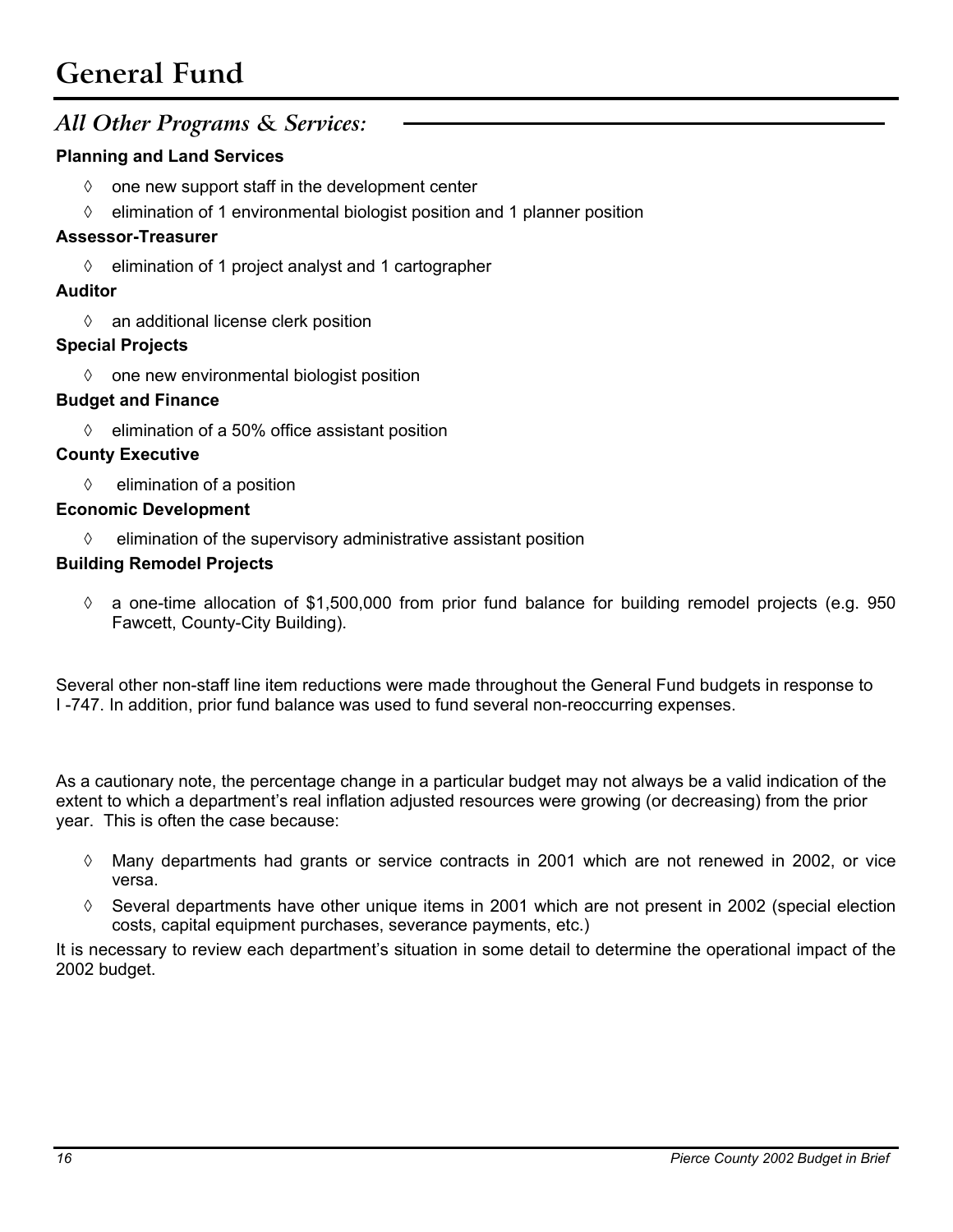### <span id="page-17-0"></span>**Use of Prior Fund Balance**

The tables below present the financial results for the General Fund during the 1991-2000 period.

As indicated in the table, the trend during the last decade has been largely positive. Both a strong economy and prudent fiscal policies have produced positive financial results. However, in fiscal 2001, we have budgeted a \$3.1 million dollar deficit, not all of which is for one-time expense. The 2002 budget reflects a \$2.3 million deficit.

If the 2001 and 2002 actual results match the budget, the General Fund balance will be approximately \$21.0 million at the end of 2002.It is the County's policy to maintain a fund balance for emergency and working capital purposes which is between 5% and 8% of the budget. We will still be slightly above that range at the end of fiscal 2002 (as shown in the table).





Figure 3

#### **Unreserved General Fund Balance Unreserved General Fund Balance as a Percent of the General Fund Budget**



We need to emphasize that the above charts for 2001 represent the budgeted figures. Our late summer projections indicated that fiscal 2001 actual results will be slightly more positive than budgeted. However, the recent events since September 11 have placed those estimates in jeopardy.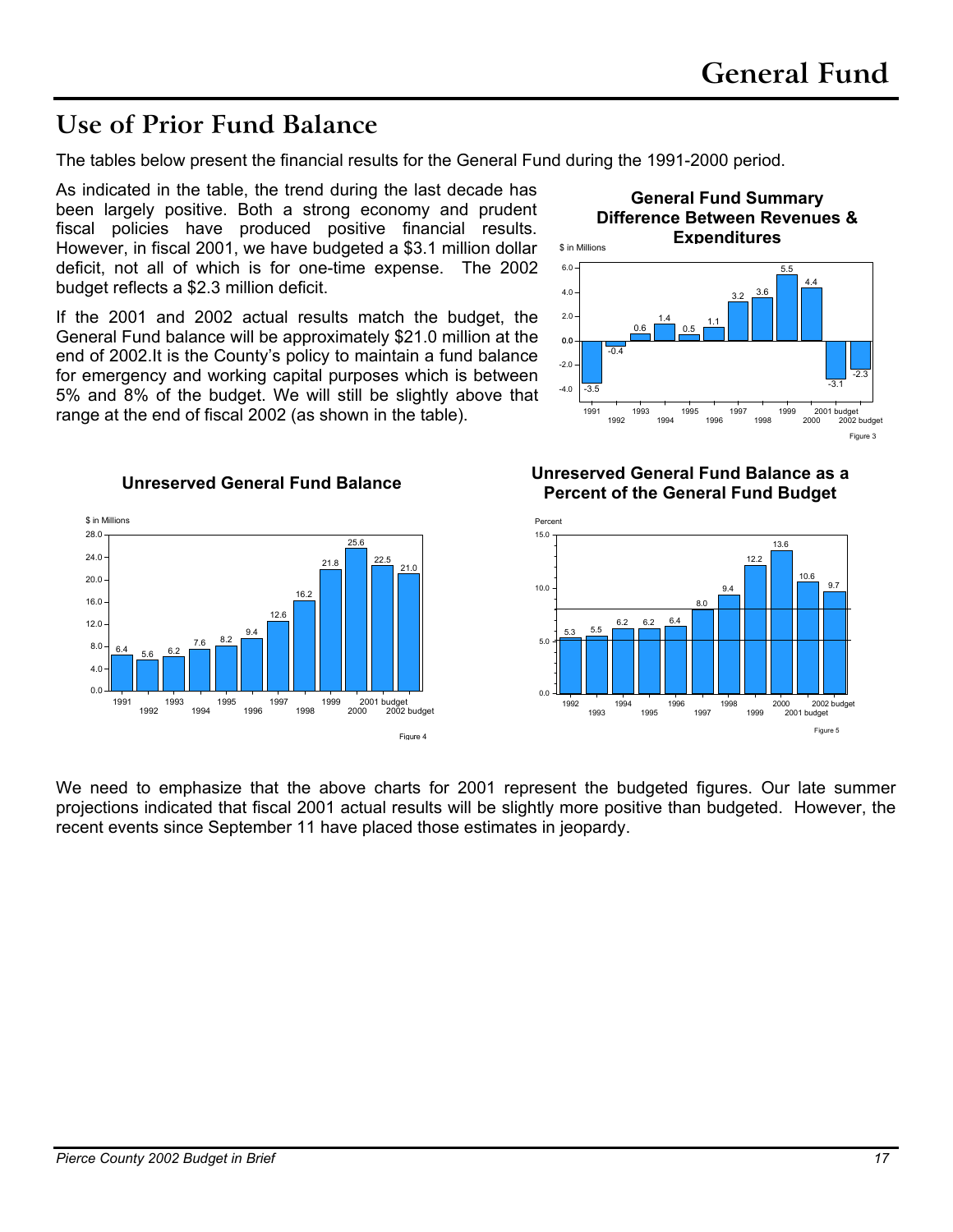# <span id="page-18-0"></span>**Other County Funds**

Many of the County's programs are financed from sources outside of the General Fund. In total, these funds have combined expenditures well in excess of the General Fund budget. However, the nature of the revenue sources mandate that **these monies can only be used for specific activities**. Hence, they are budgeted and accounted for in separate funds.

### **Community & Human Services Funds**

The County is a major provider of community and human services through programs funded primarily from

state and federal grant allocations which vary for each fiscal period. The reduction in **Community Action** is due primarily to fluctuations in the spending limits from HUD and Welfare to Work grants. The 2002 budget for **Community Development** anticipates a reduction in the federal CDBG allocation. The 2002 budget for the **Housing Repair Program** is significantly less than 2001 due to the fluctuation in the federally funded Supportive Housing and Home Programs. **Human Services** shows a slight

| <b>Community &amp; Human Services</b> |      |               |                |               |  |  |  |  |
|---------------------------------------|------|---------------|----------------|---------------|--|--|--|--|
|                                       | 2001 |               |                |               |  |  |  |  |
| Fund                                  |      | <b>Budget</b> |                | <b>Budget</b> |  |  |  |  |
| <b>Community Action</b>               | S    | 5,289,720     | $\mathfrak{L}$ | 6.134.353     |  |  |  |  |
| <b>Community Development</b>          |      | 7,408,040     |                | 6,721,299     |  |  |  |  |
| Housing Repair Program                |      | 8.159.240     |                | 10.378.956    |  |  |  |  |
| <b>Human Services</b>                 |      | 81,981,800    |                | 82,805,630    |  |  |  |  |
| <b>Puget Sound Behavioral Hith</b>    |      | 19.949.680    |                | 19,668,430    |  |  |  |  |
| Total                                 |      | 122,788,480   | \$             | 125,708,668   |  |  |  |  |

decrease in funding overall, with Mental Health programs pending the most significant reduction. The **Puget Sound Behavioral Health** fund separately accounts for the community inpatient program which is a service

| <b>General Fund Contributions</b>                                     |             |  |  |  |  |  |  |
|-----------------------------------------------------------------------|-------------|--|--|--|--|--|--|
|                                                                       |             |  |  |  |  |  |  |
| Alliance Against Domestic Violence 7,000                              |             |  |  |  |  |  |  |
| Breast Cancer Awareness Center24,250                                  |             |  |  |  |  |  |  |
|                                                                       |             |  |  |  |  |  |  |
| Community Action Grant Match48,500                                    |             |  |  |  |  |  |  |
| Day Care Referral Program21,340                                       |             |  |  |  |  |  |  |
| Domestic Violence Commission83,420                                    |             |  |  |  |  |  |  |
|                                                                       |             |  |  |  |  |  |  |
| Emergency Food Network 13,580                                         |             |  |  |  |  |  |  |
| Family Counseling Services 3,640                                      |             |  |  |  |  |  |  |
| Involuntary Commitment Program98,000                                  |             |  |  |  |  |  |  |
| Mental Health Services in the                                         |             |  |  |  |  |  |  |
|                                                                       |             |  |  |  |  |  |  |
| Pierce County Alliance - CRESTOS  8,730                               |             |  |  |  |  |  |  |
| Salvation Army- So Hill Senior Ctr20,000                              |             |  |  |  |  |  |  |
|                                                                       |             |  |  |  |  |  |  |
| Sexual Assault - Allenmore 10,670                                     |             |  |  |  |  |  |  |
| Social Service Programs (earmarked                                    |             |  |  |  |  |  |  |
|                                                                       |             |  |  |  |  |  |  |
| Social Service (substance abuse<br>program from liquor taxes)  17,870 |             |  |  |  |  |  |  |
|                                                                       |             |  |  |  |  |  |  |
|                                                                       | \$2,450,470 |  |  |  |  |  |  |

under the Mental Health unit of the Human Services Department. The 2002 budget reflects anticipated remodeling, an increase in psychiatric patients, while also reflecting the elimination of its chemical dependency outpatient, detoxification center, and associated services. Please keep in mind that the Behavioral Health facility is self-supporting (federal and state grants, commercial insurance and private payments).

It needs to be emphasized that in many programs, the funding by state and federal sources is simply not adequate to finance the service level which ought to be provided. We are working with state and federal agencies in an attempt to increase the funding levels, and it is possible that additional grant monies will be secured in 2002. However, even these new grants will probably be insufficient to cope with many of the human service needs in Pierce County.

Even though most of the funding for these human and community service programs comes from state and federal grants, the General Fund and other locally generated revenues still provide a sizeable contribution, as indicated in the table. In addition, many of the General Fund dollars allocated to the Health Department will in turn be budgeted for social and human services.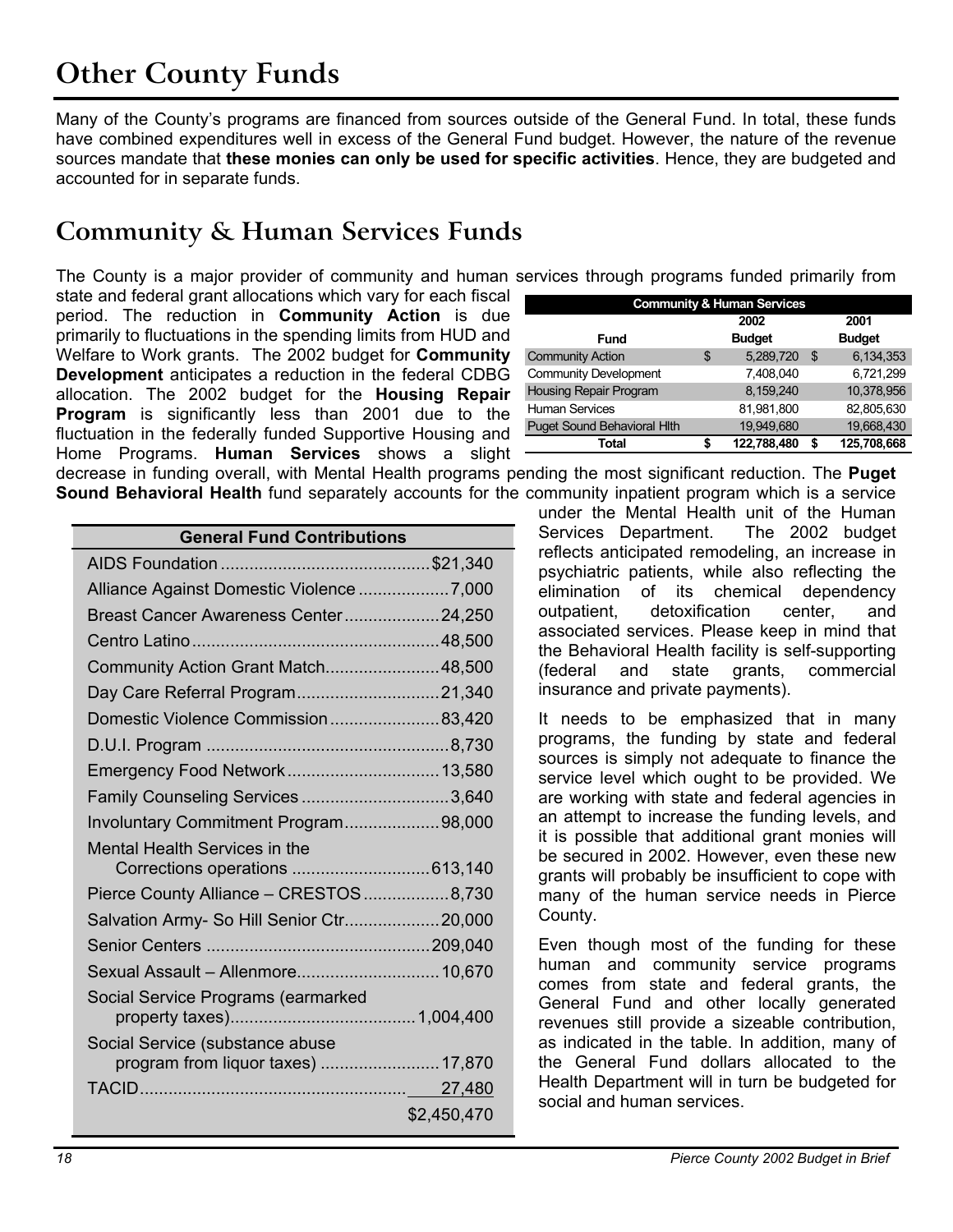# <span id="page-19-0"></span>**County Road Funds**

The County Road activities are actually divided into two separate funds - one for Maintenance and the other for Construction projects. The **Maintenance Fund** provides for all the administrative, general engineering, and roadway maintenance activities, and is budgeted at 7.4% above the 2001 level. This budget level will provide for a moderate increase in maintenance activity, and includes monies for new facilities and capital projects.

The **Roads Construction** fund is budgeted at a total of \$54.4 million in 2002, which is well above the 2001 budget. This increase will provide for a strong road construction and improvement program next year.

# **Enterprise Funds**

The County operates six enterprise funds, so named because they function as business enterprises which

**Fund**

**2002 Budget**

Sewer Utility  $$ 101,611,260 $ 104,960,990$  (3.2)% Golf Courses 28.3 % Airport 1,034,770 585,360 76.8 % Solid Waste Mgmt  $4,807,950$   $4,721,180$  1.8 % Ferry Services 2,507,521 2,432,780 3.1 % Water Utility 432,880 592,060 (26.9)%

**Enterprise Funds**

charge their customers for the services provided. These funds are **Sewer Utility, Golf Courses, Solid Waste, Airport**, **Ferry Services,** and **Water Utility** funds. Also related to the Sewer Utilities fund are several other funds which provide resources for, or are used to account for, activities of the overall Sewer Utility (usually construction and debt service funds).The comparative budget figures for both 2002 and 2001 are as follows: The

| decrease in the Sewer Utility is due to a reduction in debt service expenses. The Golf Courses fund increase        |
|---------------------------------------------------------------------------------------------------------------------|
| resulted from the budgeting of several course and facility improvements in fiscal 2002. The large increase in       |
| the 2002 Airport fund is due to capital and repair items. The Water Utility reduction reflects a smaller allocation |
| for plans and system studies in the "start-up" phase of the new utility.                                            |

### **Internal Service Funds**

Internal Service Fund operations provide services, supplies, and equipment to other County departments which pay for these services through various billing systems. In essence, these funds operate under the enterprise fund business model, except that their customers are other County departments. The long-range goal is to establish rates which will pay all operating and capital costs, and to insure that the General Fund does not need to subsidize these activities. The following summarizes any **significant** changes in the 2002 budgets:

- ◊ Facilities Maintenance fund reflects a significant increase due to the facility maintenance expenses at the New Jail, plus recent energy rate increases.
- $\Diamond$  Information Services reflects an 8 hour day for the remaining staff positions which did not move to that schedule in 2001.
- ◊ Self Insurance and Worker Compensation funds reflect sharp increases in 2002 based upon case filing activity in 2000/2001.
- ◊ Many of these internal service funds will rely upon prior fund balance in order to support their 2002 budgets. This results from both the scheduled replacement of capital assets using depreciation reserves, and our desire to keep charges to other funds (especially the General Fund) to a minimum.

| <b>Road Maintenance Expenditures</b> |    |            |
|--------------------------------------|----|------------|
| 1996 Actual                          | \$ | 41,465,215 |
| 1997 Actual                          | \$ | 43,956,810 |
| 1998 Actual                          | \$ | 41,540,239 |
| 1999 Actual                          | \$ | 43,414,053 |
| 2000 Actual                          | \$ | 47,104,468 |
| 2001 Budget                          | \$ | 50,404,110 |
| 2002 Budget                          | S  | 54,116,410 |

**2001 Budget**

**% Change**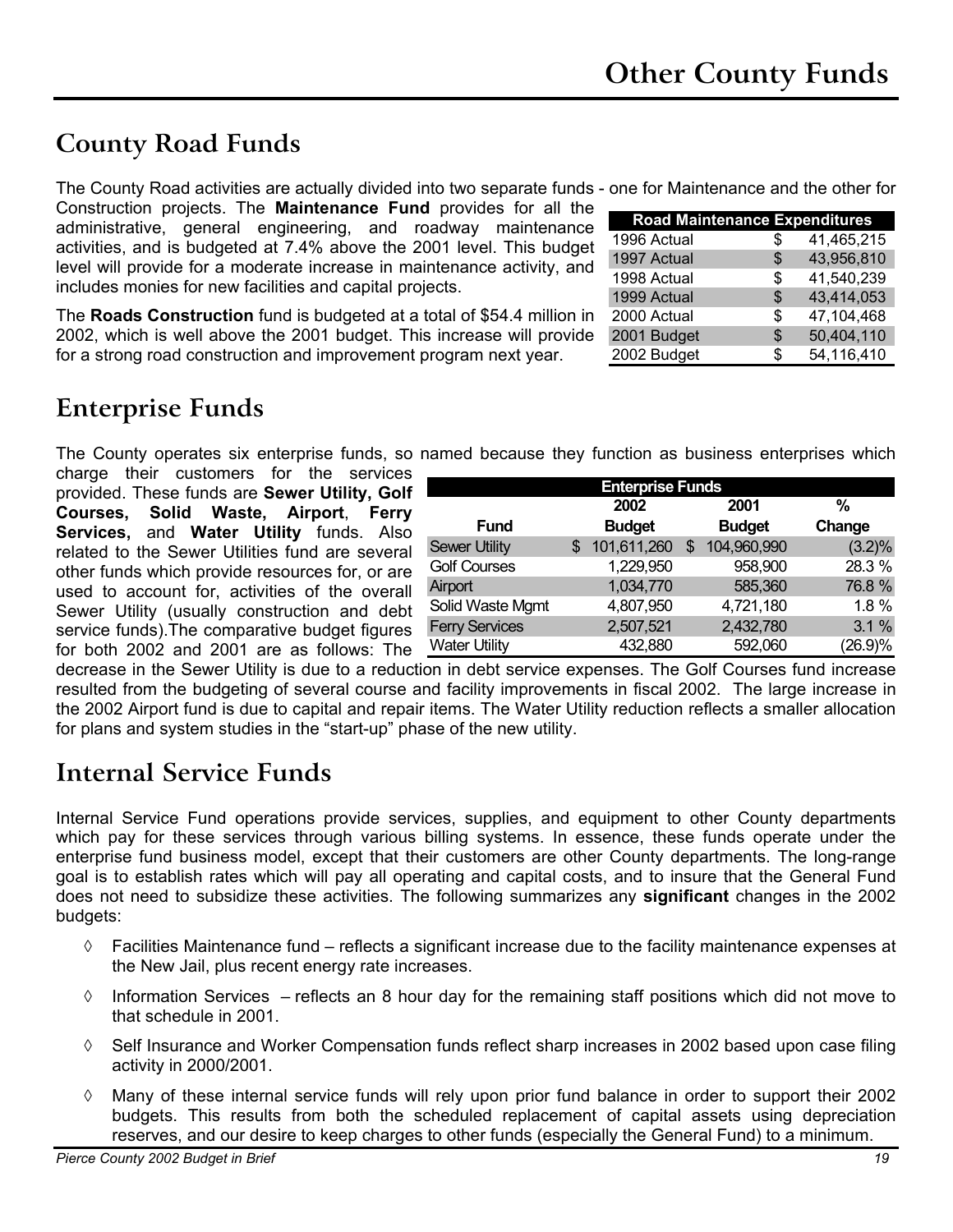.

### <span id="page-20-0"></span>**Special Revenue & Other Funds**

The remaining County Funds have been established by state law or county ordinance to separately record the revenues and expenditures associated with specific programs. The most important 2002 budget highlights are:

- ◊ The **Conservation Futures** fund reflects a very large land acquisition program.
- ◊ The **Imaging System** fund contains major allocations to preserve the oldest records in the Auditor's Office, image the "property cards" in the Assessor's office, initiate an imaging project for official county records in the Executive's Office, and acquire a new recording system for the Auditor's Office.
- ◊ The J**ail Construction** fund includes the previously budgeted monies necessary to complete the project.
- ◊ The **Parks Sales Tax/Parks Construction** funds contain significant amounts for the construction of new park and recreational facilities,
- ◊ This budget contains the creation of the **Second Real Estate Excise Tax (REET)** fund for accounting of the second REET which can only be used for infrastructure projects (e.g. roads, sewers, parks, water systems). The Council approved a general allocation of 75% for Transportation projects and 25% for Pars and Recreation projects. Specific projects will be determined later in the year.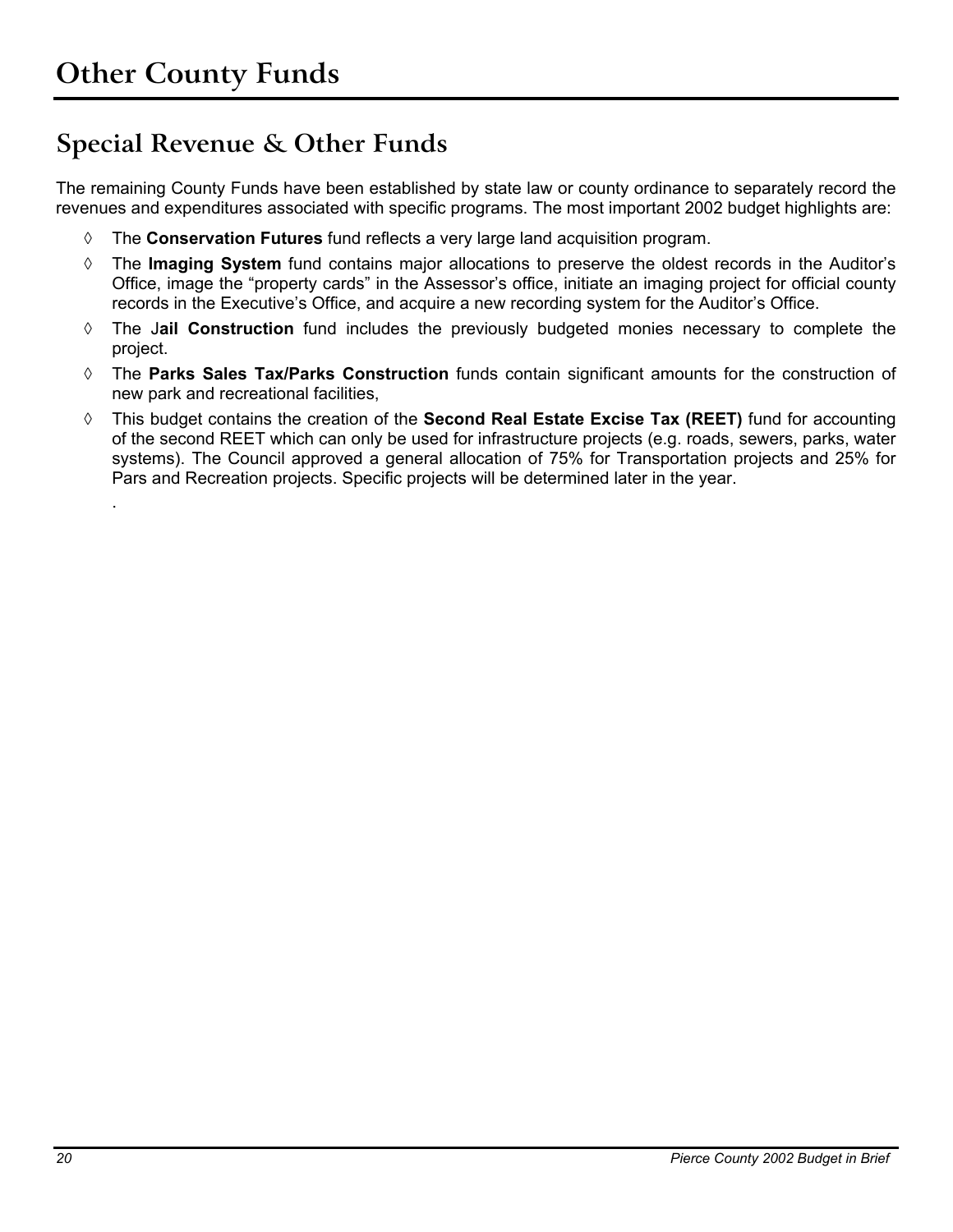### <span id="page-21-0"></span>**Unresolved Issues**

Most issues are resolved during the budget preparation and adoption process. However, there are usually several issues which will "play-out" later once the new year is underway, and as developments unfold or new information becomes available. This budget is not unusual in that respect. We have several issues that are still in their formative stages, and which will need a resolution, and perhaps additional funding, in 2002.

- $\Diamond$  Office Space we will be renting at least 160,000 sq. ft. of office space and 40,000 sq. ft. of storage space next year (excluding the Health Department), at an estimated cost in excess of \$2,000,000. This problem becomes more acute each year, and needs to be addressed in the near future. A more immediate space problem concerns the Superior Court, which needs additional courtrooms, judges chambers, and space for support staff. That need is likely to grown in the next several years.
- Medical Insurance preliminary rate quotes for medical insurance are well in excess of what is budgeted, and what we can reasonably afford. We are in the process of analyzing alternative plans which we hope can maintain our basic benefit program at rates that are affordable.
- $\Diamond$  Endangered Species Act the County's responsibilities under the Endangered Species Act are still unfolding, and subject to a future series of federal and state guidelines, plan approvals, and locally adopted regulations and practices. We have already budgeted significant monies to fund our participation in this process, to assist in the generation of the necessary regulations and plans, and to finance several capital improvements. It is uncertain whether additional allocations may be required to fully comply with all that will be eventually mandated by this Act.
- Emergency Operations Center both the Executive and Council feel that the current location of the emergency operation center in the basement of the County-City Building is inappropriate. It is our plan to partner with the City of Tacoma (and perhaps other jurisdictions) to co-locate a permanent joint site. In the mean time, we hope to move to a temporary location in the near future. Since both options have not yet been finalized, the proposed budget does not include monies for these projects.
- $\Diamond$  Union Negotiations several of our major union contracts remain unsettled for 2001 and beyond (e.g. deputies guild, corrections). If the final settlement is beyond the amounts included in the budget, further budget adjustments may be necessary.
- $\Diamond$  Breaking the Cycle grant this grant (approximately \$1.1 million per year) is scheduled to lapse on July 1, 2002. Early data indicates that this is a successful program, and we may need to address funding options during the spring of 2002.

### **Overview**

The 2002 budget is being developed at a time of great uncertainty. Issues surrounding the general state of the economy, the impact of the September 11th events, and a crippling tax initiative argue for a cautious approach to next year. In mid-summer the County Executive had instructed the budget staff to be conservative regarding revenue estimates for next year, and the budget reflects that approach. However, recent events have led us to the view that these conservative estimates may in fact be too optimistic (e.g. sales tax, development fees, interest revenues), even without taking into consideration I-747.

We are also advising caution with regard to the use of any fund balance reserves. It is our view that the use of reserves should be only for one-time activities or projects (e.g. new facilities, building remodeling, major technology projects), or for emergencies. They should not be allocated for ongoing staff and programs. One of the reasons for the difficult balancing process for fiscal 2002 was the fact that the 2001 budget did in fact use such one-time monies for ongoing programs.

That being said, we still have a responsibility to move forward with pressing issues and make the best use of the resources available to us. We believe that this budget does that.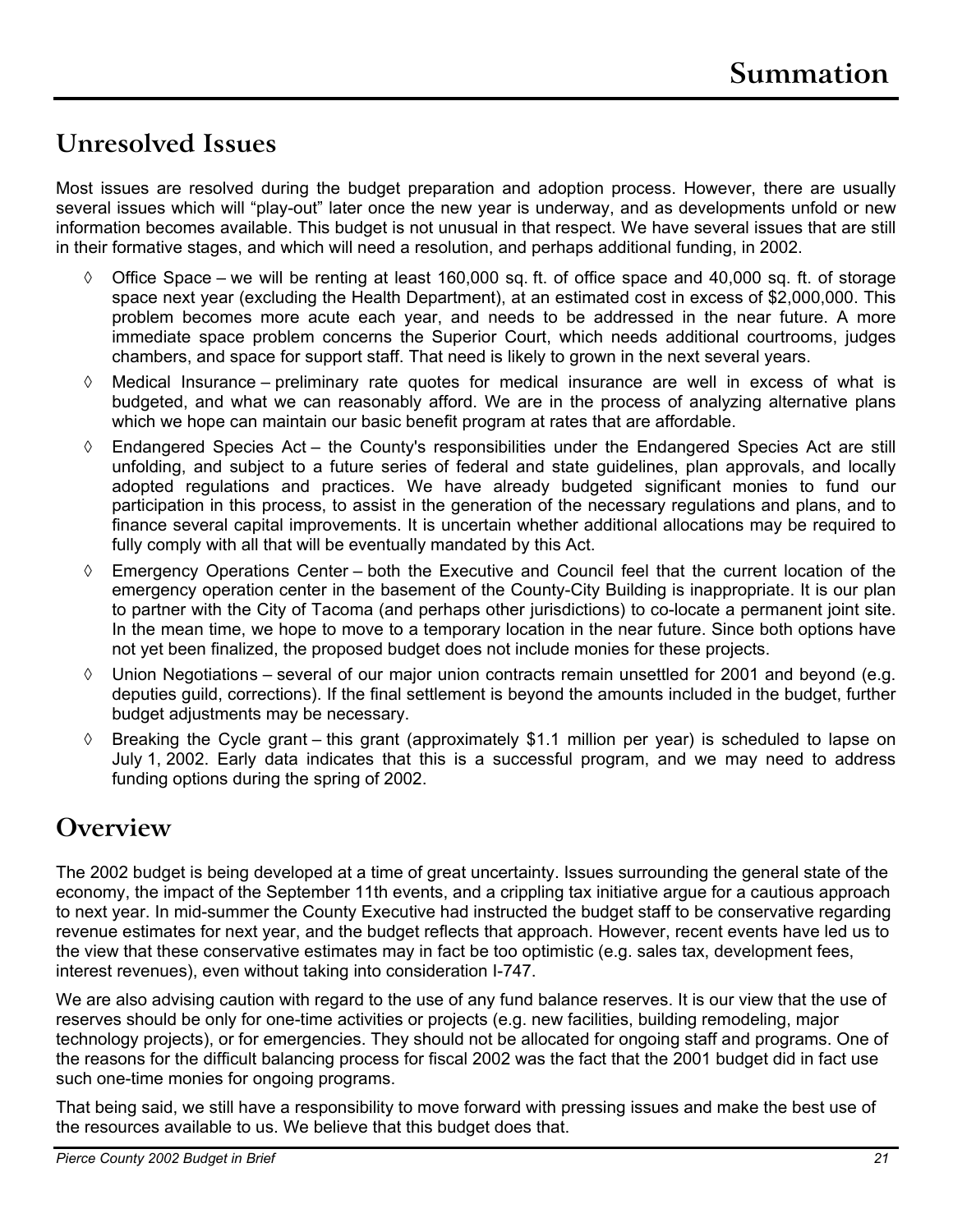### <span id="page-22-0"></span>**Prognosis for Fiscal 2003**

It now appears that both the national and local economies are in for a period of uncertainty and, at best, moderate growth. This will in turn place great pressure on our major revenue sources.

The major service contracts with the new cities (sheriff services, corrections, and road maintenance) will likely be maintained at least through 2003. However, an additional incorporation (Frederickson) is being considered within the next 18 months. The impact of this potential incorporation would be uncertain, but not as significant as was the case with the University Place-Lakewood-Edgewood incorporations in 1995-1996.

The most immediate concern for fiscal 2002 and beyond lies with the impact of I-747 (property tax limitation). Property taxes represent our largest source of revenue, and the 1% limit will result in severe service reductions.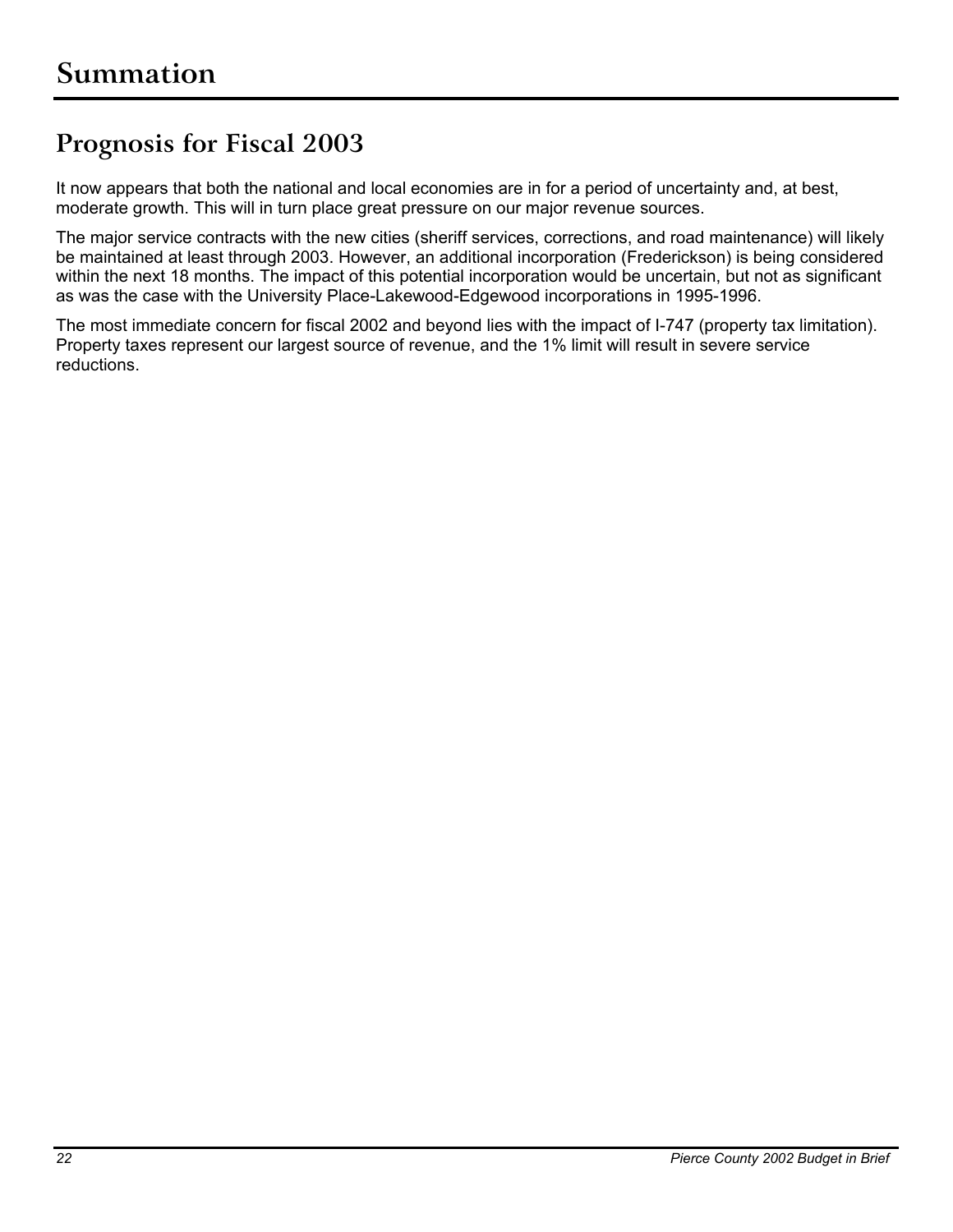### <span id="page-23-0"></span>**Property Taxes and Assessed Valuation**

Property tax is the largest source of revenue in the **Total Assessed Valuation**  General Fund and is a major source of revenue for the Road Fund. The growth in this revenue is dependent upon both the actual growth in assessed valuation and the tax rate. The growth in assessed valuation from 2001 to 2002 was approximately \$3.6 billion (8.6%), which is slightly less than the percentage growth experienced last year (9.1%). Approximately 38% of the growth is due to new construction, and 62% is due to the revaluation of existing properties.

### **Property Tax Levy Rates**

Levy rates determine the amount of tax that a **Combined Property Tax Millages**  property owner pays per thousand dollars of assessed value. The November 2001 passage of Initiative 747 limits the maximum growth in property taxes from existing property to the lesser of 1% or the percentage increase in the Implicit Price Deflator (IPD), which is 1.89% in 2002. With a 1% limit in revenues, and a large growth in existing property revaluations, the tax rate for next year must necessarily decline as shown in the table below. It should be noted that the County's General Fund share of the total property tax is only 11% of the total. Most of the property taxes paid by our citizens are allocated to the State (Schools), Cities, and Local Schools.



 $\frac{2.5773}{2.0185}$  3.5082  $\frac{3.6438}{2.1032}$   $\frac{2.1037}{2.1387}$   $\frac{2.2075}{2.2075}$   $\frac{2.2500}{2.2500}$   $\frac{2.2500}{2.2500}$   $\frac{2.2500}{2.1502}$   $\frac{2.2500}{2.1582}$ **1.4976 1.4272 1.4782 1.5018 1.5462 1.5893 1.5767 1.6499 1.6823 1.6799 1.6154 3.6773 3.5082 3.6438 3.7030 3.7787 3.8593 3.8892 3.9624 3.9948 3.9803 3.8337** 1992 1993 1994 1995 1996 1997 1998 1999 2000 2001 2002 0.0000 1.0000 2.0000 3.0000 4.0000 5.0000 Rate per \$1,000 CF | Road | General

| 4.0000 | 3.6773<br>2.1173 | 3.5082 | 3.6438<br>2.1032 | 3.7030<br>2.1387 | 3.7787<br>2.2078 | 3.8593<br>2.2075 | 3.8892<br>2.2500 | 3.9624<br>2.2500 | 3.9948<br>2.2500 | 3.9803<br>2.2379 | 3.833<br>2.1582 |
|--------|------------------|--------|------------------|------------------|------------------|------------------|------------------|------------------|------------------|------------------|-----------------|
| 3.0000 |                  | 2.0185 |                  |                  |                  |                  |                  |                  |                  |                  |                 |
| 2.0000 |                  |        |                  |                  |                  |                  |                  | 1.6499           | 1.6823           | 1.6799           | 1.6154          |
| 1.0000 | 1.4976           | .4272  | 1.4782           | 1.5018           | 1.5462           | 1.5893           | 1.5767           |                  |                  |                  |                 |
| 0.0000 |                  |        |                  |                  |                  |                  |                  |                  |                  |                  |                 |

| <b>Property Tax Levies</b>                  |      |                        |         |                                  |                       |                        |         |                  |  |
|---------------------------------------------|------|------------------------|---------|----------------------------------|-----------------------|------------------------|---------|------------------|--|
|                                             | 2001 |                        |         |                                  |                       | 2002                   |         |                  |  |
|                                             |      | Tax Rate <sup>1</sup>  | Revenue |                                  | Tax Rate <sup>1</sup> |                        | Revenue |                  |  |
|                                             |      |                        |         | Assessed Value: \$41,464,254,654 |                       | <b>Assessed Value:</b> |         | \$45,040,154,410 |  |
| A. County Levy (\$1.80 maximum)             |      |                        |         |                                  |                       |                        |         |                  |  |
| General Fund                                | \$   | 1.6450                 | \$      | 68,208,699                       | \$                    | 1.5824                 | \$      | 71,270,800       |  |
| Veteren's Relief                            |      | 0.0116                 |         | 480,985                          |                       | 0.0107                 |         | 480,000          |  |
| Social Services                             |      | 0.0233                 |         | 966,117                          |                       | 0.0223                 |         | 1,004,400        |  |
| <b>Total County Levy</b>                    |      | 1.6799                 |         | 69.655.801                       |                       | 1.6154                 |         | 72,755,200       |  |
| B. Conservation Futures (\$.0625 Maximum)   |      | 0.0625                 |         | 2,591,516                        |                       | 0.0601                 |         | 2,706,420        |  |
|                                             |      | <b>Assessed Value:</b> |         | \$17,699,926,766                 |                       | <b>Assessed Value:</b> |         | \$19,187,484,085 |  |
| C. Road District Levy (\$2.25 Maximum)      |      |                        |         |                                  |                       |                        |         |                  |  |
| Allocated to Road Fund                      |      | 1.7978                 |         | 31,820,928                       |                       | 1.7356                 |         | 33,302,720       |  |
| Law Enforcement Levy                        |      | 0.4377                 |         | 7,747,258                        |                       | 0.4226                 |         | 8,108,270        |  |
| Court Ordered Refund RCW 84.68 <sup>2</sup> |      | 0.0024                 |         | 42,480                           |                       |                        |         |                  |  |
| <b>Total Road District Levy</b>             |      | 2.2379                 |         | 39,610,666                       |                       | 2.1582                 |         | 41,410,990       |  |
| <b>TOTAL COUNTY TAX LEVIES</b>              |      | 3.9803                 |         | 111,857,983                      |                       | 3.8337                 | \$      | 116,872,610      |  |

<sup>1</sup>Tax rates are applied to each \$1,000 of assessed value.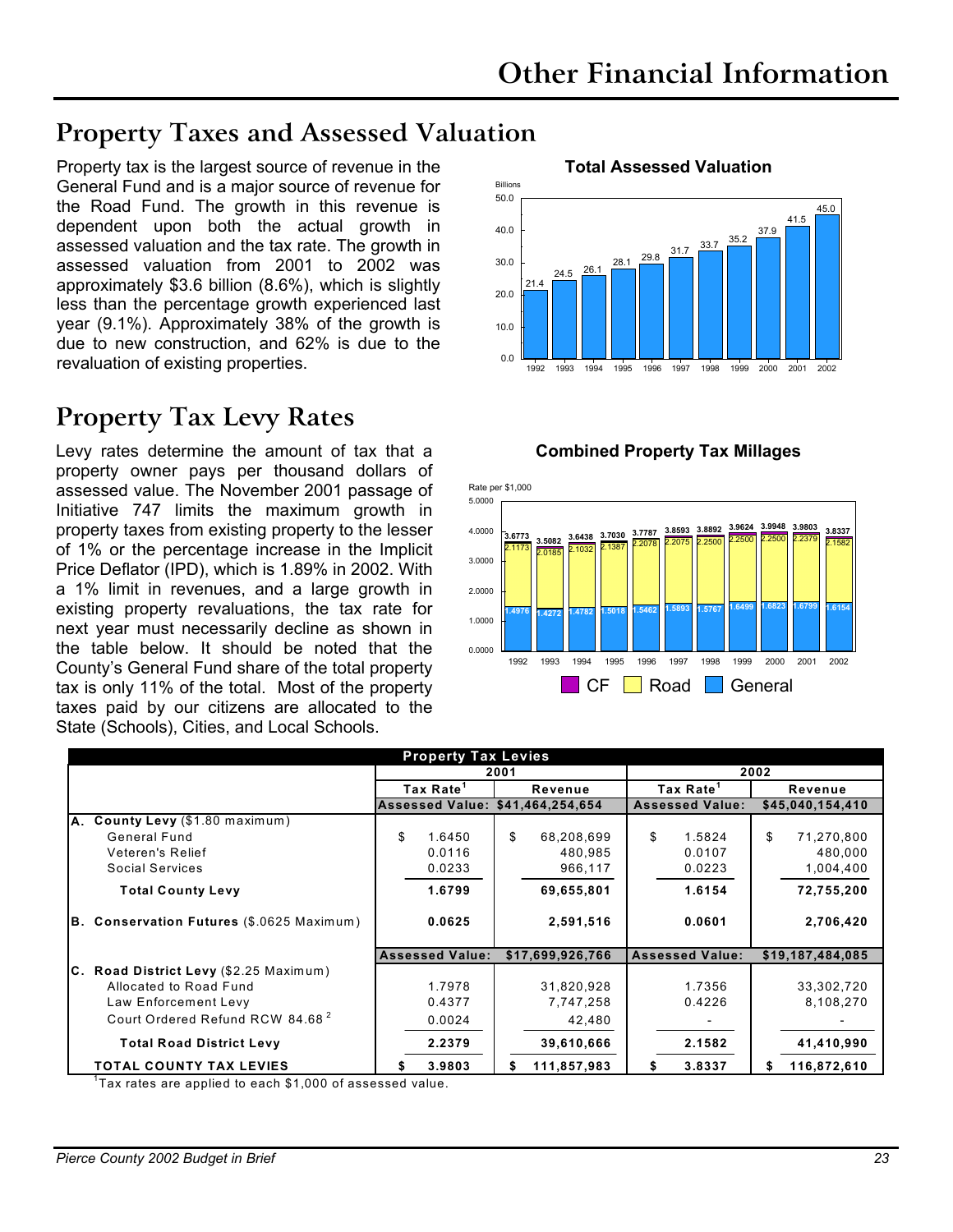### <span id="page-24-0"></span>**Debt Capacity**

Under Washington State Law, a county may issue general obligation debt for general county purposes in an amount not to exceed 2½% of all actual value of all taxable property. Unlimited tax debt requires an approving vote of the people, and any election to validate General Obligation Debt must have a voter turnout of at least 40% of those who voted in the last state general election, and 60% of those voting must be in the affirmative. The County Council may, by ordinance, authorize the issuance of limited tax General Obligation Debt in an amount up to 1½% of the actual valuation within the County without a vote of the people. No combination of limited or unlimited tax debt may exceed 2½% of the actual valuation. The debt service on unlimited tax debt is secured by excess tax levies, whereas the debt service on limited tax debt is secured by taxes collected within the \$1.80 per \$1,000 of assessed value county operating levy.

As indicated in the following table, we have a significant debt issuance capacity for both limited and unlimited

| Debt Capacity as of September 30, 2001                |    |            |    |                |  |  |  |  |
|-------------------------------------------------------|----|------------|----|----------------|--|--|--|--|
| 2001 Assessed Vaulation for 2002 Tax Collections      |    |            | S  | 45,063,694,899 |  |  |  |  |
|                                                       |    |            |    |                |  |  |  |  |
| A. Inside Levy (issued without vote of the people)    |    |            |    |                |  |  |  |  |
| Legal Limit (1.5% of property value)                  |    |            | \$ | 675,955,423    |  |  |  |  |
| Amount of Debt Applicable to Debt Limit:              |    |            |    |                |  |  |  |  |
| Net Limited General Obligation Bonds                  | \$ | 60,555,000 |    |                |  |  |  |  |
| Net Limited General Obligation Proprietary Type Bonds |    | 3,930,000  |    |                |  |  |  |  |
| Estimated Compensated Absences (12/31/2000)           |    | 11,056,100 |    |                |  |  |  |  |
| Installment Contract - Ferry (12/31/2000)             |    | 2,324,115  |    |                |  |  |  |  |
| <b>Bond Anticipation Note</b>                         |    |            |    |                |  |  |  |  |
| <b>Total Limited Tax General Obligation Debt</b>      |    |            |    | 77,865,215     |  |  |  |  |
| Limited Tax General Obligation Debt Margin Available  |    |            | \$ | 598,090,208    |  |  |  |  |
| B. Outside Levy (issued with vote of the people)      |    |            |    |                |  |  |  |  |
| Legal Limit (2.5% of property value)                  |    |            | \$ | 1,126,592,372  |  |  |  |  |
| Amount of Debt Applicable to Debt Limit:              |    |            |    |                |  |  |  |  |
| Net Limited General Obligation Debt                   |    |            |    | 77,865,215     |  |  |  |  |
| <b>Total General Obligation Debt Margin Available</b> |    |            |    | 1,048,727,157  |  |  |  |  |

| <b>Pierce County Bonded Debt Ratios Estimated at September 30, 2001</b>       |        |
|-------------------------------------------------------------------------------|--------|
| General Obligation Bonded Debt per Capita                                     |        |
| (excluding Proprietary GO/Debt, Compensated Absences, & Installment Contract) | 84.88  |
| Ratio of direct G.O. Bonded Debt to Assessed Value                            |        |
| (including Proprietary GO/Debt)                                               | 0.14%  |
| <b>Assessed Valuation per Capita</b>                                          | 63,168 |

| <b>Pierce County Bond Ratings</b> |            |               |  |  |  |
|-----------------------------------|------------|---------------|--|--|--|
|                                   | General    | Sewer Revenue |  |  |  |
|                                   | Obligation | (Uninsured)   |  |  |  |
| Moody's                           | Aa3        | A-1           |  |  |  |
| Standard and Poors                | AA-        | A+            |  |  |  |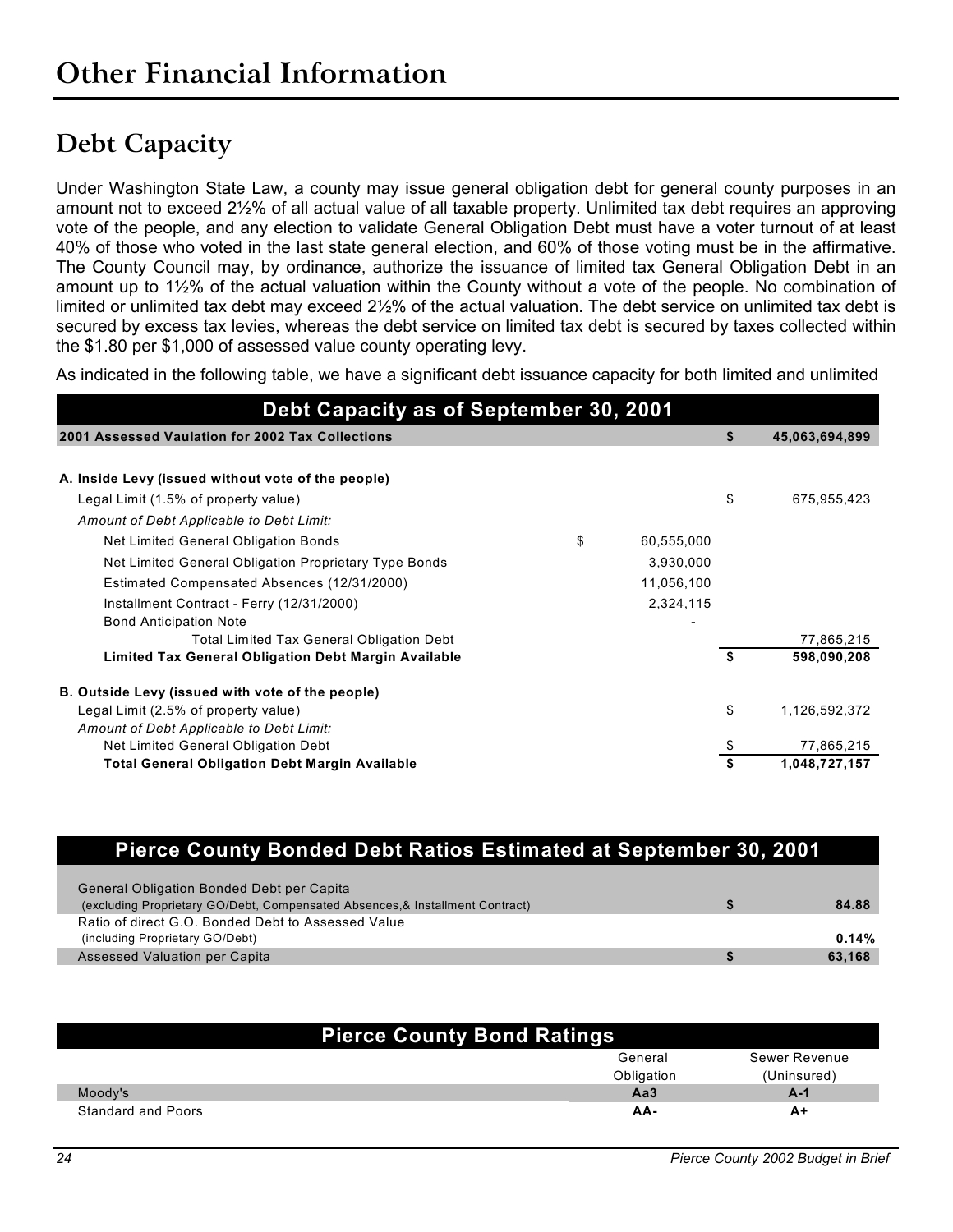Pierce County has historically maintained consistently low bonded debt obligations, as shown in the ratio table below. The ratios of Net Bonded Debt per Capita and Net Bonded Debt to Assessed Valuation has not changed appreciably in the last five years, prior to December 2000, and are well below national averages. We consequently have both a large legal margin available if needed, and an existing debt structure which does not have a major negative impact upon the annual budget. The sale of \$37 million debt for the new Detention Center (in late 2000) significantly affected all of the above ratios, although we still remain well below national averages.



#### **Net Bonded Debt per Capita (G.O. Bonds Only)**

**Ratio of Net Bonded Debt to Assessed Value (G.O. Bonds Only)** 

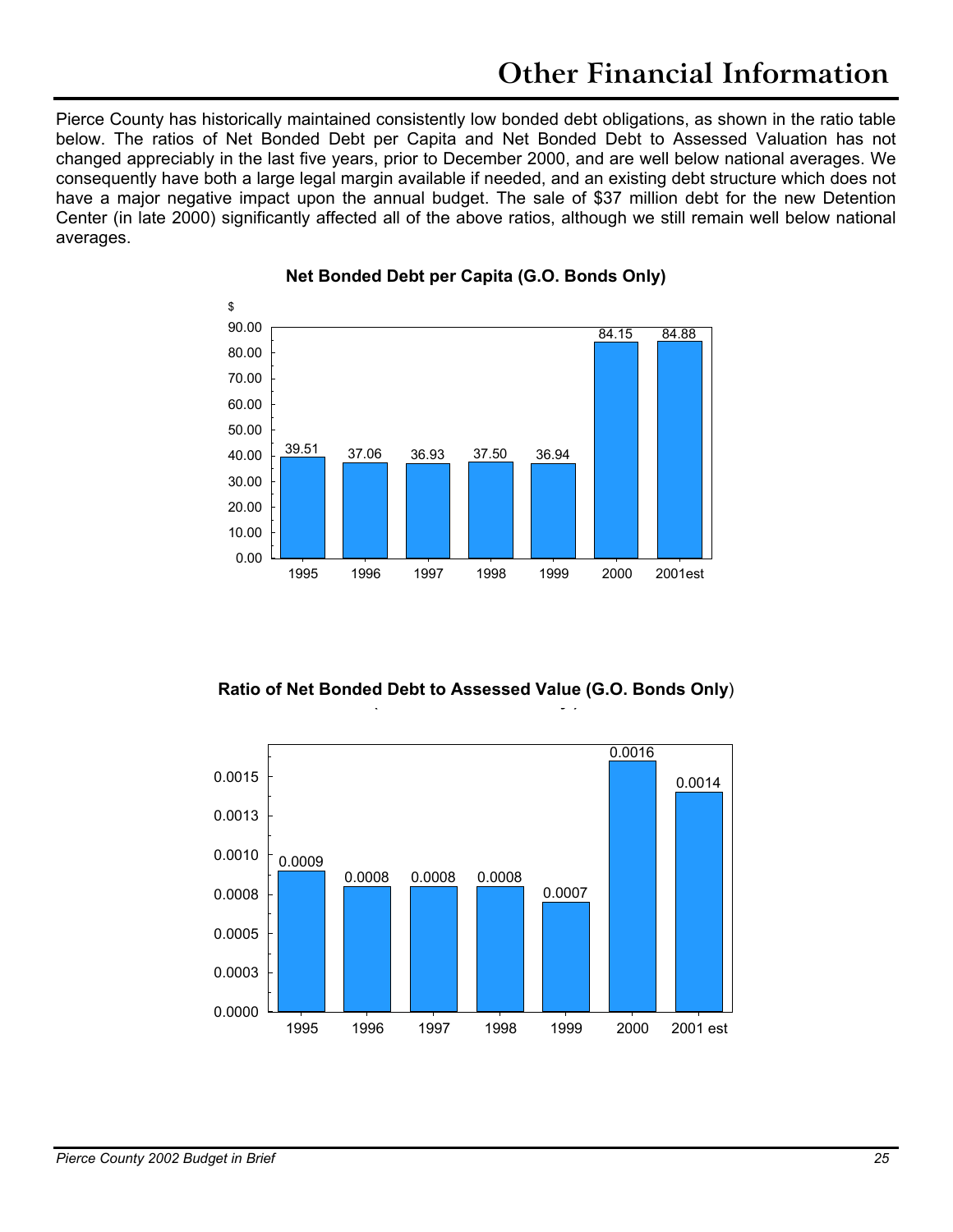### <span id="page-26-0"></span>**Capital Improvement Program Summary**

On November 29, 1994 the Pierce County Council adopted the Pierce County Comprehensive Plan to comply with the provisions of the Growth Management Act (ESHB 2929). The plan includes a six-year Capital Facilities Plan (CFP) for financing capital improvements that supports the County's current and future population and economy. This plan is amended annually. The plan amendment to reflect projects for 2002 through 2007 was adopted by the County Council in November of 2001. State legislation requires the County's Capital Facilities Plan to include certain public facilities which are not governed, owned, financed or constructed by Pierce County such as school districts, water districts, fire districts, library districts, and public transportation systems.

One of the principal criteria for identifying needed capital improvements is standards for level of service (LOS). The CFP specifies the LOS standards for each public facility and requires that new development be served by adequate facilities. The document also includes the designation of facilities required to be concurrent which means "...that adequate public facilities are available when the impacts of development occur". Objectives, principles, and standards that guide and implement the provision of adequate public facilities are contained in the CFP.

For each category of public facility, the Plan includes a current facilities inventory, LOS capacity analysis and projected facility requirements, proposed projects, and related financing plans and operating impacts. The overall purpose of the CFP is to use sound fiscal policies to provide adequate public facilities consistent with the Land Use Element of the Comprehensive Plan on a schedule concurrent with, or prior to, the impacts of development. This will allow the County to achieve and maintain adopted standards for LOS, and to exceed the adopted standards, when possible.

In many instances, the CFP reflects other long-range or master plans which have been adopted by the County Council for certain types of facilities, such as the Transportation Improvement Plan, 14-year Ferry Plan, Comprehensive Solid Waste Plan, Comprehensive Flood Control Management Plan, Surface Water Management Plan, Parks and Recreation Master Plan, etc. The Capital Facilities Plan does not authorize the expenditure of funds over the six-year time frame of the plan. Rather, the funds for capital projects are appropriated annually in the County's Budget.

### *Definition of Capital Improvement*

In order to be considered a "capital improvement", the expenditure must be for the acquisition of a physical asset which has a useful life in excess of one year and which has a value/cost of at least \$25,000. Excluded from the definition are such items as vehicles, office and data processing equipment, other equipment items (unless they are an integral part of the larger physical improvement), and normal repairs and maintenance. Capital projects and expenditures reflected in the CFP include the cost of design/engineering, land acquisition, construction and acquisition of related equipment, debt service on bond issues, etc.

### *Impact on the 2002 Operating Budget*

The 2002 budget includes capital improvement projects related to roads, utilities, parks, general government buildings, and river and surface water systems as shown in the following summary. When completed, these capital projects will impact 2002 operating budgets to varying degrees, and those impacts have been included in the appropriate budgets.

Minimal maintenance and operating costs are anticipated due to the land acquisitions in Conservation Futures. Several of the regional park projects are through partnerships with other entities who will participate in future maintenance costs. Continued flood plain purchases with REET-River funds is expected to reduce future maintenance costs associated with river control.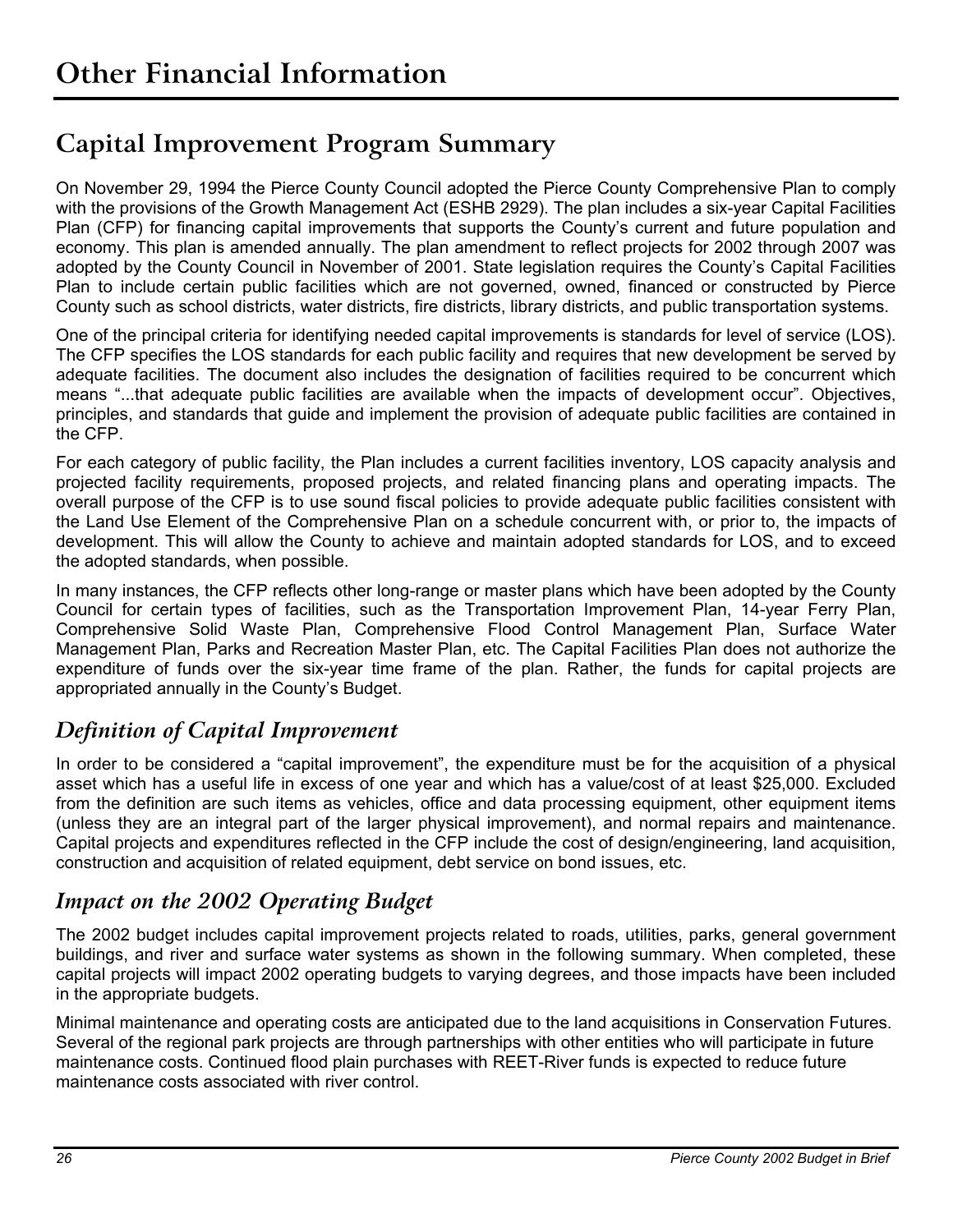Existing County maintenance programs will absorb costs resulting from the completion of the Foothills Trail, capital improvements to the airport, county-owned facilities, and additional infrastructure projects (road/transportation, storm drainage, and sewer utilities).

| <b>Airport - improvement projects</b>                                    | \$<br>662,700    |
|--------------------------------------------------------------------------|------------------|
| <b>Adult Detention Center - new facility</b>                             | 10,000,000       |
| General Administration Buildings- improvement projects and major repairs | 3,761,000        |
| Juvenile Detention Facilities - improvement projects and major repairs   | 150,000          |
| Parks and Recreation - regional parks/paths and trails                   | 26,867,200       |
| River Improvement- various projects                                      | 1,536,000        |
| <b>County Roads - Transportation Improvement Plan projects</b>           | 54,428,110       |
| <b>County Roads - facility improvements</b>                              | 7,370,000        |
| Sewer Utilities - system capital improvements                            | 32,255,000       |
| Solid Waste Management - Prarie Ridge Capacity Expansion                 | 185,000          |
| Surface Water Management - stormwater systems                            | 5,543,500        |
| <b>Total Capital Project Appropriation-2002</b>                          | 142,758,510<br>S |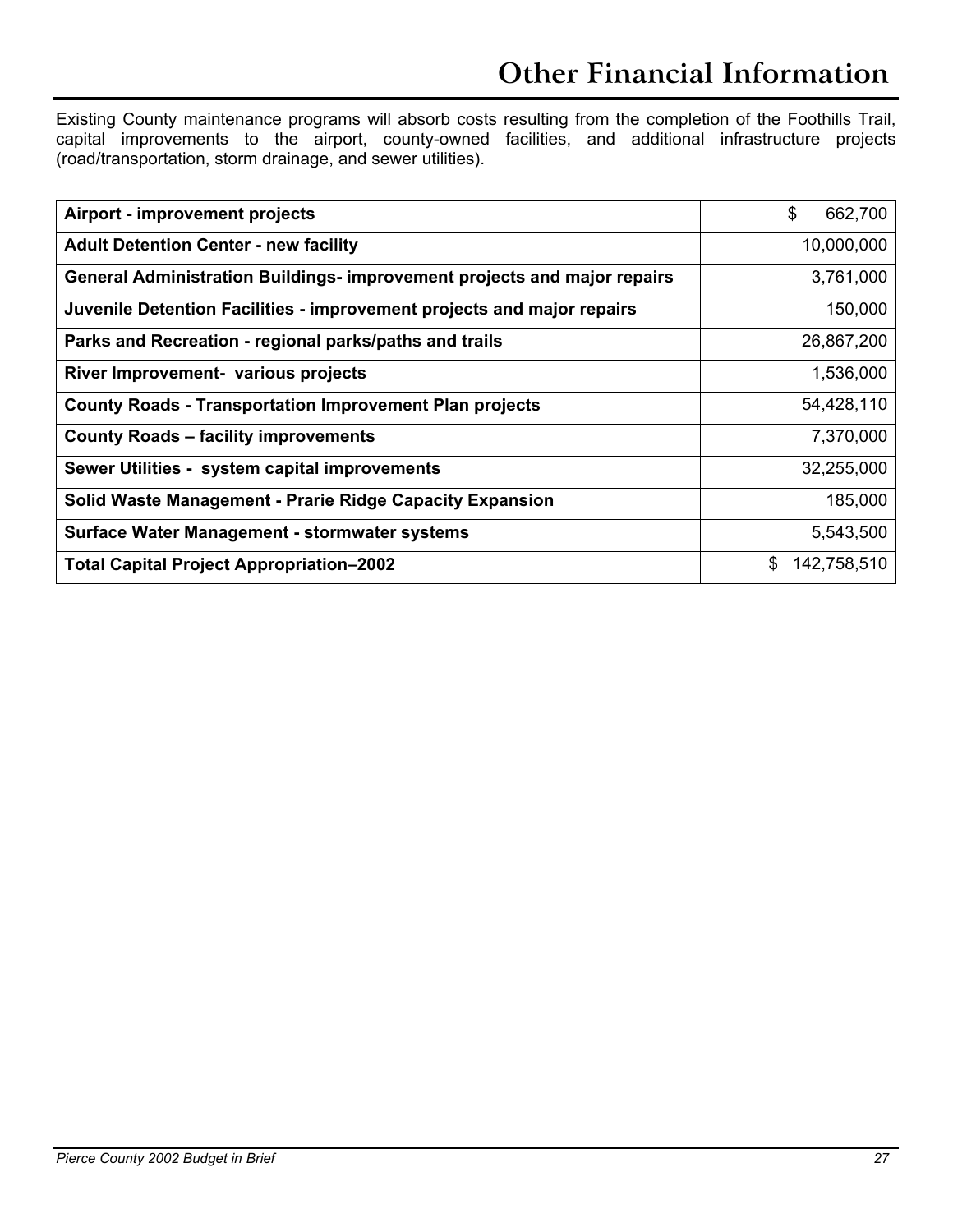### <span id="page-28-0"></span>**Staffing Information**

As the population of Pierce County has increased, the demand for county services has risen correspondingly. General Fund staffing has increased by 604 FTEs (42%) since 1992 while staffing in all other funds (special revenue, enterprise, and internal services) has increased by 402 FTEs (51%). Overall, 1,006 FTEs have been added since 1992, which represents an increase of (45%).



#### **Percent Change in County-wide Staffing**

In 1993 and 1994 we saw a slight upsurge as the impact of the state criminal justice revenue, the local option .1% sales tax and additional Road Fund revenues resulted in new staffing. The growth in 1996 through 2000 has been due to a) staffing requirements for the new Jail Annex and recently expanded juvenile detention facility, b) additional staff to address caseload issues in the court system, primarily the Prosecutor's Office, c) public safety staff enhancements (especially the Sheriff's Department), and d) an increase in Human Services staff related to continued implementation of the Mental Health Regional Support Network and Prepaid Health Plan.

In August of 2000, the County took over Inpatient Services at Puget Sound Behavioral Health (PSBH), eventually adding 239 new staff positions to the County in fiscal 2000 and 2001. The PSBH FTE count will subsequently drop to 171 in 2002 as service centers are finalized; and with the chemical dependency outpatient, detoxification center and associated services being eliminated. This is a major cause for the 2002 percentage decline in Countywide staffing totals. The other cause is Initiative 747 (1% property tax limitation). These two factors will result in a decrease in total County staffing levels in 2002 for the first time in at least 15 years.



#### **County-wide Staffing Summary**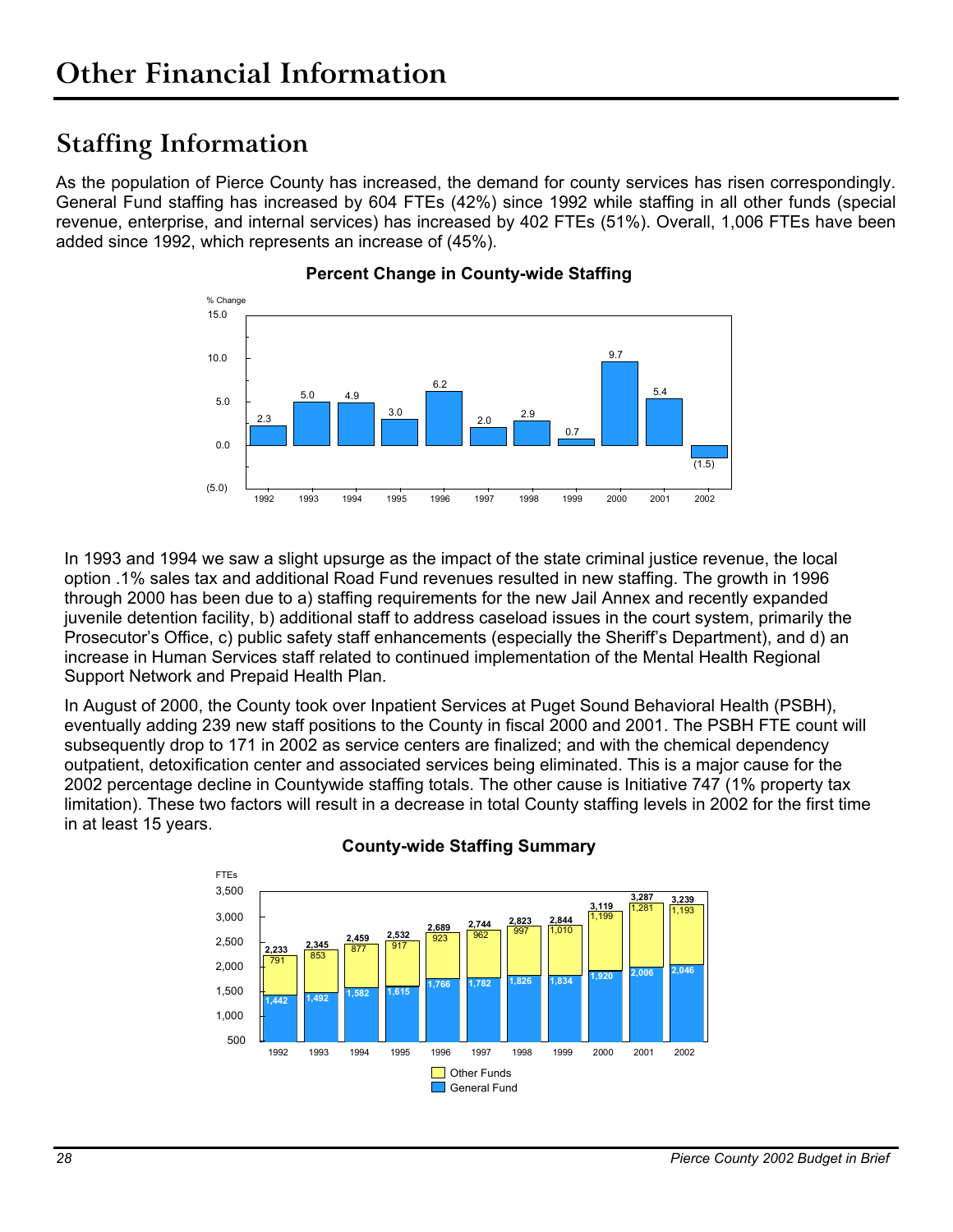### **2002 Total County Staffing**

Summarized by Function

The Public Safety and Justice Services systems combined accounts for 50% of the total County staff, with the Mental and Physical Health system at 13%. Sixteen percent of the total staff support Transportation, Utilities, and the Physical Environment. Almost five percent are involved in Economic Environment activity, and 14% provide general government and internal service functions.



#### **2002 General Fund Staffing**  Summarized by Function

The Public Safety and Justice Services systems combined accounts for 78% of all General Fund staff. Almost 13% provide General Governmental services. A little over 6% of the General Fund staff support Economic Environment activities and just over 3% are involved in Culture and Recreation, and Physical Environment activities.



The table on the following two pages contains detailed staffing information.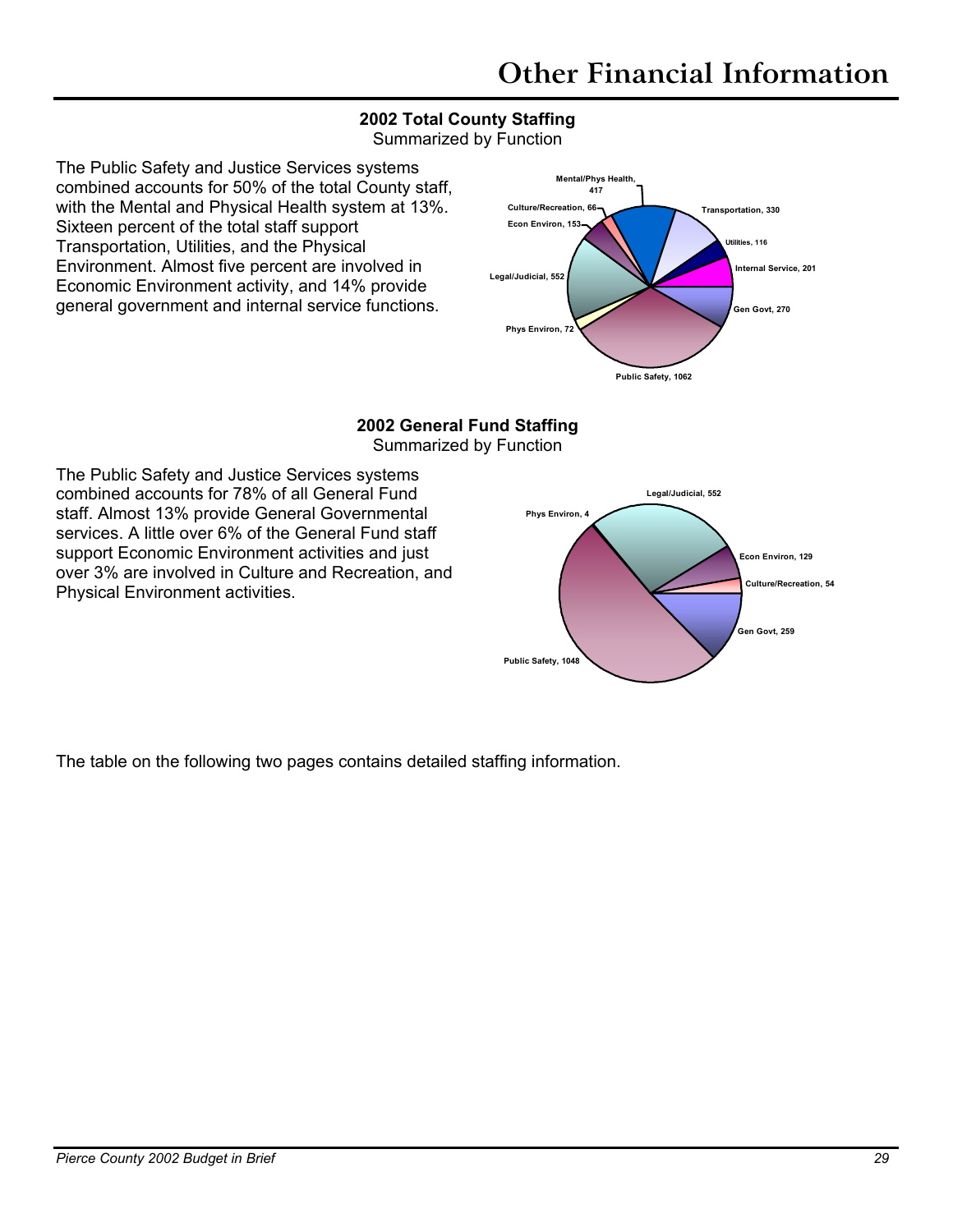# **Other Financial Information**

| <b>STAFFING SUMMARY</b>                |                          |                      |                    |                          |                          |                          |                    |                        |  |
|----------------------------------------|--------------------------|----------------------|--------------------|--------------------------|--------------------------|--------------------------|--------------------|------------------------|--|
|                                        | 1994<br><b>FTE</b>       | 1996<br><b>FTE</b>   | 1998<br><b>FTE</b> | 1999<br><b>FTE</b>       | 2000<br><b>FTE</b>       | 2001<br><b>FTE</b>       | 2002<br><b>FTE</b> | Change<br>from<br>1994 |  |
| <b>General Fund:</b>                   |                          |                      |                    |                          |                          |                          |                    |                        |  |
| Assessor/Treasurer                     | 96.25                    | 96.50                | 97.80              | 97.80                    | 98.80                    | 100.30                   | 98.30              | 2.05                   |  |
| <b>Assigned Counsel</b>                | 71.31                    | 87.77                | 92.70              | 88.80                    | 89.50                    | 85.90                    | 84.90              | 13.59                  |  |
| Auditor                                | 41.00                    | 41.00                | 41.00              | 40.00                    | 41.00                    | 42.00                    | 43.00              | 2.00                   |  |
| <b>Budget &amp; Finance</b>            | 42.20                    | 42.65                | 42.85              | 41.85                    | 43.95                    | 43.95                    | 43.45              | 1.25                   |  |
| Clerk of the Superior Court            | 45.00                    | 49.50                | 50.00              | 52.00                    | 52.50                    | 54.50                    | 53.50              | 8.50                   |  |
| <b>Communication Services</b>          |                          |                      |                    |                          |                          | 5.00                     | 5.00               | 5.00                   |  |
| Cooperative Extension                  | 3.60                     | 3.60                 | 3.60               | 3.60                     | 3.60                     | 3.60                     | 3.60               |                        |  |
| Corrections                            | 234.00                   | 331.60               | 341.30             | 343.30                   | 347.80                   | 349.80                   | 393.80             | 159.80                 |  |
| <b>County Council</b>                  | 31.00                    | 31.00                | 32.00              | 31.00                    | 31.00                    | 29.50                    | 29.50              | (1.50)                 |  |
| <b>County Executive</b>                | 8.75                     | 8.75                 | 6.75               | 6.75                     | 6.75                     | 8.75                     | 8.00               | (0.75)                 |  |
| District Court 1 - Tacoma              | 64.00                    | 69.10                | 68.20              | 68.20                    | 65.50                    | 64.50                    | 62.50              | (1.50)                 |  |
| District Court 2 - Gig Harbor          | 6.00                     | 6.00                 | 6.77               | 6.20                     | 6.00                     | 6.00                     | 6.00               |                        |  |
| District Court 3 - Eatonville          | 3.75                     | 3.75                 | 3.75               | 3.75                     | 3.75                     | 3.75                     | 2.25               | (1.50)                 |  |
| District Court 4 - Buckley             | 1.10                     | 1.10                 | 1.25               | 1.30                     | 1.30                     | 1.30                     | 1.30               | .20                    |  |
| <b>District Court Probation</b>        | 16.50                    | 22.00                | 29.00              | 30.00                    | 35.00                    | 37.00                    | 37.00              | 20.50                  |  |
| <b>Economic Development</b>            | 2.75                     | 2.15                 | 3.58               | 3.45                     | 3.80                     | 5.80                     | 4.80               | 2.05                   |  |
| <b>Emergency Management</b>            | 23.30                    | 23.30                | 21.30              | 21.30                    | 21.40                    | 22.40                    | 21.12              | (2.18)                 |  |
| <b>Facilities Management</b>           | 3.56                     |                      | $\sim$             |                          |                          |                          |                    | (3.56)                 |  |
| Juvenile                               | 142.40                   | 167.20               | 173.22             | 171.02                   | 174.52                   | 178.82                   | 180.12             | 37.72                  |  |
| <b>Medical Examiner</b>                | 12.00                    | 14.00                | 12.00              | 12.00                    | 13.00                    | 13.00                    | 14.00              | 2.00                   |  |
| <b>Parks &amp; Recreation Services</b> | 46.00                    | 47.23                | 47.95              | 49.20                    | 49.68                    | 50.68                    | 50.63              | 4.63                   |  |
| Personnel                              | 19.00                    | 22.00                | 22.00              | 22.00                    | 24.00                    | 24.60                    | 24.60              | 5.60                   |  |
| <b>Planning &amp; Land Services</b>    | 135.00                   | 123.00               | 121.50             | 119.20                   | 127.75                   | 125.50                   | 124.50             | (10.50)                |  |
| <b>Prevention Services &amp; Pgms</b>  |                          |                      | $\sim$             |                          | .80                      | .73                      | .73                | .73                    |  |
| <b>Prosecuting Attorney</b>            | 176.50                   | 207.00               | 215.60             | 213.07                   | 219.07                   | 221.57                   | 223.37             | 46.87                  |  |
| River Improvement                      | 11.77                    |                      |                    |                          |                          |                          |                    | (11.77)                |  |
| Sheriff                                | 267.00                   | 273.00               | 293.50             | 309.50                   | 357.00                   | 428.00                   | 430.00             | 163.00                 |  |
| <b>Special Projects</b>                | 6.25                     | 11.54                | 14.63              | 14.63                    | 14.99                    | 9.89                     | 10.69              | 4.44                   |  |
| <b>Superior Court</b>                  | 72.40                    | 81.40                | 83.38              | 84.38                    | 87.38                    | 88.88                    | 88.88              | 16.48                  |  |
| <b>Total General Fund</b>              | 1,582.39                 | 1,766.14             | 1,825.63           | 1,834.30                 | 1,919.84                 | 2,005.72                 | 2,045.54           | 463.15                 |  |
| <b>Special Revenue Funds:</b>          |                          |                      |                    |                          |                          |                          |                    |                        |  |
| Anti-profiteering Revolv. Fd           | ٠                        | 1.00                 | ٠                  | $\overline{\phantom{a}}$ |                          |                          |                    |                        |  |
| Auditor Maint. & Operations            | 1.00                     | 1.00                 | 1.00               | 1.00                     | 1.00                     | .50                      | .50                | (0.50)                 |  |
| <b>Community Action</b>                | 47.91                    | 35.82                | 47.88              | 55.31                    | 59.31                    | 59.56                    | 60.07              | 12.16                  |  |
| <b>Community Development</b>           | 9.80                     | 12.75                | 13.32              | 11.45                    | 9.96                     | 12.00                    | 12.00              | 2.20                   |  |
| <b>Conservation Futures Fund</b>       | .85                      | 1.00                 | 1.00               | 1.00                     | 1.00                     | 1.00                     | 1.00               | .15                    |  |
| County Road Fund                       | 327.00                   | 329.00               | 329.20             | 327.02                   | 326.35                   | 328.70                   | 328.03             | 1.03                   |  |
| <b>Criminal Justive Fund</b>           |                          |                      | 1.00               | 1.00                     |                          | 1.00                     | 1.00               | 1.00                   |  |
| <b>Detention Center Commissary</b>     | $\overline{\phantom{a}}$ | $\ddot{\phantom{0}}$ | ÷,                 | $\overline{\phantom{a}}$ | $\overline{\phantom{a}}$ | $\overline{\phantom{a}}$ | 2.40               | 2.40                   |  |
| Drug Investigation Fund                | 2.00                     | 2.00                 | ÷                  | $\overline{\phantom{a}}$ |                          |                          |                    | (2.00)                 |  |
| <b>Endangered Species Act</b>          |                          |                      | -                  | $\overline{\phantom{a}}$ |                          | $\overline{\phantom{a}}$ | .62                | .62                    |  |
| Geographical Info.System               | 6.00                     | 17.00                | 18.00              | 18.00                    | 19.00                    | 19.00                    | 19.00              | 13.00                  |  |
| Housing Repair Program                 | 10.00                    | 10.00                | 10.00              | 12.00                    | 12.00                    | 12.00                    | 12.00              | 2.00                   |  |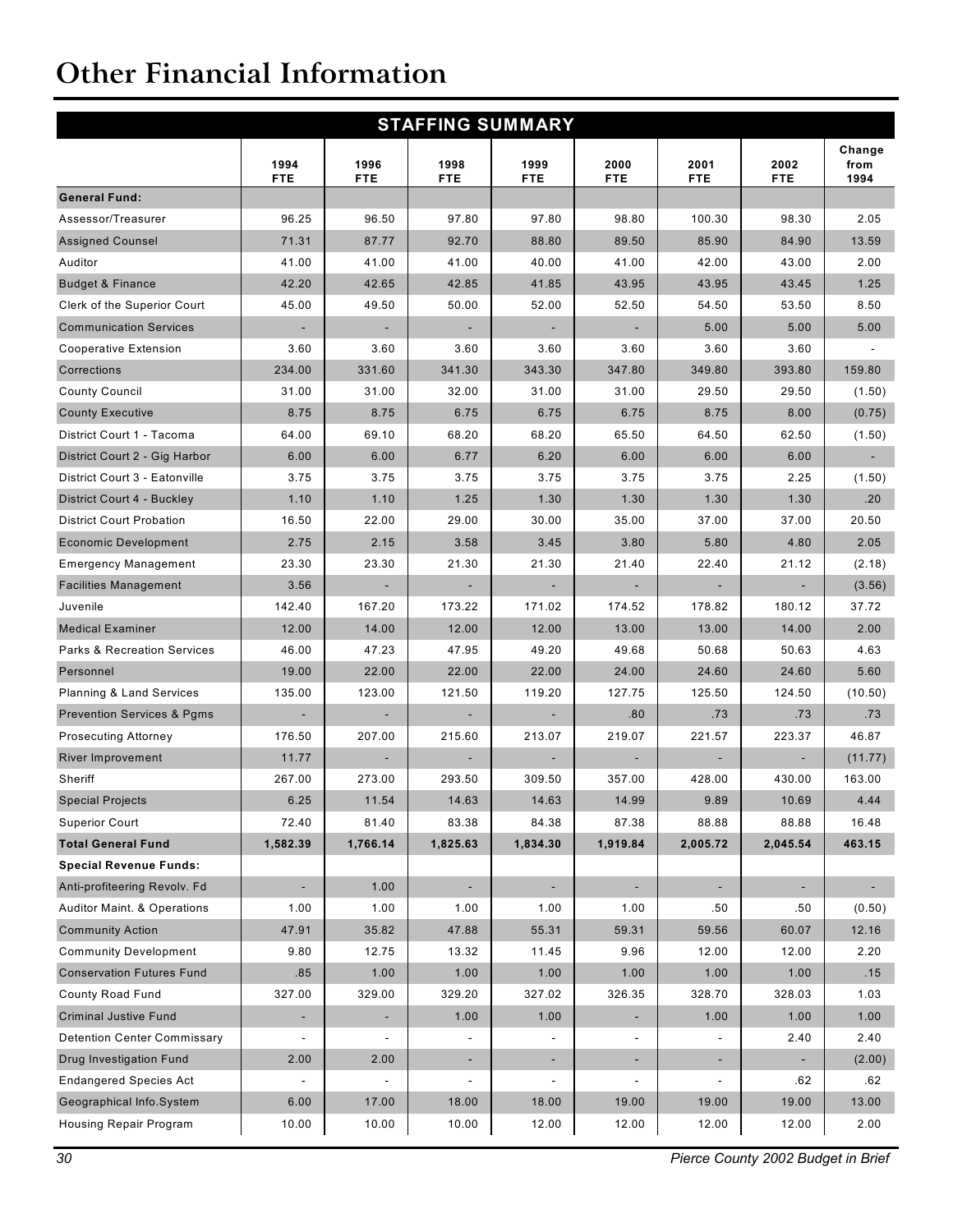# **Other Financial Information**

|                                      |                          |                          | <b>STAFFING SUMMARY</b>  |                          |                    |                             |                    |                        |
|--------------------------------------|--------------------------|--------------------------|--------------------------|--------------------------|--------------------|-----------------------------|--------------------|------------------------|
|                                      | 1994<br><b>FTE</b>       | 1996<br><b>FTE</b>       | 1998<br><b>FTE</b>       | 1999<br><b>FTE</b>       | 2000<br><b>FTE</b> | 2001<br><b>FTE</b>          | 2002<br><b>FTE</b> | Change<br>from<br>1994 |
| <b>Human Services</b>                | 94.00                    | 116.30                   | 134.12                   | 136.62                   | 143.74             | 185.23                      | 185.23             | 91.23                  |
| Law Enforcement Fund                 | 86.30                    | 71.50                    | 72.00                    | 73.00                    | 47.00              | $\overline{\phantom{a}}$    | $\overline{a}$     | (86.30)                |
| <b>Paths and Trails</b>              | 1.50                     | 1.25                     | 2.05                     | 2.05                     | 1.47               | 1.47                        | 1.52               | .02                    |
| Pierce County Arts Comm.             | 3.10                     | 3.10                     | 3.10                     | 2.10                     | 1.79               | 1.79                        | 1.64               | (1.46)                 |
| <b>Puget Sound Behavioral Health</b> | ٠                        | $\overline{\phantom{a}}$ | $\overline{\phantom{a}}$ | $\overline{\phantom{a}}$ | 183.29             | 238.59                      | 170.71             | 170.71                 |
| Rainier Commun. Comm.                |                          | 2.00                     | 5.00                     | 5.00                     | 5.00               | 6.00                        | 6.00               | 6.00                   |
| RI Est Exc Tax Rvr                   | 3.48                     | 3.73                     | 3.91                     | 3.09                     | 2.02               | 1.72                        | 1.79               | (1.69)                 |
| Safe Streets Fund                    | .86                      | ÷,                       |                          |                          |                    | $\mathcal{L}_{\mathcal{A}}$ | ÷,                 | (0.86)                 |
| Surface Water Mgmt. Fd.              | 15.00                    | 30.15                    | 35.05                    | 35.78                    | 43.15              | 43.50                       | 46.11              | 31.11                  |
| Tourism, Promo., Cap. Fac.           |                          |                          |                          |                          | .13                | .16                         | .16                | .16                    |
| <b>Veterans Relief Fund</b>          | 3.00                     | 3.00                     | 3.00                     | 3.00                     | 3.00               | 3.00                        | 3.00               |                        |
| Wellness Program                     | 1.00                     | 1.00                     | 1.00                     | 1.00                     | 1.00               |                             |                    | (1.00)                 |
| 911 System                           | 3.70                     | 3.70                     | 4.35                     | 4.45                     | 4.50               | 4.50                        | 4.78               | 1.08                   |
| <b>Total Spc Rev Funds</b>           | 616.50                   | 645.30                   | 684.98                   | 692.87                   | 864.71             | 919.72                      | 857.56             | 241.06                 |
| <b>Capital Projects:</b>             |                          |                          |                          |                          |                    |                             |                    |                        |
| Admin Bldg & Fac. Fund               | .35                      | .10                      | .13                      | .13                      | .17                | .16                         | .16                | (0.19)                 |
| Interim Jail Construction            | $\overline{\phantom{a}}$ | .78                      | ÷.                       |                          |                    | ٠                           | ٠                  |                        |
| Parking Facility Fund                | $\sim$                   | $\overline{\phantom{a}}$ | .64                      | .64                      | .56                |                             | $\overline{a}$     |                        |
| Permanent Jail Const.                | ٠                        |                          | 1.43                     | 1.41                     | 8.51               | 35.10                       | 4.90               | 4.90                   |
| <b>REET-Capital Projects</b>         | 1.23                     | 1.27                     | 1.07                     | 1.27                     | 1.07               | 1.69                        | 2.69               | 1.46                   |
| Remann Hall Improv. Fund             | 1.72                     | 1.10                     | ٠                        | ٠                        | ٠                  | ٠                           | ٠                  | (1.72)                 |
| 1% for Arts Construction             |                          |                          |                          |                          |                    |                             | .15                | .15                    |
| <b>Total Capital Proj</b>            | 3.30                     | 3.25                     | 3.27                     | 3.45                     | 10.31              | 36.95                       | 7.90               | 4.60                   |
| <b>Enterprise Funds:</b>             |                          |                          |                          |                          |                    |                             |                    |                        |
| Airport                              | 1.00                     | 1.00                     | 2.02                     | 2.00                     | 1.50               | 1.60                        | 1.60               | .60                    |
| <b>Golf Courses</b>                  | 8.65                     | 8.65                     | 8.45                     | 8.45                     | 8.45               | 8.45                        | 8.45               | (0.20)                 |
| P.C. Ferry Services                  |                          |                          |                          |                          | .67                | 1.32                        | 1.32               | 1.32                   |
| <b>Sewer Utilities Fund</b>          | 86.00                    | 86.02                    | 98.65                    | 101.06                   | 103.26             | 102.11                      | 104.66             | 18.66                  |
| <b>Sewer Utility Construction</b>    |                          | 2.00                     | 1.10                     |                          |                    |                             |                    |                        |
| Solid Waste Mgmt. Fund               | 10.00                    | 12.35                    | 12.61                    | 12.61                    | 11.11              | 11.21                       | 11.21              | 1.21                   |
| <b>Water Utility Fund</b>            |                          |                          |                          |                          | .90                | 1.00                        | .30                | .30 <sub>2</sub>       |
| <b>Total Enterp Funds</b>            | 105.65                   | 110.02                   | 122.83                   | 124.12                   | 125.89             | 125.69                      | 127.54             | 21.89                  |
| <b>Internal Srv Funds:</b>           |                          |                          |                          |                          |                    |                             |                    |                        |
| Equipment Rental & Rev.              | 24.00                    | 24.00                    | 24.12                    | 24.10                    | 24.10              | 24.10                       | 24.43              | .43                    |
| <b>Facilities Management</b>         | 20.14                    | 27.40                    | 36.45                    | 36.77                    | 41.86              | 42.82                       | 44.62              | 24.48                  |
| <b>Fleet Rental</b>                  | 3.30                     | 3.15                     | 3.15                     | 3.15                     | 3.15               | 3.15                        | 3.15               | (0.15)                 |
| <b>General Services</b>              | 6.76                     | 7.20                     | 7.20                     | 8.20                     | 8.20               | 8.20                        | 8.20               | 1.44                   |
| <b>Information Services Fund</b>     | 85.98                    | 89.04                    | 99.64                    | 101.64                   | 104.00             | 105.00                      | 103.00             | 17.02                  |
| Radio Communic. Fund                 | 4.50                     | 5.50                     | 6.35                     | 6.25                     | 7.10               | 7.10                        | 8.10               | 3.60                   |
| Self Insurance Fund                  | 5.65                     | 5.80                     | 6.30                     | 6.30                     | 6.30               | 6.30                        | 6.30               | .65                    |
| <b>Workers Compensation</b>          | 1.35                     | 2.20                     | 2.70                     | 2.70                     | 2.70               | 2.70                        | 2.70               | 1.35                   |
| <b>Total Int Serv Fnds</b>           | 151.68                   | 164.29                   | 185.91                   | 189.11                   | 197.41             | 199.37                      | 200.50             | 48.82                  |
| <b>TOTAL FUNDS</b>                   | 2,459.52                 | 2,689.00                 | 2,822.62                 | 2,843.85                 | 3,118.16           | 3,287.45                    | 3,239.04           | 779.52                 |

*Pierce County 2002 Budget in Brief 31*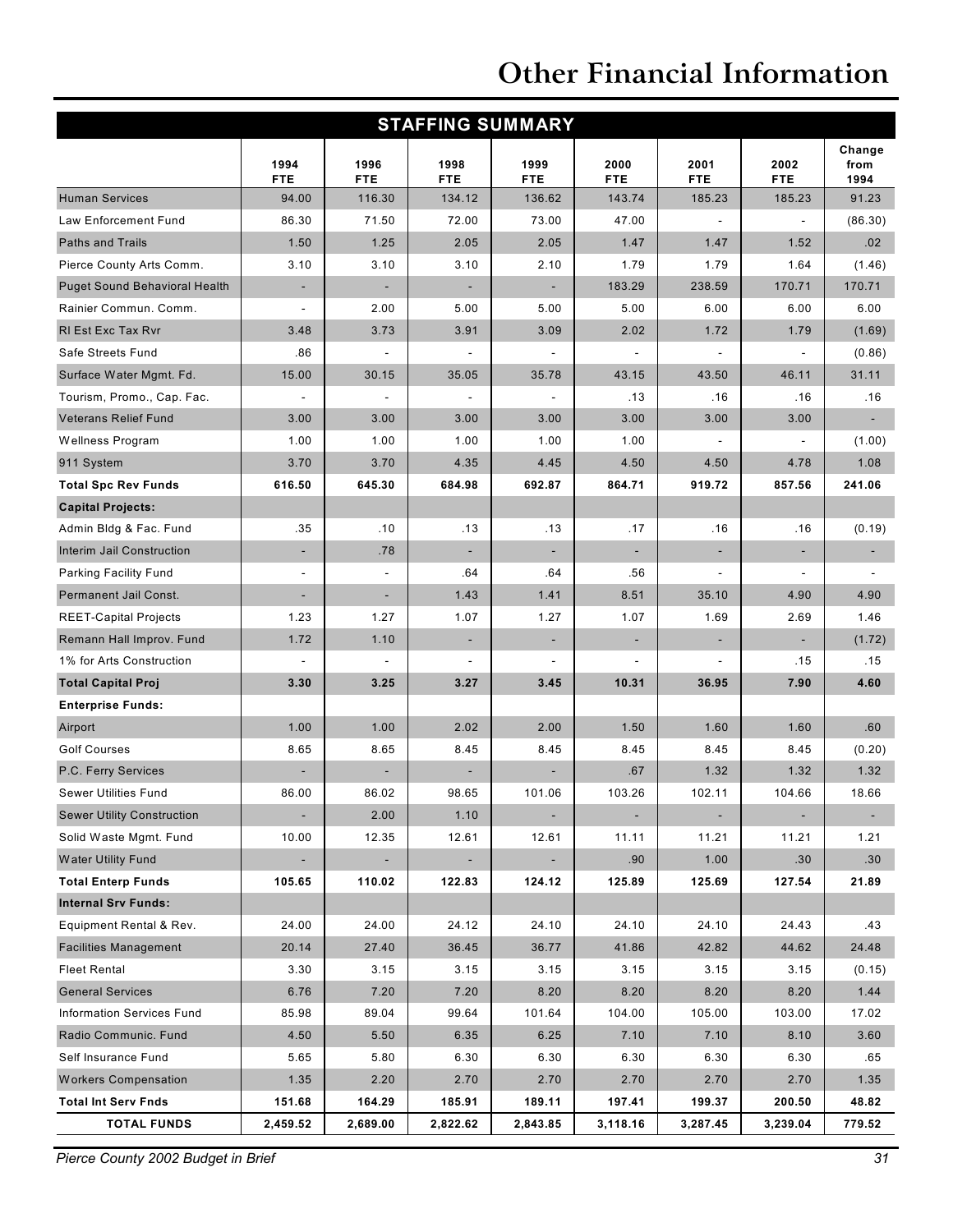### <span id="page-32-0"></span>**Revenue and Expenditure Summaries**

The following revenue and expenditure summaries present a variety of views of the funding sources available to the County, and the services and activities provided with these resources. A brief description of each of the tables is given below.

**All Funds Comparison of 2002 Revenues and Expenditures ...................................................................... 33**  The most comprehensive presentation of the functional expenditures and their related funding sources can be found in the All Funds Comparison of 2002 Revenues and Expenditures which displays this information by fund type.

#### **Total Expenditures/Expenses......................................................................................................................... 34**

The total 2002 budget for each Fund, or each department in the General Fund, can be found in the Total Expenditures/Expenses table

**Departmental Expenditures/Expenses By Function..................................................................................... 36**  The Departmental Expenditures/Expenses By Function table organizes the various Fund budgets and department budgets of the General Fund by functional category. The functional categories presented comply with the Budgeting, Accounting and Reporting System maintained by the State Auditor's Office.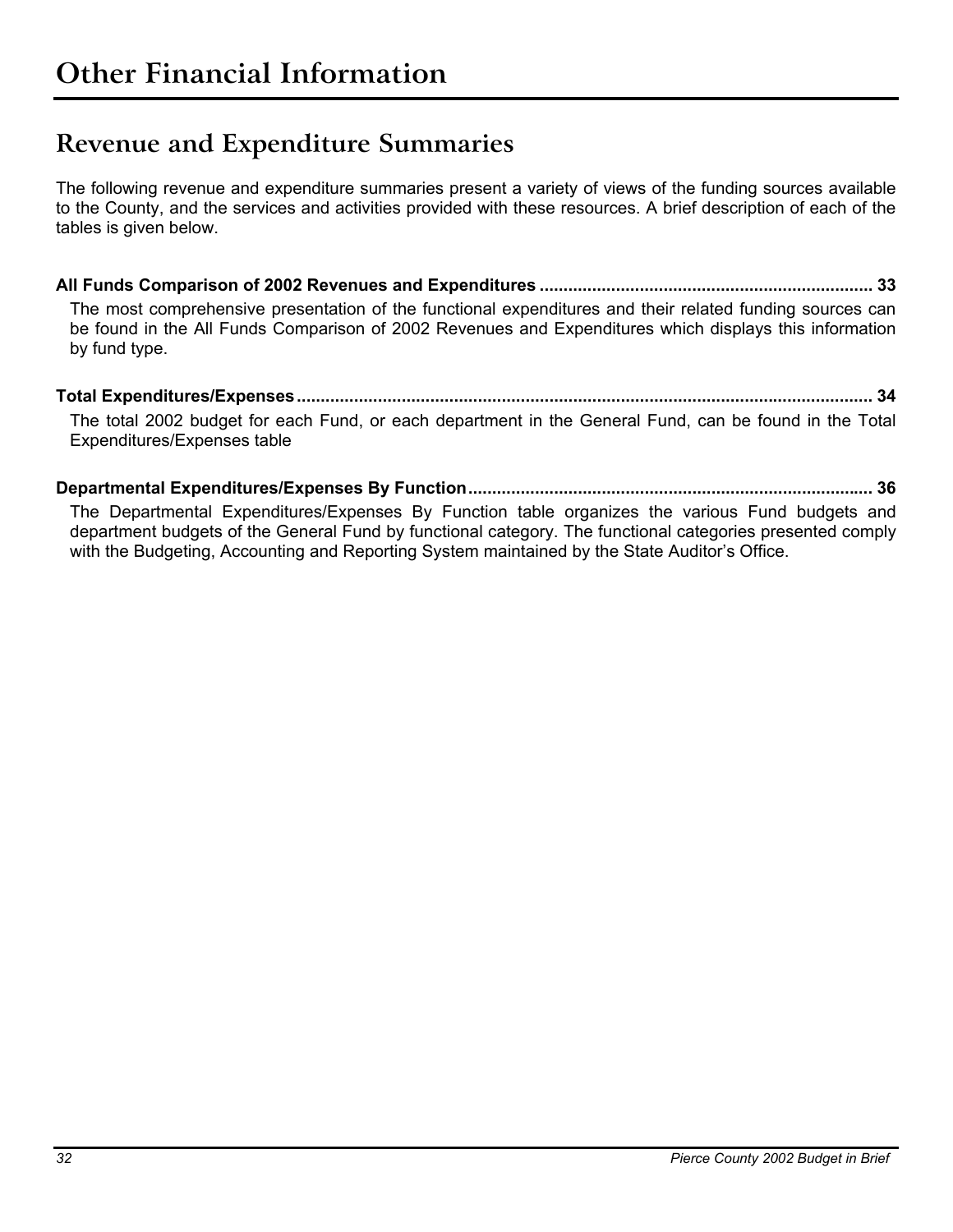#### **ALL FUNDS COMPARISON OF 2002REVENUES AND EXPENDITURES**

<span id="page-33-0"></span>

|                                          |                 |                            |                          |                    |                    |                            | Tacoma/<br>Pierce        |                   |
|------------------------------------------|-----------------|----------------------------|--------------------------|--------------------|--------------------|----------------------------|--------------------------|-------------------|
|                                          | General         | <b>Special</b><br>Revenue  | Debt<br><b>Service</b>   | Capital<br>Project | <b>Enterprise</b>  | Internal<br><b>Service</b> | County                   | Total<br>All      |
|                                          | Fund            | <b>Funds</b>               | <b>Funds</b>             | <b>Funds</b>       | <b>Funds</b>       | <b>Funds</b>               | <b>Health Dept</b>       | <b>Fund Types</b> |
| <b>Revenues/Other Financing Sources:</b> |                 |                            |                          |                    |                    |                            |                          |                   |
| <b>Charges For Services</b>              | \$ 26,081,360   | $\mathbb{S}$<br>18,219,650 | $\mathfrak{S}$           | 2.122.000<br>\$    | \$25,933,920       | \$27,215,640               | \$ 3,168,544             | \$102,741,114     |
| <b>Fines and Forfeitures</b>             | 4,488,270       | 65,000                     |                          |                    |                    |                            |                          | 4,553,270         |
| Intergovernmental Rev                    | 37,394,910      | 134,986,280                |                          | 24,790,130         | 1,077,540          | 245,920                    | 19,783,025               | 218,277,805       |
| <b>Licenses and Permits</b>              | 5,382,110       | 62,200                     |                          |                    |                    |                            | 3,013,971                | 8,458,281         |
| <b>Other Financing Sources</b>           |                 | 270,000                    |                          |                    | 6,664,440          |                            |                          | 6,934,440         |
| <b>Other Miscellaneous Rev</b>           | 11.577.720      | 25,912,470                 | 5.937.660                | 41,936,010         | 41,480,180         | 22.106.640                 | 1,164,060                | 150,114,740       |
| <b>Other Taxes</b>                       | 16,788,270      | 4,712,850                  |                          | 7,050,000          | 110,000            |                            |                          | 28,661,120        |
| <b>Property Taxes</b>                    | 71,289,800      | 37,493,540                 |                          |                    |                    |                            |                          | 108,783,340       |
| <b>Sales Taxes</b>                       | 39,240,000      | 2,250,000                  |                          |                    |                    |                            |                          | 41,490,000        |
| Use of Fund Balance                      | 2,262,000       | 22,145,380                 | 89,730                   | 36,353,090         | 36,358,250         | 1,824,550                  | 1,117,145                | 100,150,145       |
| <b>Total Revenues</b>                    | \$214,504,440   | \$246,117,370              | \$6,027,390              | \$112,251,230      | \$111,624,330      | \$51,392,750               | \$28,246,745             | \$770,164,255     |
|                                          |                 |                            |                          |                    |                    |                            |                          |                   |
| <b>Expenditures/Expenses:</b>            |                 |                            |                          |                    |                    |                            |                          |                   |
| <b>Cultural &amp; Recreation</b>         | \$<br>6,894,090 | \$ 28,748,690              | \$                       | \$26,112,140       | \$<br>1,229,950 \$ |                            | \$                       | \$<br>62,984,870  |
| <b>Debt Service</b>                      |                 |                            | 6,027,390                |                    |                    |                            |                          | 6,027,390         |
| <b>Economic Environment</b>              | 12,907,000      | 15,567,280                 |                          |                    |                    |                            | $\overline{\phantom{0}}$ | 28,474,280        |
| <b>General Government</b>                | 29,490,510      | 1,835,500                  |                          | 2,256,080          |                    |                            |                          | 33,582,090        |
| <b>Internal Service</b>                  |                 |                            |                          |                    |                    | 51,392,750                 |                          | 51,392,750        |
| Legal & Judicial                         | 53,131,691      | 373,120                    |                          | 625,080            |                    |                            |                          | 54,129,891        |
| Mental/Physical Health                   | 3,569,990       | 107,712,820                |                          | 3,759,100          |                    | —                          | 28,246,745               | 143,288,655       |
| <b>Physical Environment</b>              | 1,629,050       | 28,954,830                 |                          |                    |                    |                            |                          | 30,583,880        |
| <b>Public Safety</b>                     | 106,882,109     | 5,108,720                  |                          | 22,033,220         |                    |                            |                          | 134,024,049       |
| Transportation                           |                 | 57,816,410                 | $\overline{\phantom{0}}$ | 57,465,610         | 3,542,290          |                            |                          | 118,824,310       |
| <b>Utilities</b>                         |                 |                            |                          |                    | 106,852,090        |                            |                          | 106,852,090       |
| <b>Total Expenditures</b>                | \$214,504,440   | \$246,117,370              | \$6,027,390              | \$112,251,230      | \$111,624,330      | \$51,392,750               | \$28,246,745             | \$770,164,255     |

This table presents a comprehensive view of resources and services provided by fund type. Refer to the Total Expenditures/Expenses summary table for a detailed list of the funds by fund type.

Internal Services are those services provided to ourselves, such as data processing, telecommunications, self insurance, vehicle and equipment pools, facilities maintenance, routing, mail processing, etc. The revenues to these Internal Service Funds are expenditures for the other funds receiving their services. Therefore, to obtain a truer net total budget for the County as a whole, we must remove the budget for the Internal Services (less any revenues from non-county sources). The "netted" 2002 Budget for Pierce County is \$720,841,975 (total budget of \$770,164,225 less Internal Service Funds of \$51,392,750 plus \$245,920 in Intergovernmental Revenue from non-county sources and \$1,824,550 in use of fund balance).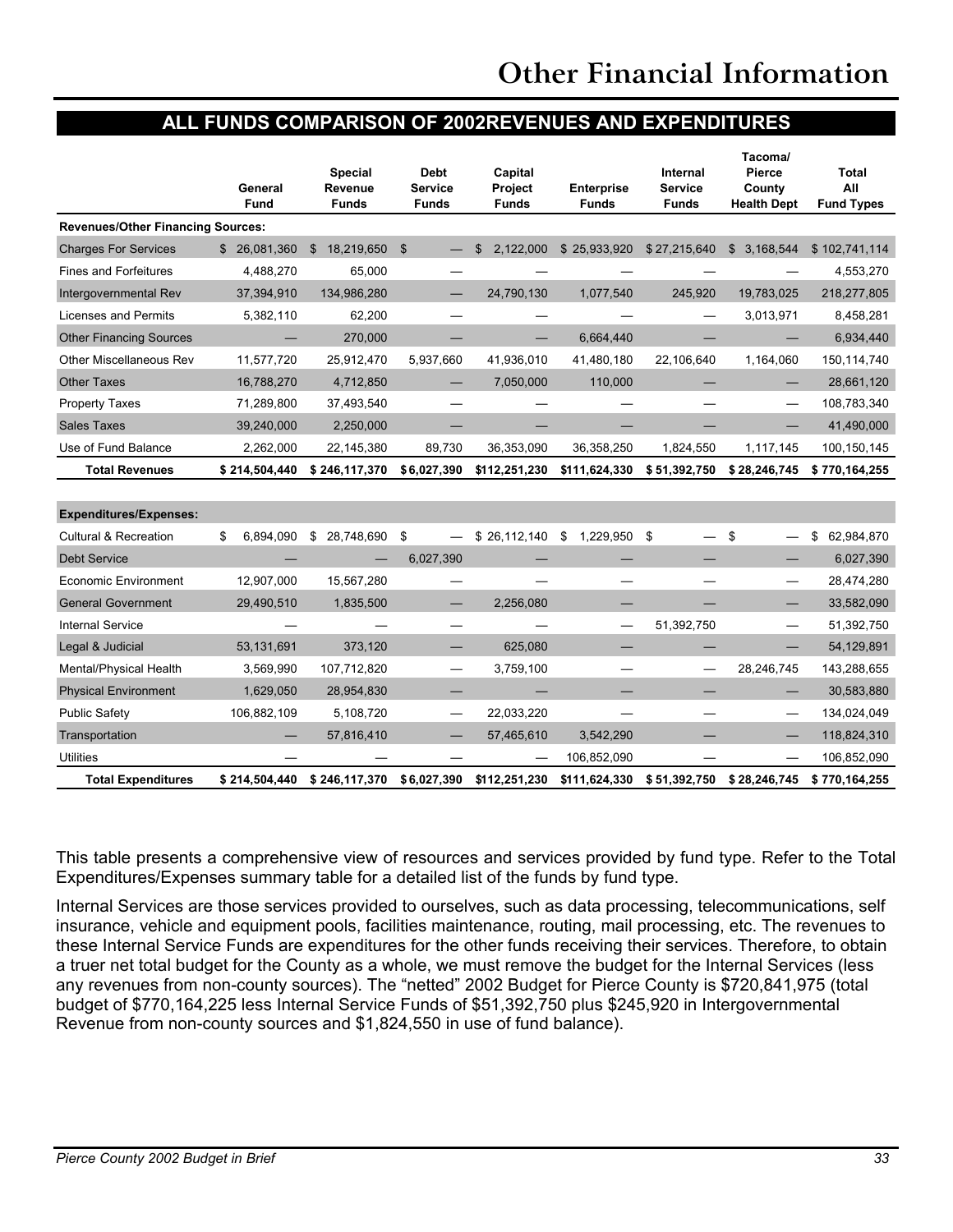# <span id="page-34-0"></span>**Other Financial Information**

|                                                              | <b>TOTAL EXPENDITURES/EXPENSES</b> |                                 |                                 |                        |                                    |                                 |
|--------------------------------------------------------------|------------------------------------|---------------------------------|---------------------------------|------------------------|------------------------------------|---------------------------------|
|                                                              | 2000                               | 2001                            | 2001                            | 2002                   | <b>Absolute</b>                    | Percent                         |
|                                                              | Actual                             | <b>Budget</b>                   | <b>Estimate</b>                 | <b>Budget</b>          | Change                             | Change                          |
| <b>General Fund</b><br>Assessor/Treasurer                    | 8,998,950<br>\$                    | 9,456,520<br>-\$                | 9,456,520<br>\$                 | 9,908,690 \$<br>- \$   | 452,170                            | 4.8 %                           |
| <b>Assigned Counsel</b>                                      | 8,770,866                          | 9,583,960                       | 9,583,560                       | 9,485,640              | (98, 320)                          | (1.0)                           |
| Auditor                                                      | 5,968,640                          | 5,844,330                       | 5,807,620                       | 5,575,060              | (269, 270)                         | (4.6)                           |
| <b>Bond Debt Service</b>                                     | 2,035,770                          | 2,041,680                       | 2,041,680                       | 1,936,260              | (105, 420)                         | (5.2)                           |
| <b>Budget &amp; Finance</b>                                  | 3,911,637                          | 4,141,990                       | 4,140,700                       | 4,169,300              | 27,310                             | 0.7                             |
| <b>Building Remodel Projects</b>                             | $\overline{\phantom{0}}$           | 1,250,000                       | 1,250,000                       | 1,500,000              | 250,000                            | 20.0                            |
| Clerk                                                        | 3,428,358                          | 4,031,040                       | 4,020,754                       | 3,662,020              | (369, 020)                         | (9.2)                           |
| Communications<br><b>Cooperative Extension</b>               | 507,948                            | 540,000<br>548,880              | 508,490<br>548,880              | 542,920<br>566,780     | 2,920<br>17,900                    | 0.5<br>3.3                      |
| Corrections                                                  | 30,459,326                         | 31,136,050                      | 31,124,623                      | 31,371,700             | 235,650                            | 0.8                             |
| <b>County Council</b>                                        | 2,704,862                          | 2,996,900                       | 2,992,240                       | 3,087,480              | 90,580                             | 3.0                             |
| <b>County Executive</b>                                      | 628,079                            | 928,410                         | 928,410                         | 928,630                | 220                                | $\qquad \qquad -$               |
| District Court # 1 Tacoma                                    | 5,385,962                          | 5,562,810                       | 5,562,810                       | 5,558,400              | (4, 410)                           | (0.1)                           |
| District Court # 2 Gig Harbor                                | 603,615                            | 664,580                         | 659,233                         | 645,030                | (19, 550)                          | (2.9)                           |
| District Court # 3 Eatonville                                | 305,981                            | 336,840                         | 330,406                         | 265,530                | (71, 310)                          | (21.2)                          |
| District Court #4 Buckley                                    | 113,331                            | 124,020                         | 123,900                         | 125,830                | 1,810                              | 1.5                             |
| <b>District Court Probation</b>                              | 1,998,381                          | 2,384,660                       | 2,317,988                       | 2,404,820              | 20,160                             | 0.8                             |
| Economic Development                                         | 374,528<br>2,240,222               | 538,140<br>2,412,200            | 514,100<br>2,382,954            | 664,930<br>2,296,640   | 126,790<br>(115, 560)              | 23.6<br>(4.8)                   |
| <b>Emergency Management</b><br><b>Health Services</b>        | 3,624,174                          | 3,434,590                       | 3,434,590                       | 3,080,340              | (354, 250)                         | (10.3)                          |
| Jail Construction Reserve                                    | 3,663,000                          | 4,863,000                       | 4,863,000                       | 5,563,000              | 700,000                            | 14.4                            |
| Juvenile                                                     | 13,974,644                         | 15,612,348                      | 15,592,908                      | 15,097,870             | (514, 478)                         | (3.3)                           |
| <b>Medical Examiner</b>                                      | 1,401,296                          | 1,679,580                       | 1,678,302                       | 1,718,220              | 38,640                             | 2.3                             |
| <b>Miscellaneous Current Expense</b>                         | 3,644,995                          | 4,678,000                       | 4,675,910                       | 4,137,320              | (540, 680)                         | (11.6)                          |
| Parks and Recreation Services                                | 5,569,957                          | 5,858,260                       | 5,808,250                       | 6,019,770              | 161,510                            | 2.8                             |
| Personnel                                                    | 2,004,364                          | 2,201,430                       | 2,201,430                       | 2,361,160              | 159,730                            | 7.3                             |
| Planning and Land Services                                   | 10,933,507                         | 12,129,950                      | 12,092,298                      | 11,865,810             | (264, 140)                         | (2.2)                           |
| <b>Prevention Services &amp; Programs</b>                    | 903,714                            | 1,100,000                       | 1,100,000                       | 1,125,000              | 25,000                             | 2.3                             |
| <b>Prosecuting Attorney</b><br>Reserve - CJ Task Force       | 17,053,978<br>4,023                | 18,051,620<br>$\qquad \qquad -$ | 18,044,680<br>$\qquad \qquad -$ | 18,789,790             | 738,170                            | 4.1<br>$\overline{\phantom{0}}$ |
| Sheriff                                                      | 35,065,813                         | 46,581,930                      | 46,568,977                      | 47,934,690             | 1,352,760                          | 2.9                             |
| <b>Special Projects</b>                                      | 2,477,955                          | 2,304,650                       | 2,232,633                       | 1,897,250              | (407, 400)                         | (17.7)                          |
| <b>State Auditor</b>                                         | 130,390                            | 150,770                         | 150,770                         | 182,110                | 31,340                             | 20.8                            |
| <b>Superior Court</b>                                        | 8,813,768                          | 9,716,140                       | 9,694,878                       | 10,036,450             | 320,310                            | 3.3                             |
| <b>Total General Fund</b>                                    | 187,702,034                        | 212,885,278                     | 212,433,494                     | 214,504,440            | 1,619,162                          | 0.8                             |
| <b>Special Revenue Funds</b>                                 |                                    |                                 |                                 |                        |                                    |                                 |
| Antiprofiteering Revolving Fnd                               | 375                                |                                 |                                 |                        |                                    |                                 |
| <b>Auditor's Maint &amp; Operation</b>                       | 381,442                            | 516,470                         | 524,190                         | 877,600<br>5,289,720   | 361,130<br>(844, 633)              | 69.9                            |
| <b>Community Action</b><br><b>Community Development Fund</b> | 5,225,625<br>4,873,403             | 6,134,353<br>6,721,299          | 6,134,353<br>4, 147, 772        | 7,408,040              | 686,741                            | (13.8)<br>10.2                  |
| <b>Conservation Futures Fund</b>                             | 416,778                            | 2,713,410                       | 1,277,130                       | 7,853,590              | 5,140,180                          | 189.4                           |
| <b>County Road Fund</b>                                      | 47,104,468                         | 50,404,110                      | 42,637,697                      | 54,116,410             | 3,712,300                          | 7.4                             |
| <b>Criminal Justice Fund</b>                                 | 394.689                            | 690,250                         | 444,727                         | 617,310                | (72, 940)                          | (10.6)                          |
| <b>Detention Center Commissary</b>                           |                                    |                                 |                                 | 638,950                | 638,950                            |                                 |
| Dispute Resolution Center Fund                               | 138,800                            | 146,000                         | 145,870                         | 146,000                |                                    |                                 |
| Drug Investigation Fund                                      | 147,605                            | 189,720                         | 189,720                         | 151.270                | (38, 450)                          | (20.3)                          |
| <b>Emergency Managemt Grants Fd</b>                          | 444,159                            | 584,190                         | 583,950                         |                        | (584, 190)                         | (100.0)                         |
| <b>Endangered Species Act</b>                                | 905,493                            | 1,032,040                       | 1,050,120                       | 380,620                | (651, 420)                         | (63.1)                          |
| GIS Fund<br><b>Housing Repair Program</b>                    | 2,019,132<br>4,877,385             | 2,622,970<br>10,378,956         | 2,431,680<br>10,378,956         | 2,669,000<br>8,159,240 | 46,030<br>(2, 219, 716)            | 1.8<br>(21.4)                   |
| <b>Human Services</b>                                        | 83,419,087                         | 82,805,630                      | 82,690,790                      | 81,981,800             | (823, 830)                         | (1.0)                           |
| Law Enforcement Fund                                         | 7,333,059                          |                                 |                                 | 675,010                | 675,010                            | $\qquad \qquad -$               |
| Marine Services Fund                                         | 133,410                            | 164,730                         | 164,730                         | 170,150                | 5,420                              | 3.3                             |
| Park Impact Fee Fund                                         |                                    |                                 |                                 | 3,545,000              | 3,545,000                          |                                 |
| Parks Sales Tax                                              |                                    | 450,600                         | 5.600                           | 22,350,000             | 21,899,400                         | 4,860.1                         |
| Paths and Trails Fund                                        | 713,951                            | 3,010,640                       | 2,274,970                       | 1,969,290              | (1,041,350)                        | (34.6)                          |
| Pierce County Arts Commission                                | 332,806                            | 267,140                         | 280,380                         | 315,000                | 47,860                             | 17.9                            |
| <b>Pierce County Fair</b><br>Puget Sound Behavioral Health   | 138,400                            | 158,410                         | 158,410                         | 169,400                | 10,990                             | 6.9                             |
| <b>Rainier Communications Commiss</b>                        | 6,900,936<br>723,980               | 19,668,430<br>957,480           | 19,639,150<br>927,590           | 19,949,680<br>957,900  | 281,250<br>420                     | 1.4<br>$\overline{\phantom{0}}$ |
| Real Estate Ex Tx River Imp Fd                               | 1,446,173                          | 2,133,990                       | 2,129,390                       | 1,536,350              | (597, 640)                         | (28.0)                          |
| Surface Water Management Fund                                | 10,000,421                         | 18,847,430                      | 18,476,360                      | 16,515,270             | (2,332,160)                        | (12.4)                          |
| Tourism, Promotion, Facilities                               | 345,297                            | 341,210                         | 342,240                         | 400,000                | 58,790                             | 17.2                            |
| Vehicle License Fee Fund                                     | 3,950,000                          | 5,077,000                       | 5,077,000                       | 3,700,000              | (1,377,000)                        | (27.1)                          |
| <b>Veterans Relief</b>                                       | 430,321                            | 483,440                         | 483,060                         | 491,620                | 8,180                              | 1.7                             |
| <b>Wellness Program</b>                                      | 84,773                             |                                 |                                 |                        |                                    | $\qquad \qquad -$               |
| 911 System                                                   | 2,507,745                          | 4,191,510                       | 4,110,880                       | 3,083,150              | (1, 108, 360)                      | (26.4)                          |
| <b>Total Special Revenue Funds</b>                           | \$185,389,713                      | \$220,691,408                   | \$206,706,715                   | \$246,117,370          | 25,425,962<br>\$                   | 11.5%                           |
| 34                                                           |                                    |                                 |                                 |                        | Pierce County 2002 Budget in Brief |                                 |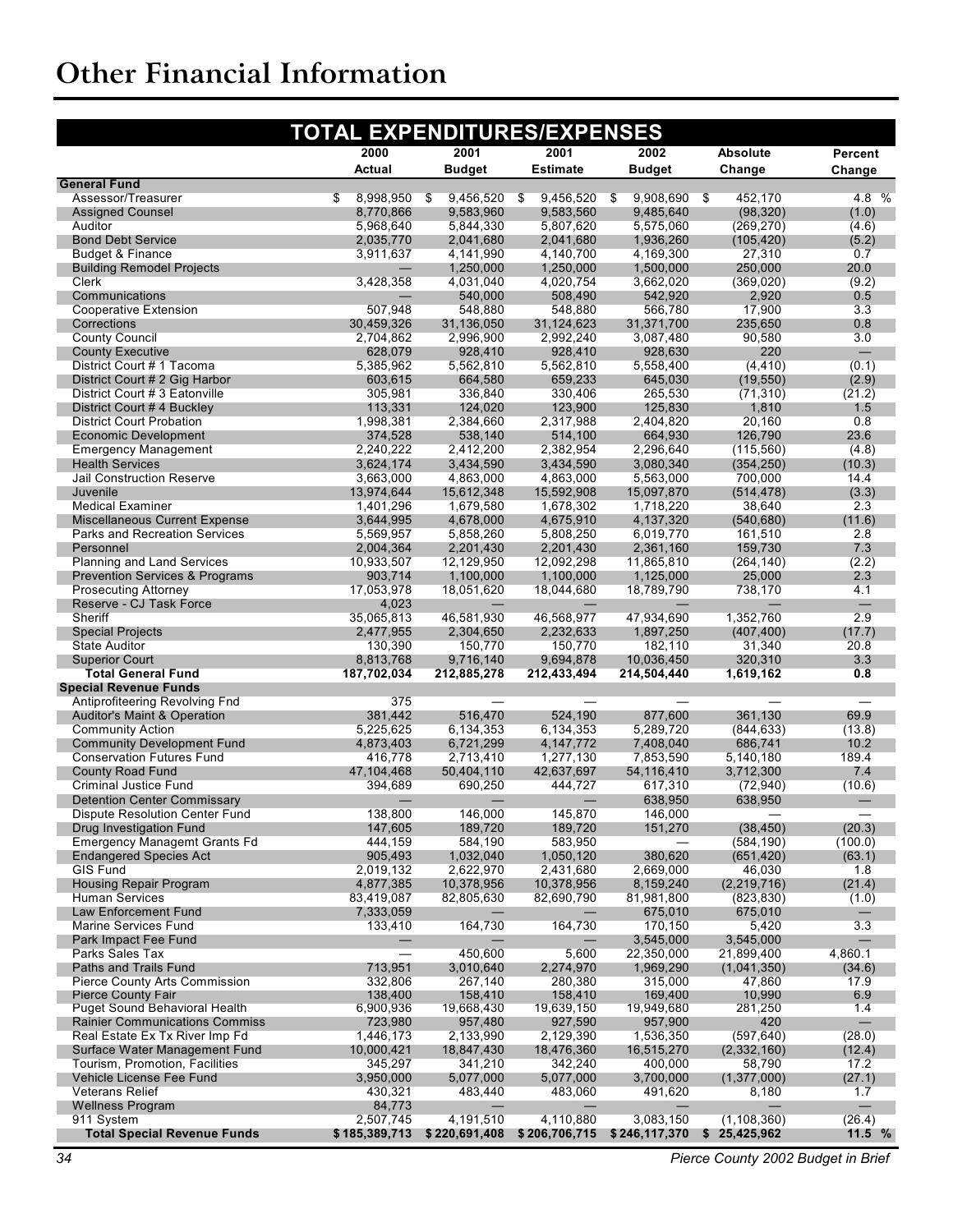# **Other Financial Information**

|                                             | TOTAL EXPENDITURES/EXPENSES |                   |                 |               |                 |                   |
|---------------------------------------------|-----------------------------|-------------------|-----------------|---------------|-----------------|-------------------|
|                                             | 2000                        | 2001              | 2001            | 2002          | <b>Absolute</b> | <b>Percent</b>    |
|                                             | <b>Actual</b>               | <b>Budget</b>     | <b>Estimate</b> | <b>Budget</b> | Change          | Change            |
| <b>Debt Service Fund</b>                    |                             |                   |                 |               |                 |                   |
| CRID Bond Fund. No 2-88 Et AI               | 38,443                      | 16,320            | 16,320          | 5,410         | (10, 910)       | (66.9)            |
| Limited Tax GOB Fund 1992                   | 287,008                     | 285,910           | 285,910         | 284,110       | (1,800)         | (0.6)             |
| Ltd Tax GO Bond Fund 1994                   | 1,093,898                   | 1,087,510         | 1,087,510       | 1,094,490     | 6,980           | 0.6               |
| Ltd Tax GO Bond Fund 1997B                  | 172,780                     | 168,790           | 168,790         | 174,710       | 5,920           | 3.5               |
| Ltd Tax GO Bond Fund 1999                   | 416,518                     | 414,320           | 414,320         | 416,900       | 2,580           | 0.6               |
| Ltd Tax GO Bond Fund 2000                   |                             | 1,497,180         | 1,497,180       | 2,396,240     | 899,060         | 60.1              |
| Ltd Tax GO Refund Bd Fd 1992                | 661,655                     | 661,580           | 661,580         | 664,610       | 3,030           | 0.5               |
| Ltd Tax GO Refund Bd Fd 1997                | 957,970                     | 971.240           | 971.240         | 990,920       | 19,680          | 2.0               |
| RID 78-1 Bond Fund                          | 18,088                      |                   |                 |               |                 |                   |
| RID 83-1 Bond Fund                          | 24,082                      |                   |                 |               |                 |                   |
| <b>Total Debt Service Fund</b>              | 3,670,442                   | 5,102,850         | 5,102,850       | 6,027,390     | 924,540         | 18.1              |
| <b>Capital Projects Fund</b>                |                             |                   |                 |               |                 |                   |
| Admin. Bldg & Facilities Fund               | 13,916                      | 17,600            | 17,470          | 17,550        | (50)            | (0.3)             |
| <b>Bonded Parks Const Projects</b>          | ÷,                          | $\qquad \qquad -$ | $\qquad \qquad$ | 22,100,000    | 22,100,000      | $\qquad \qquad -$ |
| <b>DAC Building Acquisition</b>             | 175,797                     |                   |                 |               |                 |                   |
| <b>Parking Facility Fund</b>                | 1,095,626                   | 59,600            | 60,460          | ш,            | (59,600)        | (100.0)           |
| <b>Parks Construction Fund</b>              | 221,447                     | 2,286,420         | 1,520,410       | 2,627,490     | 341,070         | 14.9              |
| <b>Permanent Jail Construction</b>          | 8,785,955                   | 40,338,000        | 24,997,230      | 20,883,380    | (19, 454, 620)  | (48.2)            |
| <b>PSBH Facilities Construction</b>         |                             |                   |                 | 3.759.100     | 3,759,100       |                   |
| <b>Public Works Construction Fund</b>       | 16.359.516                  | 46.110.000        | 46,110,000      | 54,428,110    | 8,318,110       | 18.0              |
| Real Estate Ex Tax Cap Improv               | 2,010,543                   | 4,779,920         | 4,865,950       | 3,813,450     | (966, 470)      | (20.2)            |
| <b>RID Construction Fund</b>                | 52,050                      | 30,000            | 30,000          | $-$           | (30,000)        | (100.0)           |
| Second Reet Fund                            |                             |                   |                 | 4,050,000     | 4,050,000       |                   |
| 1% For Arts Construction                    | 119,093                     | 480,000           | 240.980         | 372,150       | (107, 850)      | (22.5)            |
| 950 Building Acquisition                    | 60,382                      | 300,000           | 275,000         | 200,000       | (100,000)       | (33.3)            |
| <b>Total Capital Projects Fund</b>          | 28,894,325                  | 94,401,540        | 78,117,500      | 112,251,230   | 17,849,690      | 18.9              |
| <b>Enterprise Funds</b>                     |                             |                   |                 |               |                 |                   |
| <b>Airport Fund</b>                         | 314,664                     | 585,360           | 511,438         | 1,034,770     | 449,410         | 76.8              |
| <b>Golf Courses</b>                         | 821,088                     | 958,900           | 929,390         | 1,229,950     | 271,050         | 28.3              |
| <b>Pierce County Ferry Services</b>         | 2,139,348                   | 2,432,780         | 2,532,720       | 2,507,520     | 74,740          | 3.1               |
| Sewer Bond Funds                            | 8,830,762                   | 16,477,800        | 16,477,800      | 6,634,340     | (9,843,460)     | (59.7)            |
| <b>Sewer Facil Restricted Reserve</b>       | 7,154,461                   | 16,382,060        | 12,479,060      | 21,759,880    | 5,377,820       | 32.8              |
| Sewer ULID Construction Funds               | 3                           | 732,030           | 300,230         |               | (732,030)       | (100.0)           |
| <b>Sewer Utilities Fund</b>                 | 28,497,154                  | 41,533,900        | 39,541,690      | 40,962,040    | (571, 860)      | (1.4)             |
| Sewer Utility Const Funds                   | 5,918,322                   | 29,835,000        | 23,008,000      | 32,255,000    | 2.420.000       | 8.1               |
| Solid Waste Mgmt Fund                       | 3,685,595                   | 4,721,180         | 4,634,600       | 4,807,950     | 86,770          | 1.8               |
| <b>Water Utility Fund</b>                   | 228,805                     | 592,060           | 146,160         | 432,880       | (159, 180)      | (26.9)            |
| <b>Total Enterprise Funds</b>               | 57,590,202                  | 114,251,070       | 100,561,088     | 111,624,330   | (2,626,740)     | (2.3)             |
| <b>Intragovernmental Service Fund</b>       |                             |                   |                 |               |                 |                   |
| <b>Equipment Services Division</b>          | 8,028,169                   | 9,884,830         | 9,705,390       | 11,026,990    | 1,142,160       | 11.6              |
| <b>Facilities Management</b>                | 6,519,482                   | 8,522,460         | 8,565,020       | 8,762,410     | 239,950         | 2.8               |
| <b>Fleet Rental</b>                         | 4,022,373                   | 3,455,510         | 3,407,906       | 3,435,860     | (19,650)        | (0.6)             |
| <b>General Services</b>                     | 2,262,607                   | 2,472,850         | 2,531,946       | 2,598,990     | 126,140         | 5.1               |
| <b>Information Services Fund</b>            | 12,053,102                  | 13, 183, 350      | 13,007,570      | 13,961,100    | 777,750         | 5.9               |
| Radio Communications Fund                   | 2,020,140                   | 2,189,820         | 2,021,490       | 1,867,840     | (321,980)       | (14.7)            |
| Self Insurance Fund                         | 5,662,857                   | 7,062,640         | 8,035,512       | 7,642,260     | 579,620         | 8.2               |
| <b>Workers Compensation</b>                 | 1,577,963                   | 1,779,900         | 2,333,027       | 2,097,300     | 317,400         | 17.8              |
| <b>Total Intragovernmental Service Fund</b> | 42,146,693                  | 48,551,360        | 49,607,861      | 51,392,750    | 2,841,390       | 5.9               |
| <b>Health Department</b>                    | 24,260,377                  | 27,348,802        | 27,348,802      | 28,246,745    | 897,943         | 3.3               |
| <b>Grand Total</b>                          | \$529,653,786               | \$723,232,308     | \$679,878,310   | \$770,164,255 | \$46,931,947    | 6.5 $%$           |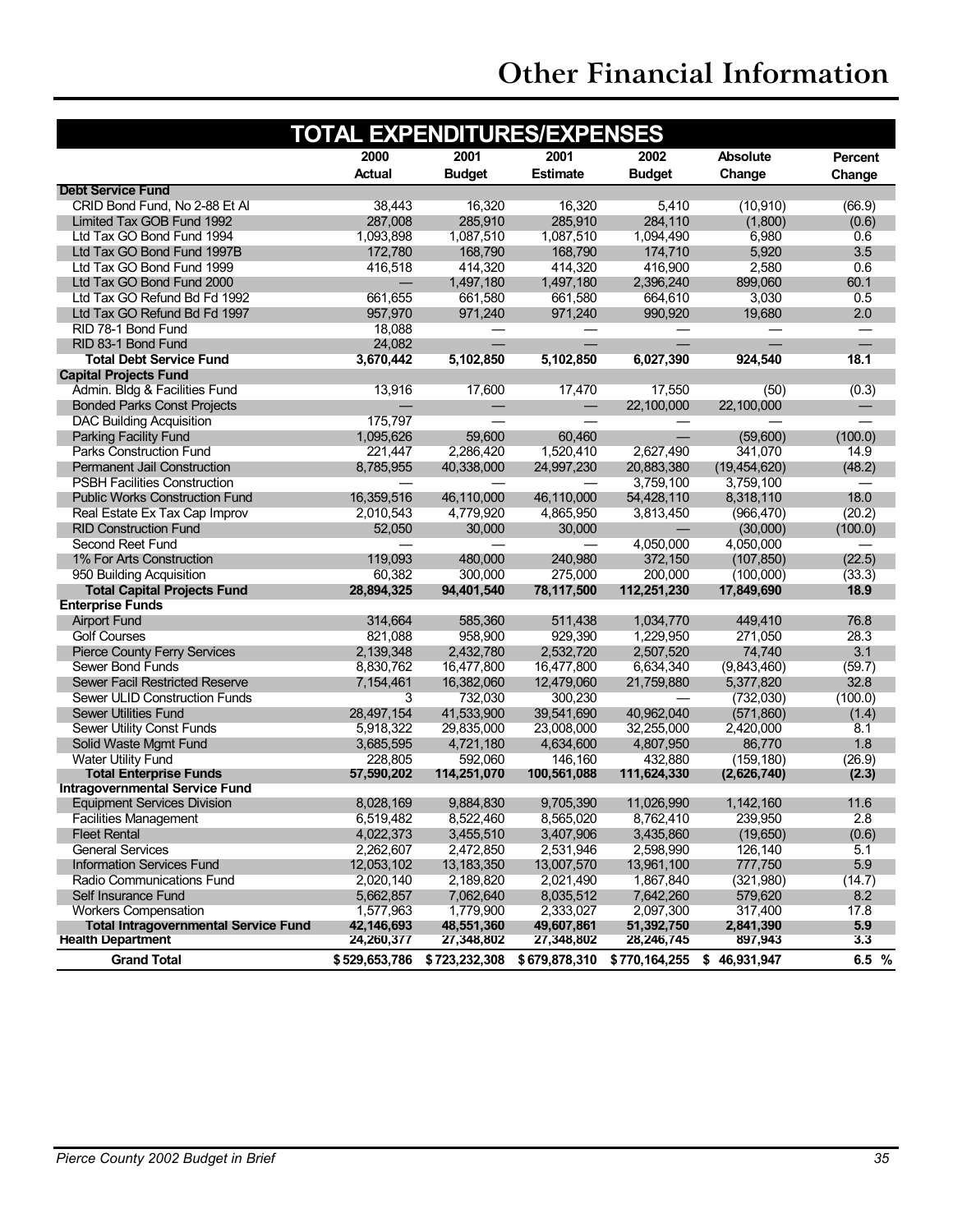<span id="page-36-0"></span>

| DEPARTMENTAL EXPENDITURES/EXPENSES BY FUNCTION                          |                         |                      |                       |               |
|-------------------------------------------------------------------------|-------------------------|----------------------|-----------------------|---------------|
|                                                                         | 2002                    | 2001                 | <b>Absolute</b>       | Percent       |
|                                                                         | <b>Budget</b>           | <b>Budget</b>        | Change                | Change        |
| <b>General Government</b>                                               |                         |                      |                       |               |
| Admin. Bldg & Facilities Fund<br>\$                                     | 17,550                  | \$<br>17,600         | \$<br>(50)            | $(0.3)$ %     |
| Assessor/Treasurer                                                      | 9,908,690               | 9,456,520            | 452,170               | 4.8           |
| Auditor<br><b>Auditor'S Maint &amp; Operation</b>                       | 5,575,060<br>877,600    | 5,844,330<br>516,470 | (269, 270)<br>361,130 | (4.6)<br>69.9 |
| <b>Bond Debt Service</b>                                                | 578,010                 | 700,230              | (122, 220)            | (17.5)        |
| <b>Budget &amp; Finance</b>                                             | 4,169,300               | 4,141,990            | 27,310                | 0.7           |
| Communications                                                          | 542,920                 | 540,000              | 2,920                 | 0.5           |
| <b>County Council</b>                                                   | 3,087,480               | 2,996,900            | 90,580                | 3.0           |
| <b>County Executive</b>                                                 | 928.630                 | 928,410              | 220                   |               |
| <b>Miscellaneous Current Expense</b>                                    | 1,161,800               | 1,566,320            | (404, 520)            | (25.8)        |
| Parking Facility Fund                                                   |                         | 59,600               | (59,600)              | (100.0)       |
| Personnel                                                               | 2,361,160               | 2,201,430            | 159,730               | 7.3           |
| <b>Rainier Communications Commiss</b>                                   | 957,900                 | 957,480              | 420                   |               |
| Real Estate Ex Tax Cap Improv                                           | 2,238,530               | 3,298,900            | (1,060,370)           | (32.1)        |
| <b>Special Projects</b>                                                 | 995,350                 | 1,052,890            | (57, 540)             | (5.5)         |
| <b>State Auditor</b>                                                    | 182,110                 | 150,770              | 31,340                | 20.8          |
| <b>Total General Government</b>                                         | 33,582,090              | 34,429,840           | (847,750)             | (2.5)         |
| <b>Public Safety</b>                                                    |                         |                      |                       |               |
| <b>Bond Debt Service</b>                                                | 950,780                 | 939,020              | 11,760                | 1.3           |
| Corrections                                                             | 31,371,700              | 31,136,050           | 235,650               | 0.8           |
| Criminal Justice Fund                                                   | 390.190                 | 324,080              | 66,110                | 20.4          |
| <b>Detention Center Commissary</b>                                      | 638,950                 |                      | 638,950               |               |
| <b>District Court Probation</b>                                         | 2,404,820               | 2,384,660            | 20,160                | 0.8           |
| Drug Investigation Fund                                                 | 151,270                 | 189,720              | (38, 450)             | (20.3)        |
| <b>Emergency Management</b>                                             | 2,296,640               | 2,412,200            | (115, 560)            | (4.8)         |
| <b>Emergency Managemt Grants Fd</b><br><b>Jail Construction Reserve</b> |                         | 584,190              | (584, 190)            | (100.0)       |
| Juvenile                                                                | 5,563,000<br>13,062,339 | 4,863,000            | 700,000<br>(627, 226) | 14.4<br>(4.6) |
| Law Enforcement Fund                                                    | 675,010                 | 13,689,565           | 675,010               |               |
| <b>Marine Services Fund</b>                                             | 170,150                 | 164,730              | 5,420                 | 3.3           |
| <b>Medical Examiner</b>                                                 | 1,718,220               | 1,679,580            | 38,640                | 2.3           |
| <b>Miscellaneous Current Expense</b>                                    | 360,920                 | 423,920              | (63,000)              | (14.9)        |
| <b>Permanent Jail Construction</b>                                      | 20,883,380              | 40,338,000           | (19, 454, 620)        | (48.2)        |
| <b>Prevention Services &amp; Programs</b>                               | 1,125,000               | 1,100,000            | 25,000                | 2.3           |
| Sheriff                                                                 | 47,934,690              | 46,581,930           | 1,352,760             | 2.9           |
| <b>Special Projects</b>                                                 | 89,000                  | 89,000               |                       |               |
| 911 System                                                              | 3,083,150               | 4,191,510            | (1, 108, 360)         | (26.4)        |
| <b>Total Public Safety</b>                                              | 134,024,049             | 152,217,765          | (18, 193, 716)        | (12.0)        |
| <b>Physical Environment</b>                                             |                         |                      |                       |               |
| <b>Conservation Futures Fund</b>                                        | 7,853,590               | 2,713,410            | 5,140,180             | 189.4         |
| <b>Endangered Species Act</b>                                           | 380,620                 | 1,032,040            | (651, 420)            | (63.1)        |
| <b>GIS Fund</b>                                                         | 2,669,000               | 2,622,970            | 46,030                | 1.8           |
| Miscellaneous Current Expense                                           | 1,054,040               | 995,910              | 58,130                | 5.8           |
| Real Estate Ex Tx River Imp Fd                                          | 1,536,350               | 2,133,990            | (597, 640)            | (28.0)        |
| <b>Special Projects</b>                                                 | 575,010                 | 839,090              | (264, 080)            | (31.5)        |
| Surface Water Management Fund                                           | 16,515,270              | 18,847,430           | (2, 332, 160)         | (12.4)        |
| <b>Total Physical Environment</b>                                       | 30,583,880              | 29,184,840           | 1,399,040             | 4.8           |
| Legal & Judicial<br><b>Assigned Counsel</b>                             |                         |                      |                       |               |
| <b>Bond Debt Service</b>                                                | 9,485,640<br>407,470    | 9,583,960<br>402,430 | (98, 320)<br>5,040    | (1.0)<br>1.3  |
| <b>Building Remodel Projects</b>                                        | 1,500,000               | 1,250,000            | 250,000               | 20.0          |
| Clerk                                                                   | 3,662,020               | 4,031,040            | (369, 020)            | (9.2)         |
| <b>Criminal Justice Fund</b>                                            | 227,120                 | 366,170              | (139,050)             | (38.0)        |
| <b>Dispute Resolution Center Fund</b>                                   | 146,000                 | 146,000              |                       |               |
| District Court # 1 Tacoma                                               | 5,558,400               | 5,562,810            | (4, 410)              | (0.1)         |
| District Court # 2 Gig Harbor                                           | 645,030                 | 664,580              | (19, 550)             | (2.9)         |
| District Court # 3 Eatonville                                           | 265,530                 | 336,840              | (71, 310)             | (21.2)        |
| District Court # 4 Buckley                                              | 125,830                 | 124,020              | 1,810                 | 1.5           |
| Juvenile                                                                | 2,035,531               | 1,922,783            | 112,748               | 5.9           |
| <b>Miscellaneous Current Expense</b>                                    | 625,000                 | 515,000              | 110,000               | 21.4          |
| <b>Prosecuting Attorney</b>                                             | 18,784,790              | 18,051,620           | 733,170               | 4.1           |
| Real Estate Ex Tax Cap Improv                                           | 425,080                 | 354,410              | 70,670                | 19.9          |
| <b>Superior Court</b>                                                   | 10,036,450              | 9,716,140            | 320,310               | 3.3           |
| 950 Building Acquisition                                                | 200,000                 | 300,000              | (100, 000)            | (33.3)        |
| <b>Total Legal &amp; Judicial</b><br>\$                                 | 54,129,891              | 53,327,803<br>\$     | \$<br>802,088         | 1.5%          |

*36 Pierce County 2002 Budget in Brief*